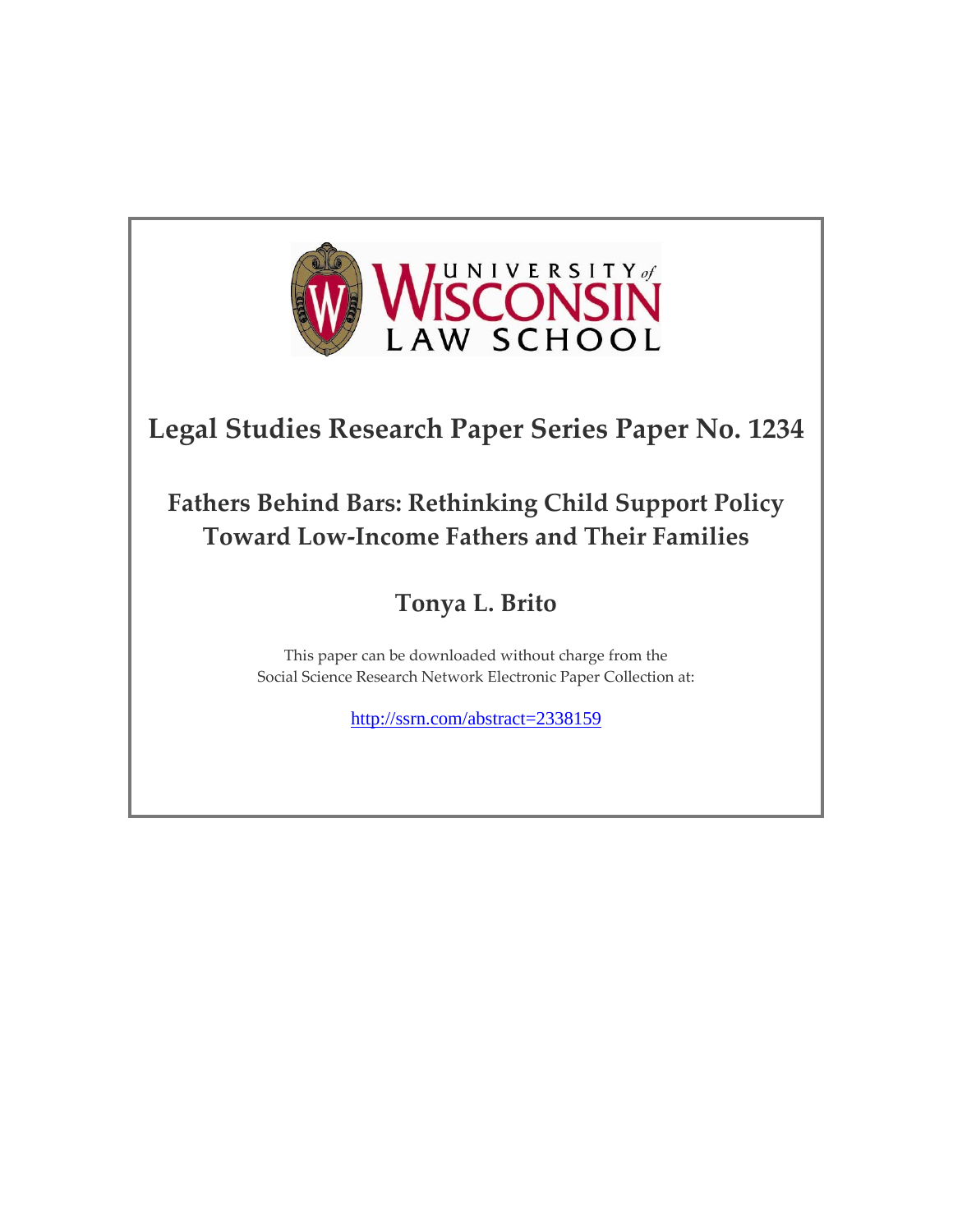## Fathers Behind Bars: Rethinking Child Support Policy Toward Low-Income Noncustodial Fathers and Their Families

## *Tonya L. Brito*\*

#### I. INTRODUCTION

Since September 2005, Michael Turner has been incarcerated on six different occasions for nonpayment of child support.<sup>1</sup> His prison terms total over three years in jail.2 He currently owes over \$20,000 in unpaid child support, and while he remains in prison on his current sentence, he will accumulate even more debt that he is unable to pay.3 After his release, South Carolina's automated case processing machinery will issue another order to show cause.4 At the hearing the court will ask Turner why he should not again be held in contempt because of his failure to pay the outstanding

- 2. Brief for Petitioner, *supra* note 1.
- 3. *Id.* at \*25.
- 4. *Id*. at \*24–25.

<sup>\*</sup> Professor of Law, University of Wisconsin Law School; Faculty Affiliate, Institute for Research on Poverty, University of Wisconsin; J.D., 1989, Harvard Law School; A.B., 1986, Barnard College. Many thanks to the participants of the 2011 Lutie A. Lytle Black Women Law Faculty Writing Workshop and the Ideas and Innovations in Legal Scholarship Workshop Series, University of Wisconsin Law School, for helpful discussion and comments on earlier versions of this Article, to Lisa Jacobson for her valuable research assistance, to reference librarian Jenny Zook for her excellent assistance, and to Jacqueline Langland and the editorial staff of *The Journal of Gender, Race & Justice* for their exceptional work in preparing this Article for publication. I am also grateful to the University of Wisconsin for its support of this research through the Murphy Summer Fellowship. Finally, I wish to thank Jacquelyn Boggess and David Pate, Jr., co-founders and codirectors of the Center for Family Policy and Practice (CFFPP), for their research, analysis, and outreach on behalf of low-income fathers of color and their families, and for giving me the opportunity to draft amicus briefs on CFFPP's behalf in the *Turner v. Rogers* litigation in the U.S. Supreme Court.

<sup>1.</sup> Brief for Petitioner at 8–15, Turner v. Rogers, 131 S. Ct. 2507 (2011) (No. 10-10), 2011 WL 49898 at \*8–16. Many poor noncustodial parents lack attorney representation in civil contempt proceedings. *See* Petition for Writ of Certiorari at 12–19, *Turner*, 131 S. Ct. 2507 (No. 10-10), 2010 WL 2604155 at \*12-19. The lack of civil counsel was challenged on constitutional grounds before the U.S. Supreme Court in *Turner*. *Turner*, 131 S. Ct. at 2512. Turner argued that indigent defendants have a constitutional right to appointed counsel in civil contempt proceedings that may result in incarceration. *Id*. at 2514.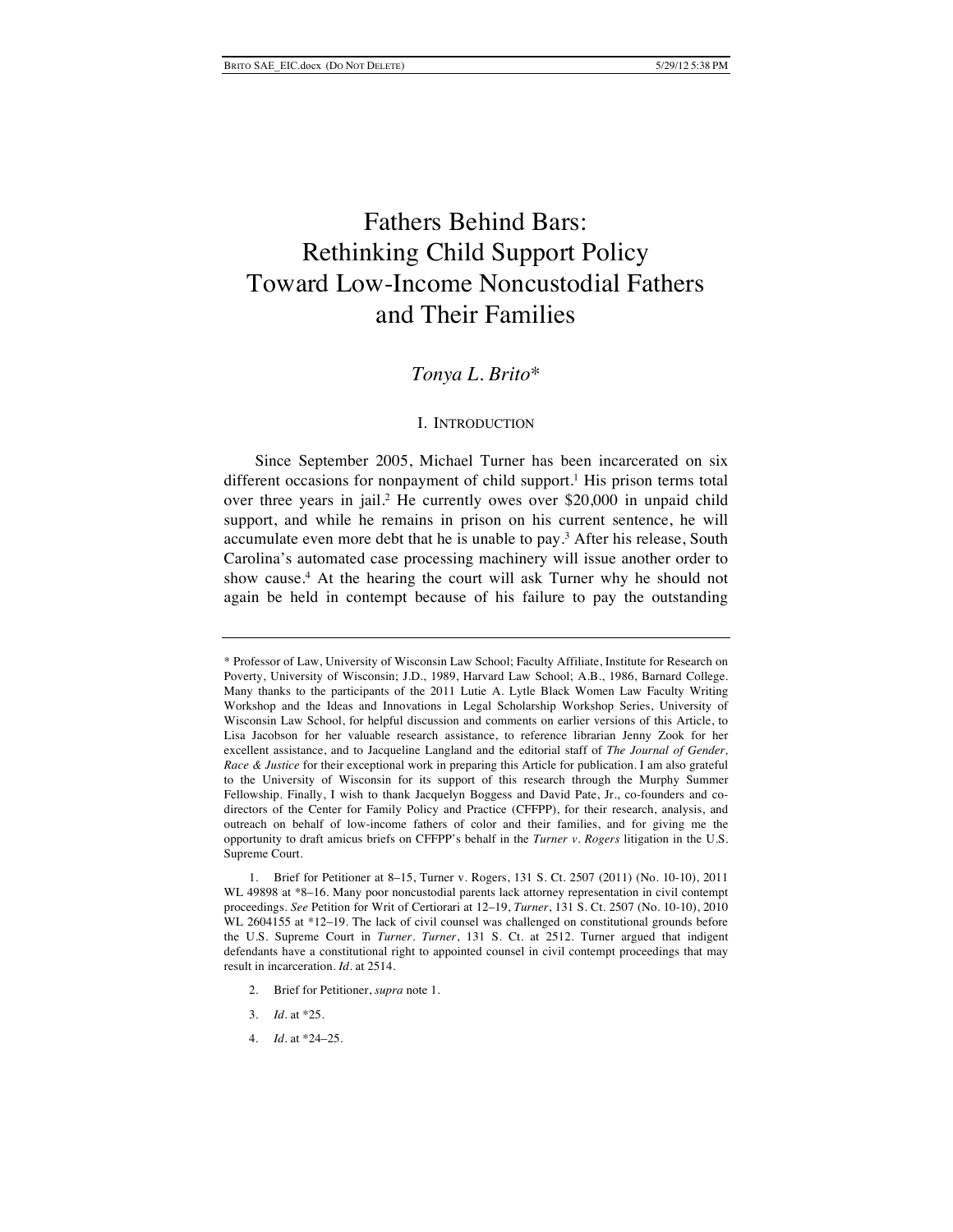arrearage.5 Absent an unforeseen circumstance that bestows \$20,000 on Turner making it possible for him to pay off the arrears, it is virtually certain that he will be civilly incarcerated for the seventh time and that this cycle will continue.<sup>6</sup>

Turner's experience with the child support system is all too common.7 Other poor noncustodial fathers<sup>8</sup> report similar dystopian experiences.<sup>9</sup> A noncustodial father who participated in a research study focus group explained: "I'm just tired of getting locked up every so often, every eight months or so. I don't have no bad record, no record at all. But I keep getting locked up for child support, that's the main thing."10 In South Carolina, where Michael Turner was incarcerated, $11$  child support obligors imprisoned for civil contempt comprise approximately thirteen to sixteen percent of the jail population.12 It seems a pointless expenditure of state resources to repeatedly arrest poor fathers, jail them for nonpayment of child support, then later release them (when either the law requires their release or the court eventually concludes that civil incarceration is not succeeding in coercing compliance with child support orders), and repeat the cycle all over again.

Few would imagine that the child support system views as consistent with its mission the practice of repeated civil incarcerations of fathers like Michael Turner, whose indigence prevents them from paying their crushing child support debts. Indeed, Turner's jail terms undoubtedly do far more to hinder his efforts to find stable employment than they do to provide

8. Of course, noncustodial mothers can and do face a similar experience. Indeed, a recent study of child support civil contempt hearings observed that twelve percent of parent–debtors were mothers. *See* Brief of Elizabeth G. Patterson and South Carolina Appleseed Legal Justice Center as Amici Curiae in Support of Petitioner at 7, *Turner*, 131 S. Ct. 2507 (No. 10-10), 2011 WL 141223 at \*7 [hereinafter Brief of Elizabeth G. Patterson]. This Article, however, focuses on low-income noncustodial fathers because they are primarily impacted by the problems discussed in this Article and their experiences are sufficiently distinct from female noncustodial parents to warrant focused attention.

9. Maureen R. Waller & Robert Plotnick, *Effective Child Support Policy for Low-Income Families: Evidence from Street Level Research*, 20 J. POL'Y ANALYSIS & MGMT. 89, 105 (2001).

10. *Id.* (citing Kay E. Sherwood, *Child Support Obligations: What Fathers Say About Paying*, *in* CARING AND PAYING: WHAT FATHERS AND MOTHERS SAY ABOUT CHILD SUPPORT (Frank F. Furstenberg, Jr. et al. eds., 1992), *available at* http://fatherhood.hhs.gov/pfs92/index.htm).

- 11. *See Turner*, 131 S. Ct. at 2513–14.
- 12. *See* Brief of Elizabeth G. Patterson, *supra* note 8, at 6.

<sup>5.</sup> *Id*. at \*15–16.

<sup>6.</sup> *Id.* at \*16*.* In *Turner*, the Court rejected respondents' mootness claim and concluded that there was a reasonable likelihood that Turner would be imprisoned again through the civil contempt process for nonpayment of child support. *See Turner*, 131 S. Ct. at 2515.

<sup>7.</sup> *See infra* pp. 652–56.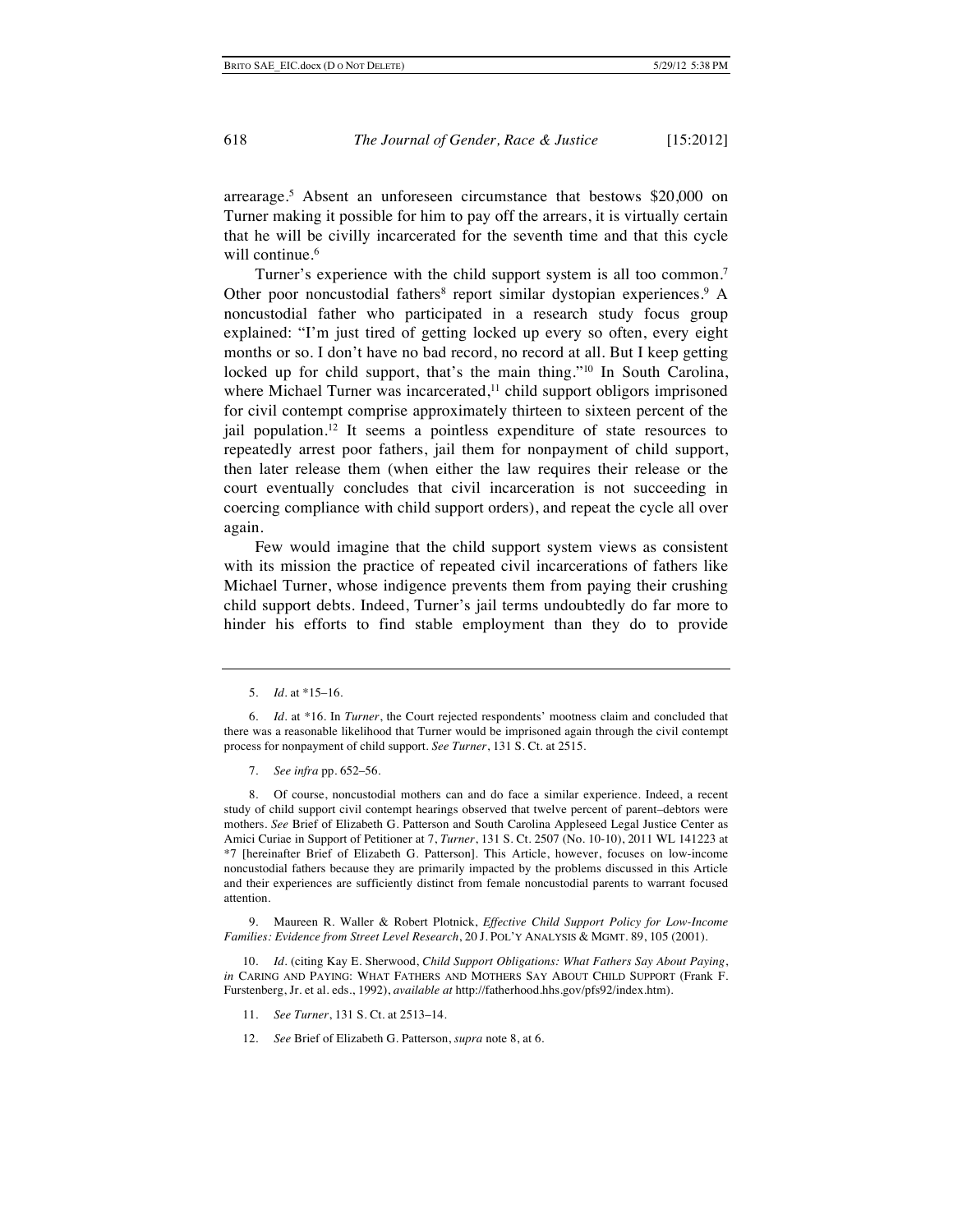economic security to his children.<sup>13</sup> However, across the United States, destitute noncustodial parents are incarcerated for failing to meet child support obligations they have no means to pay.<sup>14</sup> The end result is that indigent child support debtors fill jails across the country.15

Although child support law and policy is targeted at so-called "deadbeat dads" who have the ability to pay but choose not to pay, <sup>16</sup> the prison door continues to revolve for poor noncustodial fathers who are unable to pay.17 Inflexible application of child support collection and enforcement measures designed to ensure that child support payments are "automatic and inescapable," no matter the circumstances, $18$  lead to this devastating phenomenon when applied to the chronically poor.19 Although effective in securing payments from noncustodial parents with the means to pay, the impact of these reforms on no- and low-income noncustodial parents and their families has been disproportionate and destructive.20

Today, noncustodial parents who live in poverty owe the vast majority of child support owed in the United States.21 These parents lack the means to pay their child support debt, yet they experience the full panoply of enforcement measures, including civil incarceration for nonpayment of support.<sup>22</sup> Ironically, low-income noncustodial parents who lack the ability to pay their child support debts are more likely to face incarceration than are the more culpable noncustodial parents who have the means to pay child support but refuse to pay.<sup>23</sup> This is because other routine and less severe enforcement measures, such as wage garnishment, are effective in securing support from those with the means to pay.<sup>24</sup>

Furthermore, poor noncustodial fathers lack the resources to hire

- 15. *Id*.
- 16. *See infra* pp. 628–30.
- 17. *See infra* pp. 650–57.

18. *See* Paul K. Legler, *The Impact of Welfare Reform on the Child Support Enforcement System*, *in* CHILD SUPPORT: THE NEXT FRONTIER 46, 49–50 (J. Thomas Oldham & Marygold S. Melli eds., 2000) [hereinafter Legler, *The Impact of Welfare Reform*].

- 19. *See infra* pp. 652–53.
- 20. *See infra* pp. 657–61.
- 21. *See infra* pp. 649–51.
- 22. *See infra* pp*.* 652–53.
- 23. *See infra* pp. 652–53.
- 24. *See infra* pp. 650–51.

<sup>13.</sup> *See infra* pp. 658–60.

<sup>14.</sup> *See* Elizabeth G. Patterson, *Civil Contempt and the Indigent Child Support Obligor: The Silent Return of Debtor's Prison*, 18 CORNELL J.L. & PUB. POL'Y 95, 116–17 (2008).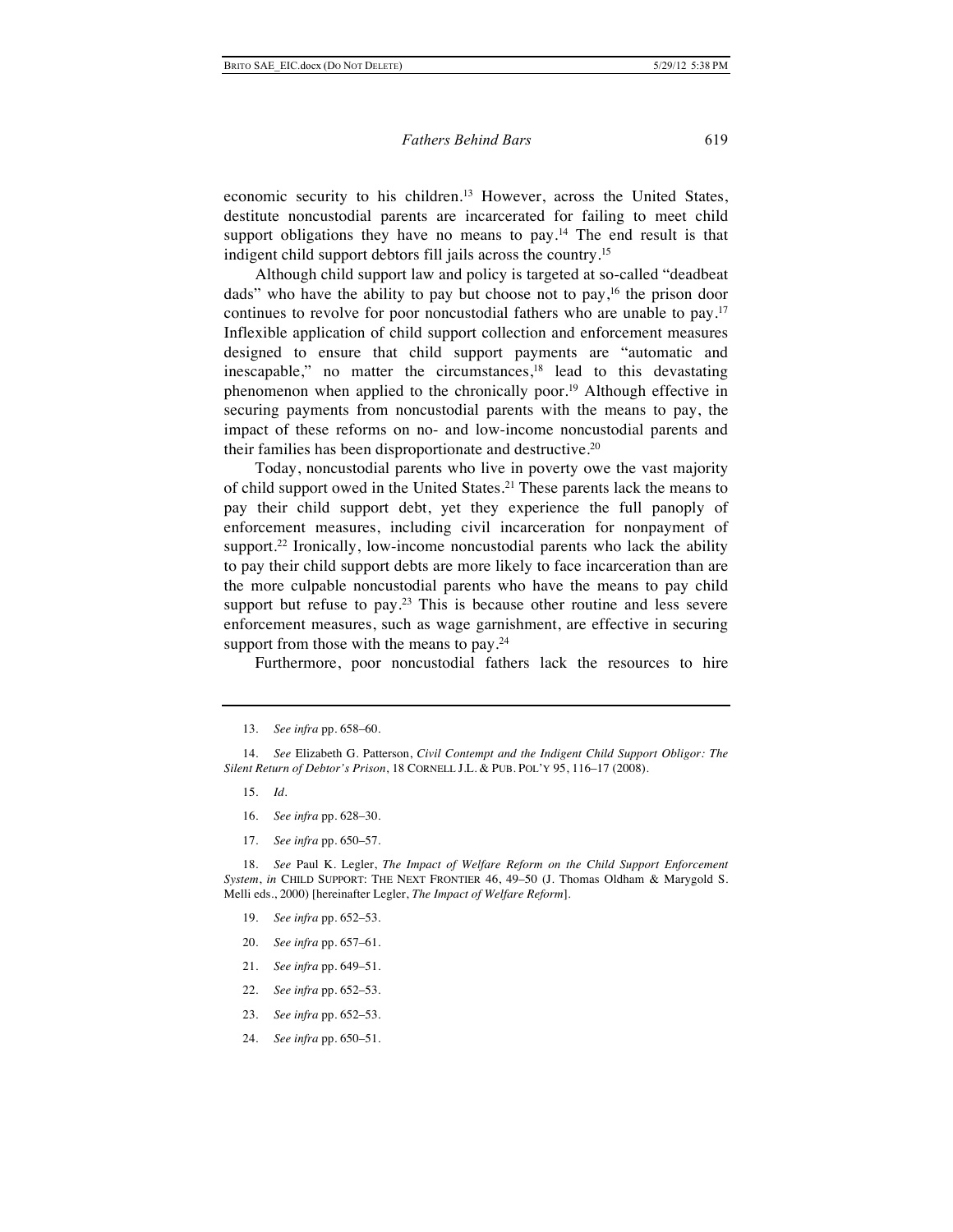lawyers to represent them in their contempt proceedings and press their defense of inability to comply with court orders.25 When states charge indigent fathers criminally for failure to pay child support, courts appoint counsel for the fathers.<sup>26</sup> However, because states may seek to enforce delinquent child support orders through civil contempt rather than criminal charges,27 many indigent fathers do not receive appointed counsel.28 In *Turner v. Rogers*, 29 Michael Turner argued that South Carolina's denial of his request for appointed counsel in a nonpayment civil contempt proceeding with the possibility of incarceration violated the Constitution.<sup>30</sup> Although the Supreme Court held that South Carolina's procedures did not satisfy the Due Process Clause, the Court refused to find that indigent obligors categorically have a constitutional right to counsel in civil contempt proceedings in child support cases, even when there is a possibility of incarceration.<sup>31</sup> In the absence of a right to counsel, it is almost certain that no- and low-income child support obligors will not be able to effectively assert the defense of inability to comply and will continue to be improperly incarcerated.<sup>32</sup>

This Article highlights Michael Turner's experience with the child support system to illuminate the experience of thousands of poor fathers exactly like him. Rather than the due process and right to counsel questions addressed in *Turner v. Rogers*, this Article presents other, more foundational and difficult problems that were not litigated in Turner's Supreme Court case. Part II provides an overview of the historical development of the federal–state child support program and its interrelationship with the public welfare system. It demonstrates how the governmental interest in welfare cost recoupment has influenced public policy and law surrounding child support enforcement and further traces the changes that have strengthened the private child support system while reducing poor families' reliance on government cash assistance.

Part III explores the systemic policies and practices of the child support

- 27. *See* Patterson, *supra* note 14, at 115.
- 28. *See* Petition for Writ of Certiorari, *supra* note 1.
- 29. *Turne*r, 131 S. Ct. 2507.
- 30. *See id.* at 2515–16.
- 31. *Id.* at 2520.

32. *See* Brief of Elizabeth G. Patterson, *supra* note 8, at 3, 10–12 (reporting findings of a 2010 observational study of South Carolina child support contempt hearings, which showed that "parents who appeared without counsel were held in contempt *more than twice as often as parents who were represented by counsel*") (emphasis in original).

<sup>25.</sup> *See supra* note 1.

<sup>26.</sup> *See* Turner v. Rogers, 131 S. Ct. 2507, 2516 (2011) (citing Gideon v. Wainwright, 372 U.S. 335 (1963)).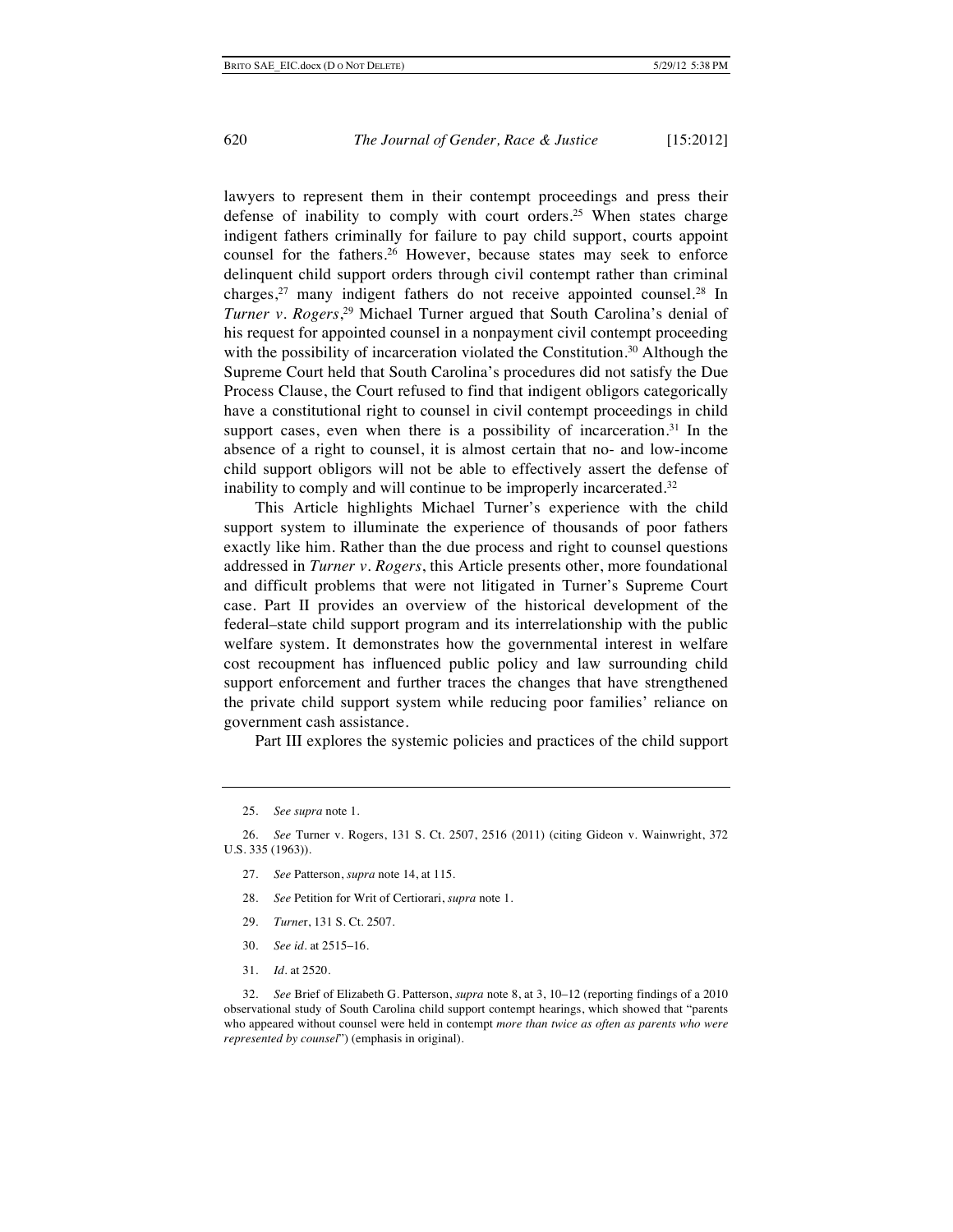system that operate to create a revolving prison door for no- and low-income fathers who are under an order of child support. Part III then reviews the empirical evidence regarding the economic status and employment capabilities of disadvantaged fathers. It further chronicles their experience with the child support system, from the establishment of unrealistically high child support orders to the accumulation of onerous arrearages and ultimately, the application of punitive and unwarranted enforcement measures (including imprisonment). In concluding, Part III argues that this approach to secure child support payments from disadvantaged noncustodial fathers has not only been largely ineffective but has also produced unintended consequences that run counter to the goal of improving the economic well-being of poor children.

Part IV proposes a novel approach to child support enforcement in poor families. It contemplates a change in program priorities such that the goal of providing economic support to poor children is made paramount, even if this shift is made at the expense of pursuing the dual (and often conflicting) goal of welfare cost recoupment. With this enhanced commitment to children's economic needs in mind, Part IV presents a multi-pronged alternative scheme for child support. First, the scheme proposes reforms to the child support system to ensure that disadvantaged fathers' child support orders realistically reflect their income potential and capacity to pay. Second, the scheme provides for significant government investments in effective capacity building strategies, including education, job training, and other work-related supports, so that disadvantaged fathers are better able to meet their child support responsibilities. Part IV recognizes that implementing the first two prongs of this proposal may not succeed in achieving the goal of securing sufficient private support for poor children. Given the intractable systemic barriers to secure employment that disadvantaged fathers experience and their particular vulnerability to broader economic downturns, Part IV also imagines a more robust public–private sharing of financial responsibility for poor children.33 Under this vision, private support of poor children would be complemented by, rather than substituted for, public support. More specifically, Part IV proposes a system that provides resources to children and their families so that, coupled with private family resources, the children are guaranteed a minimum level of economic security. This public benefit would operate to ensure a child support floor so that, paired with court-ordered child support payments, the funds would lift poor single mothers and their children above the poverty threshold.

<sup>33.</sup> *See infra* Part IV.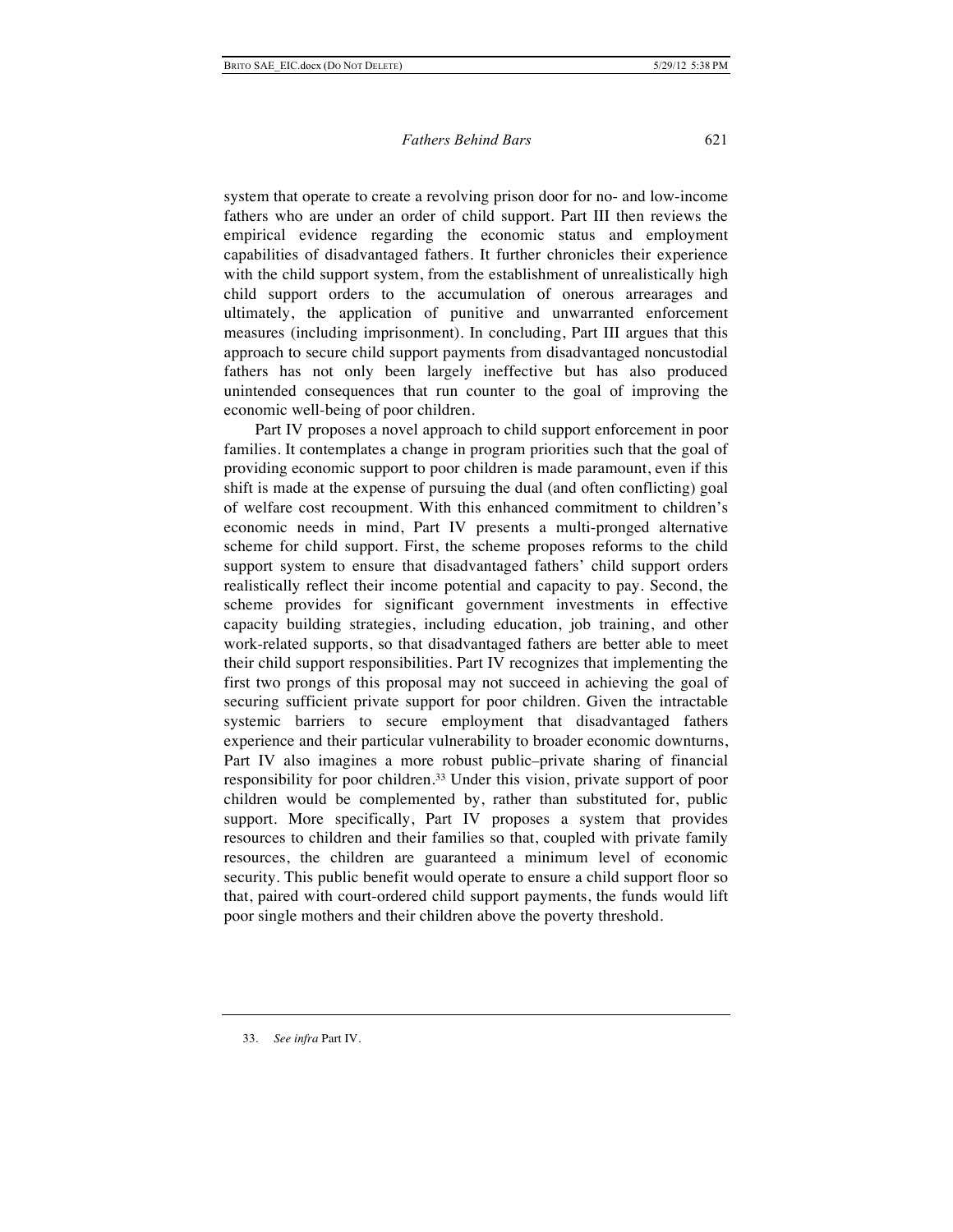## II. CHILD SUPPORT, PUBLIC WELFARE, AND THE SHIFT FROM PUBLIC TO PRIVATE RESPONSIBILITY FOR POOR CHILDREN'S ECONOMIC NEEDS

The federal child support program originates in, and is historically linked to, the public welfare system. $34$  Indeed, the passage of the first federal law in this area, the Child Support Act of 1974, was prompted by concerns about sharp increases in government welfare expenditures on behalf of poor women and their children.<sup>35</sup> As part of the Social Security Act of 1935, Congress established the federal welfare system, Aid to Dependent Children (later renamed Aid to Families with Dependent Children, or AFDC), a means-tested cash assistance program.36 AFDC was modeled on the then existing Mothers' Pension welfare programs, which states established between 1910 and 1920.<sup>37</sup> At that time, advocates for government aid for poor mothers and children championed the value of mothering and argued that mothers would best serve their children's well-being by caring for them in their own homes.<sup>38</sup> These advocates urged that without government aid to poor mothers and children, family destitution would result, causing institutionalization of children in orphanages, child neglect due to maternal employment outside the home, or the children themselves working long hours in factories alongside their mothers.<sup>39</sup> Like Mothers' Pensions, AFDC provided small cash benefits to poor single mothers.40 However, eligibility was broadened under AFDC. While Mothers' Pensions were primarily reserved for widows,<sup>41</sup> mothers qualified for AFDC assistance if the family

<sup>34.</sup> *See* Tonya L. Brito, *The Welfarization of Family Law*, 48 U. KAN. L. REV. 229, 252–53 (2000) [hereinafter Brito, *The Welfarization of Family Law*].

<sup>35.</sup> *Id.*

<sup>36.</sup> Social Security Act, Pub. L. No. 74-271, §§ 401–406, 49 Stat. 620, 627–29 (1935) (codified at 42 U.S.C. §§ 601–06 (1940)). Initially, the program was called Aid to Dependent Children (ADC), and in 1962, its name was changed to AFDC. Public Welfare Amendments of 1962, Pub. L. No. 87-543, § 104, 76 Stat. 172, 185 (codified as amended in scattered sections of 42 U.S.C.).

<sup>37.</sup> Tonya L. Brito, *From Madonna to Proletariat: Constructing a New Ideology of Motherhood in Welfare Discourse*, 44 VILL. L. REV. 415, 417–18 (1999) [hereinafter Brito, *From Madonna to Proletariat*].

<sup>38.</sup> *See* LINDA GORDON, PITIED BUT NOT ENTITLED: SINGLE MOTHERS AND THE HISTORY OF WELFARE 1890–1935, at 37–40 (1994).

<sup>39.</sup> *Id.*

<sup>40.</sup> *See* Brito, *From Madonna to Proletariat*, *supra* note 37, at 419–23.

<sup>41.</sup> *See* Susan Tinsley Gooden, *Contemporary Approaches to Enduring Challenges: Using Performance Measures to Promote Racial Equality Under TANF*, *in* RACE AND THE POLITICS OF WELFARE REFORM 254, 255 (Sanford F. Schram et al. eds., 2003). Social service agency employees at the local level exercised considerable discretion in their administration of Mothers' Pensions and limited enrollment to almost entirely White widows. *Id.* A federal study of the racial composition of state Mothers' Pensions found that in 1931, ninety-six percent of recipients were White and three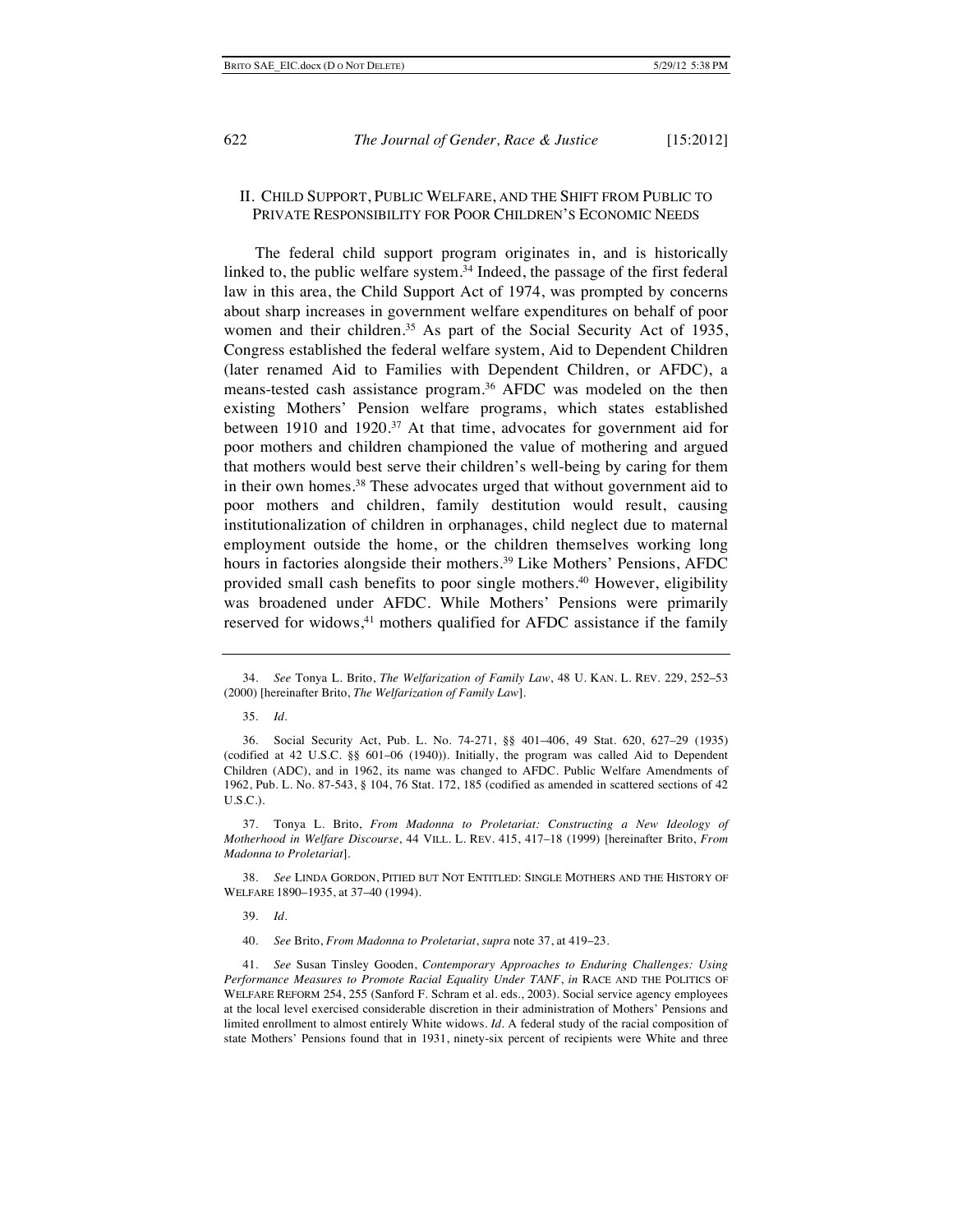lacked a male wage earner because of death, desertion, or incapacity.<sup>42</sup>

In practice, however, local welfare officials did not base their eligibility determinations under AFDC solely on applicants' economic needs.43 From the 1940s through the early 1960s, applying morals means tests, caseworkers limited welfare caseloads by ensuring that only the most "deserving" mothers received benefits.<sup>44</sup> States defined eligibility criteria narrowly, and applying "suitable home," "man in the house," and "substitute father" rules, AFDC caseworkers exercised considerable discretion, by subjecting applicants and recipients of AFDC benefits to intrusive and judgmental supervision of their parenting, "morals," and home environment.<sup>45</sup> Nonmarital cohabitation and childbirth were among the most common restrictions,46 and caseworkers conducted surprise visits to welfare recipients' homes in the middle of the night in order to find out if there was a "man in the house."47 Termination or reduction of benefits was often the penalty when caseworkers determined that mothers violated these rules.48

The 1960s brought an end to these exclusionary practices.49 Challenges by activists and lawyers succeeded in dismantling the arbitrary barriers to welfare access.<sup>50</sup> Welfare became a statutory "right," and welfare agencies applied a uniform means test to determine applicants' eligibility for

- 42. *Id.*
- 43. *See infra* notes 44–47 and accompanying text.

44. *See* GORDON, *supra* note 38, at 294–99; *see also* Brito, *From Madonna to Proletariat*, *supra* note 37, at 422.

45. *See* Brito, *From Madonna to Proletariat*, *supra* note 37, at 420.

46. For example, Louisiana passed a law providing that '"no assistance shall be granted to a child living with its mother if the mother has had an illegitimate child after receiving assistance.'" Gooden, *supra* note 41, at 261 (quote not attributed in original source).

47. June Carbone, *Child Support Comes of Age: An Introduction to the Law of Child Support*, *in* CHILD SUPPORT: THE NEXT FRONTIER, *supra* 18, at 3, 8.

48. *See* GORDON, *supra* note 38, at 299.

49. *See* GWENDOLYN MINK, WELFARE'S END 50–51 (1998) [hereinafter MINK, WELFARE'S END] (describing how entitlement status of AFDC emerged in the 1960s from the Court's decision in *King v. Smith* and lasted for approximately thirty years).

50. *See, e.g.*, Shapiro v. Thompson, 394 U.S. 618, 641 (1969) (striking down AFDC residency requirements); King v. Smith, 392 U.S. 309, 333–34 (1968) (striking down a state substitute-father rule that denied benefits to families when mothers engaged in sexual relationships with men); *see also* MICHAEL B. KATZ, THE UNDESERVING POOR: FROM THE WAR ON POVERTY TO THE WAR ON WELFARE 107–08 (1989) (recounting successes of welfare and poverty lawyers).

percent were Black. *Id*. Wanting to preserve benefits for only the most "prestigious" of mothers, administrators excluded many White widows who may have otherwise qualified. *Id.* Caseworkers conducted inspections of mothers' homes to determine whether they were "suitable" and typically obtained character evaluations from family, employers, neighbors, and clergy members. *Id.*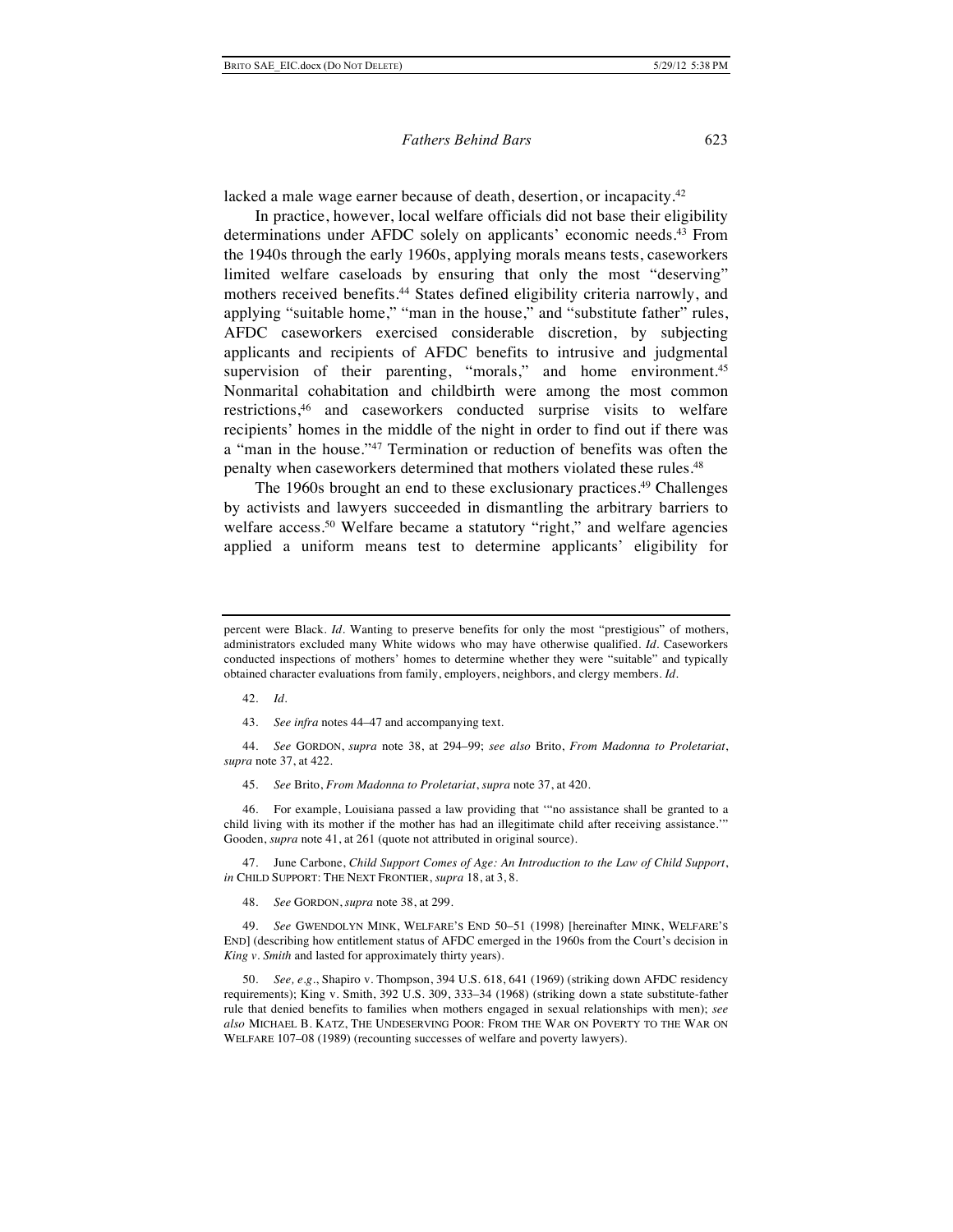benefits.51 Welfare caseloads quickly soared, and in a ten-year period (from 1961 to 1971), the number of recipients increased threefold (from 3.5 million to 11 million).<sup>52</sup> The expanded rolls of welfare recipients included so many Black single mothers that by 1961 the AFDC program, which had been eighty-nine percent White in 1939, became forty-four percent Black.<sup>53</sup> Another significant demographic shift in the welfare population was the marital status of recipients. Whereas the majority of recipients previously were widowed mothers, by 1961, widowed mothers made up less than eight percent of the welfare caseload, and instead, the typical recipient was more likely to be divorced, separated, or never married.<sup>54</sup>

Increased welfare costs resulting from the tremendous growth in caseloads as well as the shifting demographics of recipients drew public attention, and politicians made calls for reform.55 Critics viewed the exponential increase in welfare expenditures as problematic, particularly because public monies were being provided to "unworthy" single mothers.<sup>56</sup> Also, because recipients were more likely to be divorced or never married than in years past, policymakers began to view absent fathers as the individuals ultimately responsible for the increase in welfare costs and looked to them as a potential source of economic support for the families.<sup>57</sup> Congress's desire to reduce AFDC costs motivated its interest in increasing support from fathers.<sup>58</sup>

The federal government thus ventured into the arena of child support with the passage of the Child Support Enforcement Act of 1974, which

54. *See* MINK, WELFARE'S END, *supra* note 49, at 46–47; Brito, *The Welfarization of Family Law*, *supra* note 34, at 238–40. Widows constituted sixty-one percent of the welfare caseload in 1939. *See id.* A 1939 amendment to the Social Security Act created a new federal social insurance program that provided survivor's benefits. MINK, WELFARE'S END, *supra* note 49, at 46–47. Many qualifying widows departed welfare in favor of the new program, which lacked the stigma and caseworker oversight of AFDC. *Id.*

55. *See* JOEL F. HANDLER & YEHESKEL HASENFELD, WE THE POOR PEOPLE: WORK, POVERTY, AND WELFARE 32 (1997); *see also* MINK, WELFARE'S END, *supra* note 49, at 50–61 (tracing activities of the judiciary and states through the 1960s and 1970s as the population of welfare recipients grew).

- 56. *See* Brito, *From Madonna to Proletariat*, *supra* note 37, at 424.
- 57. *See* Brito, *The Welfarization of Family Law*, *supra* note 34, at 253.
- 58. *Id.*

<sup>51.</sup> *See* MINK, WELFARE'S END, *supra* note 49.

<sup>52.</sup> *See id.* at 51–52 ("From 1961 to 1971, enrolled individuals increased from 3.5 million to 11 million, with the number of recipients growing at an annual rate of almost 20 percent between 1967 and 1971.").

<sup>53.</sup> *See id*. at 46–48; Gwendolyn Mink, *Welfare Reform in Historical Perspective*, 26 CONN. L. REV. 879, 891 (1994) (analyzing the structural coincidence of race, gender, low wages, and poverty on the population that welfare began to serve).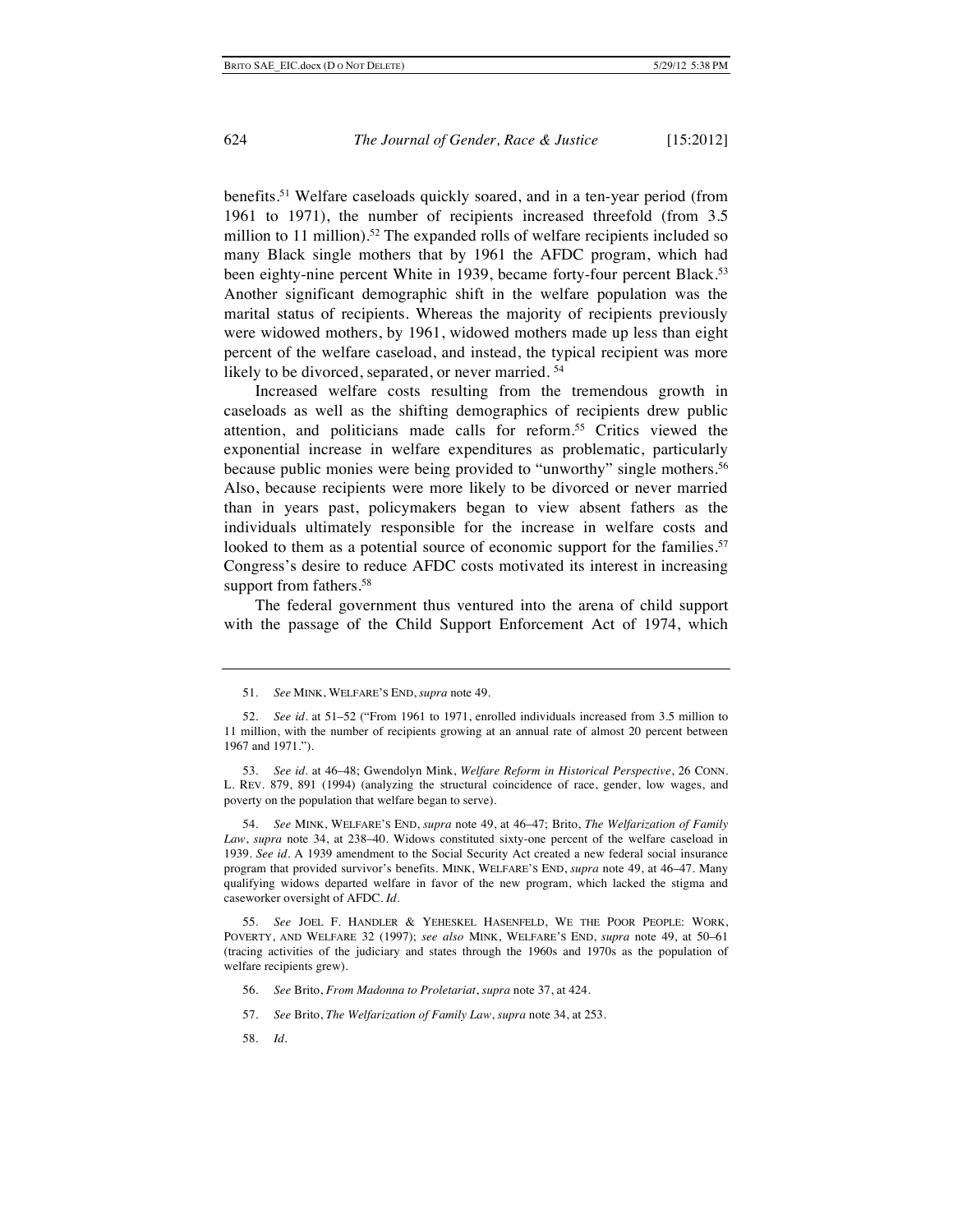established the Office of Child Support Enforcement (OCSE) and mandated the creation of state-level counterparts administered in compliance with specific federal guidelines.<sup>59</sup> Importantly, the Act required that custodial AFDC parents assign to the state their rights to collect child support payments and that the funds collected on behalf of AFDC families be used to reimburse the government for welfare benefits paid to the families.<sup>60</sup> If AFDC families did not have a support order in place, they were required to cooperate with states' efforts to establish support orders by, among other things, identifying putative fathers in cases of nonmarital births.<sup>61</sup> Additionally, states used all child support collected on behalf of AFDC families to reimburse the government for the cost of welfare expenditures.<sup>62</sup> Consequently, for AFDC families, whether the noncustodial parents paid child support did not matter, because their financial situation remained the same either way.<sup>63</sup>

Amendments to the Child Support Act in 1984 and 1988<sup>64</sup> further expanded the Act's scope. The amendments allowed non-welfare families use of state child support offices' services and required states to strengthen paternity establishment, create and utilize child support guidelines in setting orders, and implement wage withholding to increase collections.<sup>65</sup>

61. Maria Cancian et al., *Welfare and Child Support: Complements*, *Not Substitutes,* 27 J. POL'Y ANALYSIS & MGMT. 354, 355 (2008) [hereinafter Cancian et al., *Welfare and Child Support*].

62. *Id.*

63. *Id.* Since the 1974 Act, Congress has sought reimbursement for welfare expenditures from noncustodial fathers who fail to pay support. *See* HANDLER & HASENFELD, *supra* note 55, at 128.

64. *See* Family Support Act of 1988, Pub. L. No. 100-485, 102 Stat. 2343 (codified as amended in scattered sections of 42 U.S.C.); Child Support Enforcement Amendments of 1984, Pub. L. No. 98-378, 98 Stat. 1305 (codified as amended in scattered sections of 26 and 42 U.S.C.).

65. The Child Support Enforcement Amendments of 1984 required states to create guidelines (or formulas) for calculating child support orders, rather than relying solely on judicial discretion. Child Support Enforcement Acts § 18(a). The Family Support Act of 1988 included several provisions designed to increase the rate of paternity establishment in cases of nonmarital births. Family Support Act of 1988, Pub L. No. 100-485, 102 Stat. 2343, §§ 121-129 (codified as amended in scattered sections of 42 U.S.C.). Prior to the new focus on paternity establishment as part of an enhanced child support enforcement strategy, states had little involvement in the area of paternity establishment. *See* Brito, *The Welfarization of Family Law*, *supra* note 34, at 258–59. Nonmarital parents were free to address the issue of paternity recognition as they saw fit and, as a result, paternity was established in only one-third of nonmarital births each year. *Id.* at 259. The paternity provisions of The Family Support Act: (1) required that each state establish a minimum number of

<sup>59.</sup> Social Services Amendment of 1974, Pub. L. No. 93-647, § 101(a), 88 Stat. 2337, 2351– 58 (codified as amended at 42 U.S.C. §§ 651–60 (2006)).

<sup>60.</sup> Child Support Enforcement Act, 42 U.S.C. §§ 602(a)(26)(A), 602(a)(28), 657 (1975); *see* Irwin Garfinkel et al., *A Brief History of Child Support Policies in the United States*, *in* FATHERS UNDER FIRE: THE REVOLUTION IN CHILD SUPPORT ENFORCEMENT 14, 19 (1998) [hereinafter Garfinkel et al., *A Brief History of Child Support Policies in the United States*] (explaining that the 1974 child support amendments to the Social Security Act established OCSE and required that states create counterparts at the state level).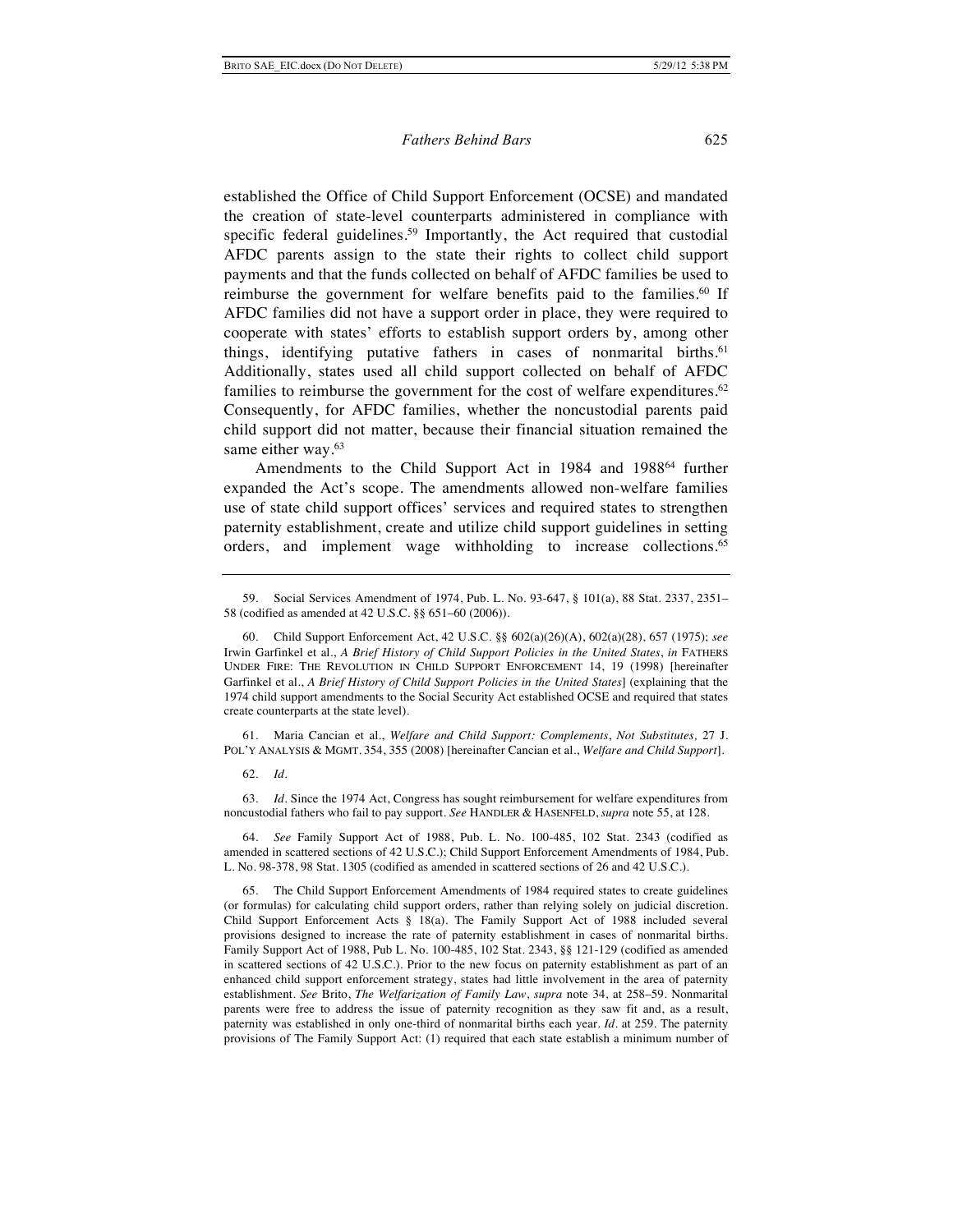Moreover, the 1984 enactment established a distribution scheme for child support collected on behalf of AFDC families.<sup>66</sup> Specifically, families received the first fifty dollars of child support collected, and the federal and state governments shared any remaining funds necessary to reimburse themselves for welfare benefits paid to the families.<sup>67</sup> The purpose of this change in the law, referred to as a "pass through" of current child support collected, was to incentivize parental cooperation with the child support system while continuing the practice of offsetting welfare expenditures.<sup>68</sup>

Despite the efforts of these wide-ranging provisions, improvements in child support enforcement were only modest, and collections overall were insufficient.69 In light of these deficiencies, calls for reform of the child support system intensified and arose alongside a broader debate concerning overhaul of the federal welfare system.<sup>70</sup> Unlike other aspects of welfare reform,71 members of both political parties enthusiastically joined the

66. Cancian et al., *Welfare and Child Support*, *supra* note 61.

67. *Id.* To accomplish the goal of welfare cost recoupment, the federal and state government initially allocated the child support received between the two governments in proportion to each government's share of welfare expenditures. *See* MARIA CANCIAN ET AL., INST. FOR RESEARCH ON POVERTY, TESTING NEW WAYS TO INCREASE THE ECONOMIC WELL-BEING OF SINGLE-PARENT FAMILIES: THE EFFECTS OF CHILD SUPPORT POLICIES ON WELFARE PARTICIPANTS 3 (2007), *available at* http://www.irp.wisc.edu/publications/dps/pdfs/dp133007.pdf. With the passage of the Deficit Reduction Act of 1995, the federal government has amended the rules governing distribution of child support collected. *See* Deficit Reduction Act of 1995, 42 U.S.C. § 657 (2006). The new law provides that the federal share of child support collections is waived if a state pays collected child support to former TANF families*. Id.* And, with respect to current TANF families, the law provides that a portion of the federal share of child support collections is waived if the state passes through and disregards child support (up to \$100 for one child and \$200 for two or more children). *Id.*

- 68. Cancian et al., *Welfare and Child Support, supra* note 61, at 355–56.
- 69. *See* HANDLER & HASENFELD, *supra* note 55, at 128–29.

70. In 1988, Congress created the U.S. Commission on Child Support and directed the Commission to study the child support system and make recommendations for improvements. *See* Samuel V. Schoonmaker, IV, *Consequences and Validity of Family Law Provisions in the "Welfare Reform Act*,*"* 14 J. AM. ACAD. MATRIMONIAL L. 1, 4–5 (1997). The Commission's report, issued in 1992, called for far-reaching changes to state child support systems and to the interstate establishment of support orders. *See* U.S. COMM'N ON INTERSTATE CHILD SUPPORT, SUPPORTING OUR CHILDREN: A BLUEPRINT FOR REFORM (1992), *reprinted in Official Recommendations of the United States Commission on Interstate Child Support*, 27 FAM. L.Q. 31 (1993). The proposals the Commission endorsed later served as a foundation for child support provisions in the new federal welfare reform law, the Personal Responsibility Act and Work Opportunity Reconciliation Act. *See* Paul K. Legler, *The Coming Revolution in Child Support Policy: Implications of the 1996 Welfare Act*, 30 FAM. L. Q. 519, 522 n.16 (1996) [hereinafter Legler, *The Coming Revolution in Child Support Policy*] (citing H.R. REP. NO. 98-925, at 1 (1984), *reprinted in* 1984 U.S.C.C.A.N. 2397, 2397).

71. *See* Stephen D. Sugarman, *Financial Support of Children and the End of Welfare As We* 

paternity declarations annually, 42 U.S.C. § 652(g) (2006), (2) permitted genetic testing in contested paternity cases, 42 U.S.C. § 666(a)(5)(B)(i) (2006), and (3) imposed time limits on states' processing of paternity cases. 42 U.S.C. § 652(h). If states failed to comply with these new federal mandates, they could face financial penalties. 42 U.S.C. § 655.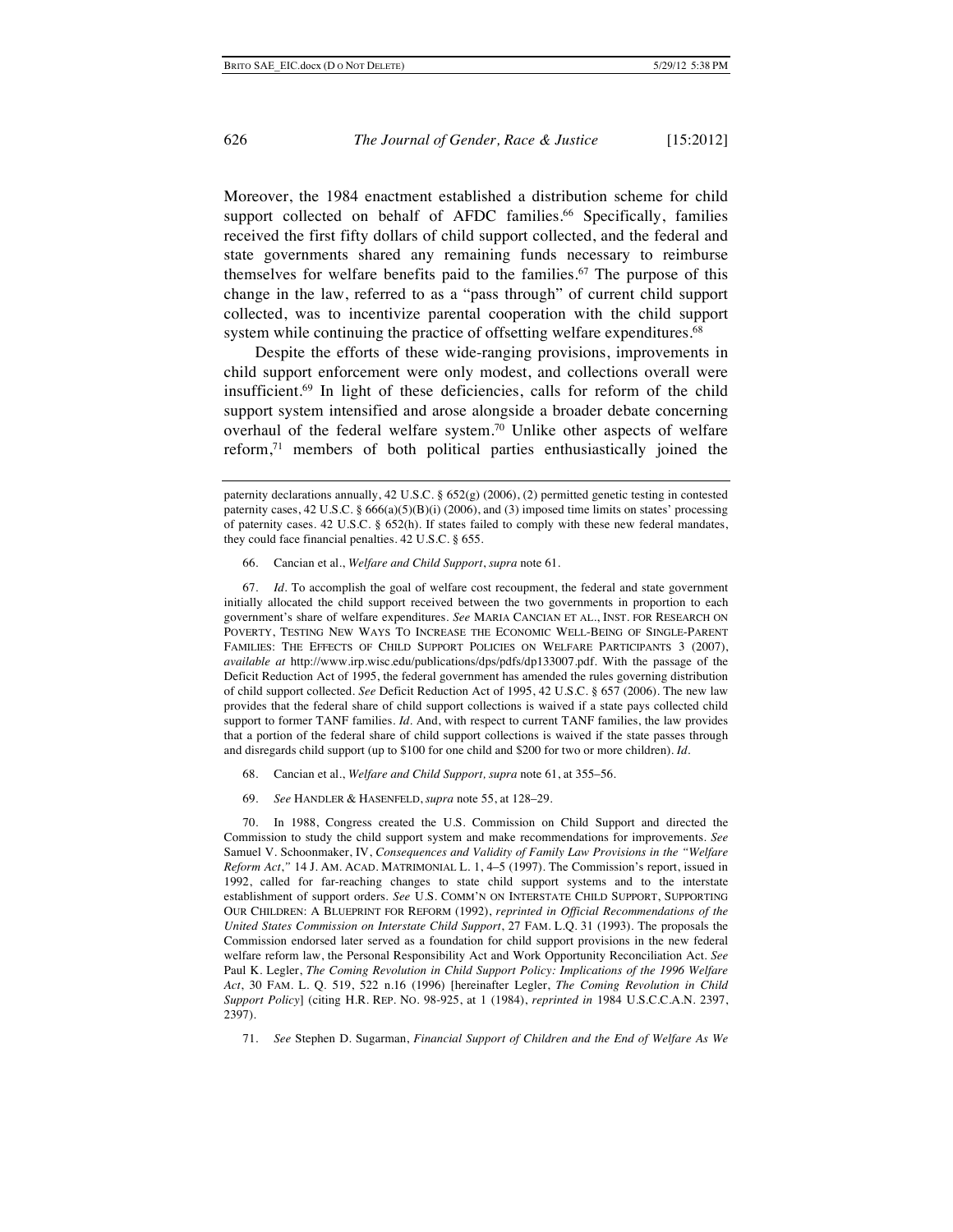crusade to crack down on delinquent fathers.72 Although both parties supported the idea of tougher child support enforcement, conservatives and liberals had different goals in mind.73 Conservatives emphasized the need to "get tough" on absent fathers by requiring them to live up to their financial responsibilities to their children.74 Liberals and moderates, on the other hand, tended to emphasize the goal of utilizing child support to enhance the financial well-being of low-income single-parent households.75

Much public attention was focused on the economic plight of singlemother families and the failure of absent fathers to provide for their children.76 The figures were sobering. Nearly half of all poor mothers, and their children lived in poverty<sup>77</sup> and about the same number relied on welfare to make ends meet.78 They received almost no financial assistance from noncustodial fathers.79 Most fathers did not pay any child support whatsoever, and for those who did, the amounts were meager.<sup>80</sup> Even more troubling was data regarding child support receipt in single-parent households.81 In 1994, as the public, policymakers, and Congress debated competing proposals for welfare reform, $82$  only 12.5% of single-parent families receiving welfare were also receiving child support.<sup>83</sup> Advocates for reform, including liberals, conservatives, and even some feminists, believed that the availability of child support from noncustodial fathers would raise some families above the poverty threshold.<sup>84</sup>

- 73. Legler, *The Coming Revolution in Child Support Policy*, *supra* note 70, at 526 n.42.
- 74. *Id.*
- 75. *Id.*
- 76. *See* Brito, *The Welfarization of Family Law*, *supra* note 34, at 252.
- 77. *Id*.
- 78. *Id*.
- 79. *Id.*
- 80. *Id.*
- 81. *See id*.

82. During the period from 1992 to 1996, congressional Republicans and Democrats presented competing proposals to reform welfare. *See* HANDLER & HASENFELD, *supra* note 55, at 5. In addition to submitting their own legislative proposals for reform at the federal level, governors received permission from the U.S. Department of Health and Human Services to experiment with welfare reform at the state level. *Id.*

- 83. *See* Brito, *The Welfarization of Family Law*, *supra* note 34, at 252.
- 84. *See* MINK, WELFARE'S END, *supra* note 49, at 78; *see also* VICKI TURETSKY, CTR. FOR

*Know It*, 81 VA. L. REV. 2523, 2547 (1995) ("[T]he bipartisan welfare reform effort launched in 1988 has largely failed.").

<sup>72.</sup> *See* David Ray Papke, *Family Law for the Underclass: Underscoring Law's Ideological Function*, 42 IND. L. REV. 583, 597–99 (2009).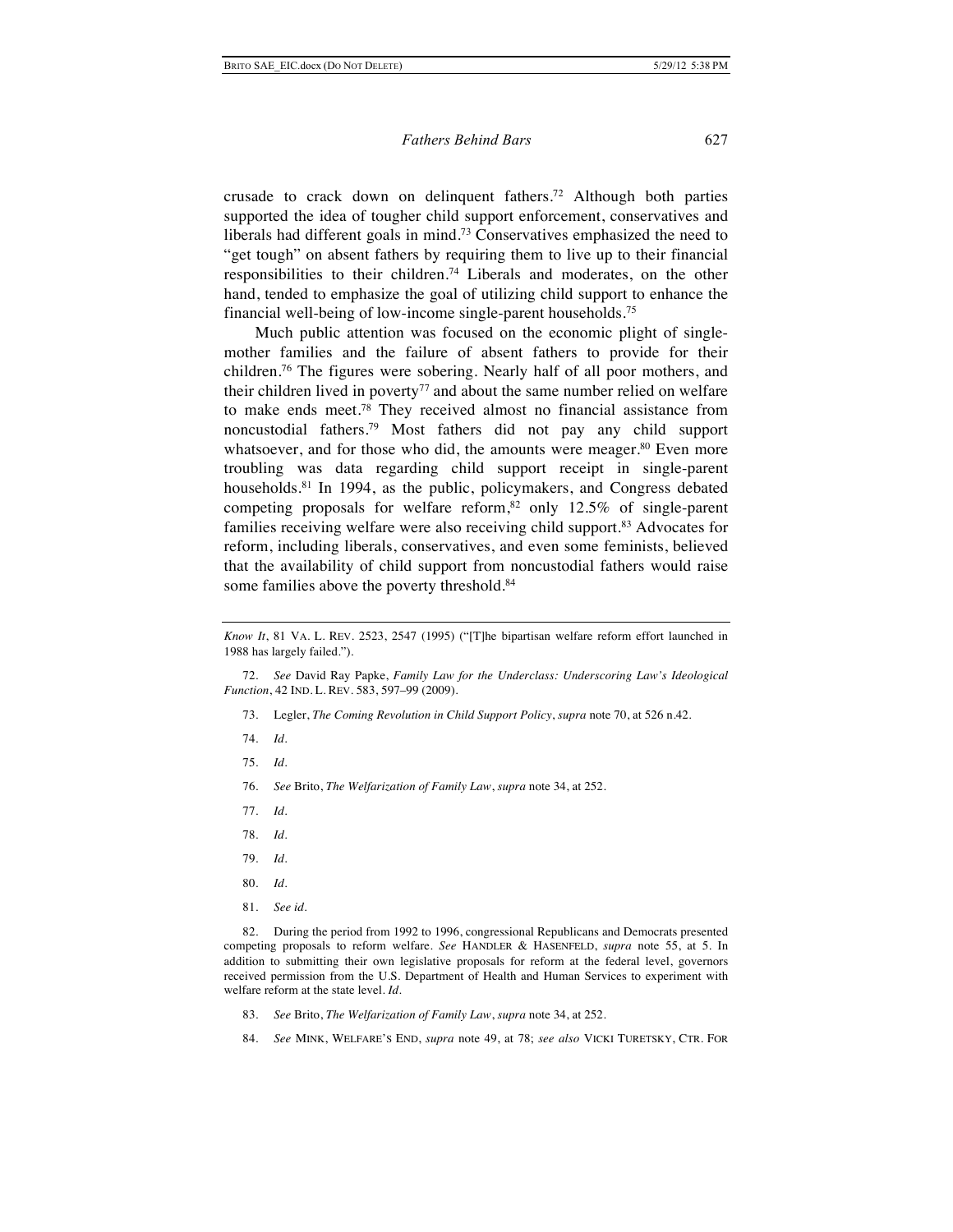Against this backdrop, the child support reforms of 1996 were propelled by widespread societal hostility toward "deadbeat dads," a term that was applied indiscriminately to all noncustodial fathers who were delinquent on their payments.<sup>85</sup> The public viewed nonpaying fathers as men who could afford to pay child support but flagrantly chose not to pay, depriving their children of desperately needed economic support.<sup>86</sup> Political leaders contributed to the heated rhetoric.87 Days before signing the Personal Responsibility and Work Opportunity Reconciliation Act (PRWORA), President Clinton, who pledged to "end welfare as we know it," threatened deadbeat dads that the government would be relentless in its pursuit of them for past due child support.<sup>88</sup> "[He] warned: '[I]f you owe child support, you better pay it. If you deliberately refuse to pay it, you can find your face posted in the Post Office. We'll track you down with computers . . . . We'll track you down with law enforcement. We'll find you through the Internet."<sup>89</sup> State agencies followed through on these threats and went so far as to post "wanted ads" of fathers who failed to support their children.<sup>90</sup> Subsequent media coverage of deadbeat dads fueled public outrage, particularly because the popular image conveyed was that of a father who enjoyed an affluent standard of living yet shirked his child support obligation while his children

LAW & SOC. POLICY, REALISTIC CHILD SUPPORT POLICIES FOR LOW INCOME FATHERS 2 (2000) (citing LYDIA SCOON-ROGERS, U.S. CENSUS BUREAU, CHILD SUPPORT FOR CUSTODIAL MOTHERS AND FATHERS: 1995 (1999), *available at* http://www.census.gov/prod/99pubs/p60-196.pdf) *available at* www.clasp.org/admin/site/publications/files/0061.pdf [hereinafter TURETSKY,

REALISTIC CHILD SUPPORT POLICIES] (reporting data showing that the poverty rate of families headed by single mothers drops from thirty-three to twenty-two percent when they receive child support).

<sup>85.</sup> *See* Brito, *The Welfarization of Family Law*, *supra* note 34, at 263–64. Politicians also adopt tough stances on deadbeat dads during election campaigns to win support with voters. *See, e.g*., Jennifer Goulah, *The Cart Before the Horse: Michigan Jumps the Gun in Jailing Deadbeat Dads*, 83 U. DET. MERCY L. REV. 479, 479–80 (2006) (describing Mike Cox's crack down on deadbeat dads once he was elected Attorney General of Michigan).

<sup>86.</sup> Brito, *The Welfarization of Family Law*, *supra* note 34, at 263–64.

<sup>87.</sup> *See* Holloway Sparks, *Queens, Teens, and Model Mothers: Race, Gender, and the Discourse of Welfare Reform*, *in* RACE AND THE POLITICS OF WELFARE REFORM, *supra* note 41, at 171, 177–81 (examining congressional discussions of welfare reform during which politicians characterized poor mothers receiving public assistance as "welfare queens," cheaters, drug users, unfit mothers, and generally lazy and sexually promiscuous persons).

<sup>88.</sup> Ann Cammett, *Deadbeats, Deadbrokes, and Prisoner*s, 18 GEO. J. ON POVERTY L. & POL'Y 127, 138–41 (2011).

<sup>89.</sup> *Id.* at 141 (citing Drew D. Hansen, *The American Invention of Child Support: Dependency and Punishment in Early American Child Support Law*, 108 YALE L.J. 1123, 1124 (1999) (quoting President William J. Clinton, Remarks Made to the Citizens of Denver (July 18, 1996)).

<sup>90.</sup> Solangel Maldonado, *Deadbeat or Deadbroke: Redefining Child Support for Poor Fathers*, 39 U.C. DAVIS L. REV. 991, 1001 (2006).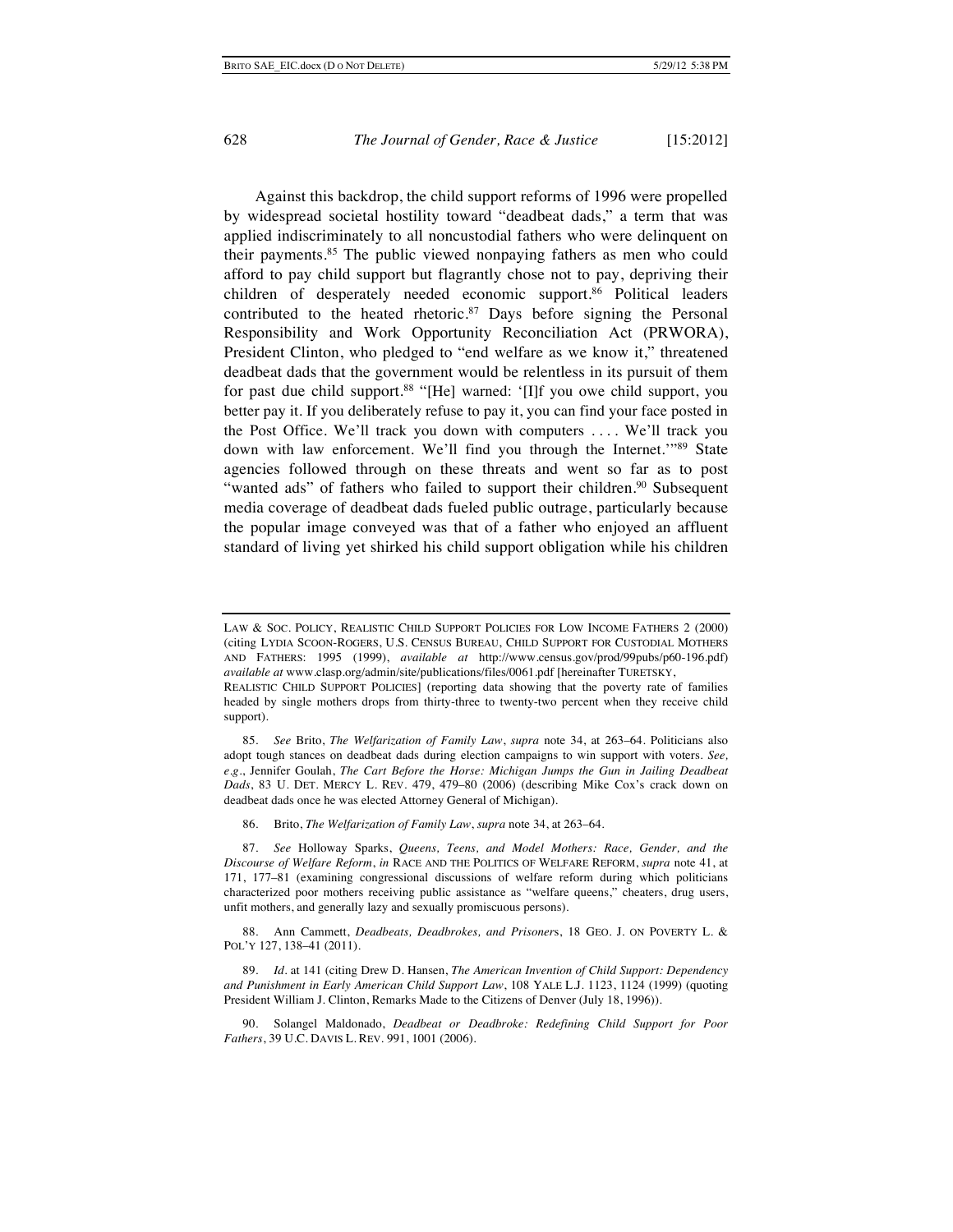lived in abject poverty.<sup>91</sup>

In 1996, Congress passed sweeping reforms of the federal welfare and child support enforcement systems. The new welfare law, PRWORA,<sup>92</sup> ended AFDC<sup>93</sup> and replaced it with Temporary Assistance to Needy Families (TANF),  $94$  a federal block grant program.  $95$  TANF abolished the entitlement to benefits under AFDC, imposed strict work requirements on recipients in exchange for government assistance, established time limits on receipt of welfare benefits, and required states to sanction those who did not engage in work or work-related activities.<sup>96</sup> The reforms imposing a time limit on receipt of benefits and eliminating the entitlement status of welfare benefits heightened the importance of child support as a supplemental economic resource for TANF families.<sup>97</sup>

The unmistakable message underlying PRWORA was that poor mothers must go to work to support their children.<sup>98</sup> To achieve the welfareto-work goal, the law provided short-term cash benefits, employment-related services to address the labor market barriers poor mothers experienced, and supports to enhance the likelihood that mothers would succeed in the workplace.<sup>99</sup> The practical effect of these changes in welfare law was that poor children and their families could no longer rely on a long-term cash benefit.100

Today, the government "safety net" is a system of supports focused on

93. Social Security Act, Pub. L. No. 74-271, §§ 401–406, 49 Stat. 627, 627–29 (1935) (codified at 42 U.S.C. §§ 601–606 (1940)). The name of the federal welfare program was changed from Aid to Dependent Children (ADC) to Aid to Families with Dependent Children (AFDC) in 1962. *See supra* note 36.

94. PRWORA §§ 101-116.

95. Ron Haskins & Rebecca M. Blank, *Five Years After Welfare Reform: An Agenda for Reauthorization*, *in* THE NEW WORLD OF WELFARE 1, 3–13 (2001).

- 96. *Id.*
- 97. *See* Cancian et al., *Welfare and Child Support*, *supra* note 61, at 356.

98. *See* HANDLER & HASENFELD, *supra* note 55, at 38; Lawrence M. Mead, *Welfare Employment*, *in* THE NEW PATERNALISM: SUPERVISORY APPROACHES TO POVERTY 39, 45–46 (Lawrence M. Mead ed., 1997).

99. *See* Haskins & Blank, *supra* note 95.

100. PRWORA terminates the entitlement status of welfare benefits and imposes strict time limits on their receipt. *See* HANDLER & HASENFELD, *supra* note 55, at 6–7.

<sup>91.</sup> *Id.* Warren Matthei, a former executive with Merrill Lynch, was one such wealthy father. Dana Kaufman, *Debt-Beat Dad*, 86 A.B.A. J., Apr. 2000, at 28. Matthei, who owed more than \$1 million in past due child support, chose civil incarceration for nonpayment of child support over compliance. *Id.*

<sup>92.</sup> Personal Responsibility and Work Opportunity Reconciliation Act (PRWORA) of 1996, Pub. L. No. 104-193, 110 Stat. 2105 (codified at 42 U.S.C. §§ 601-617 (2006)).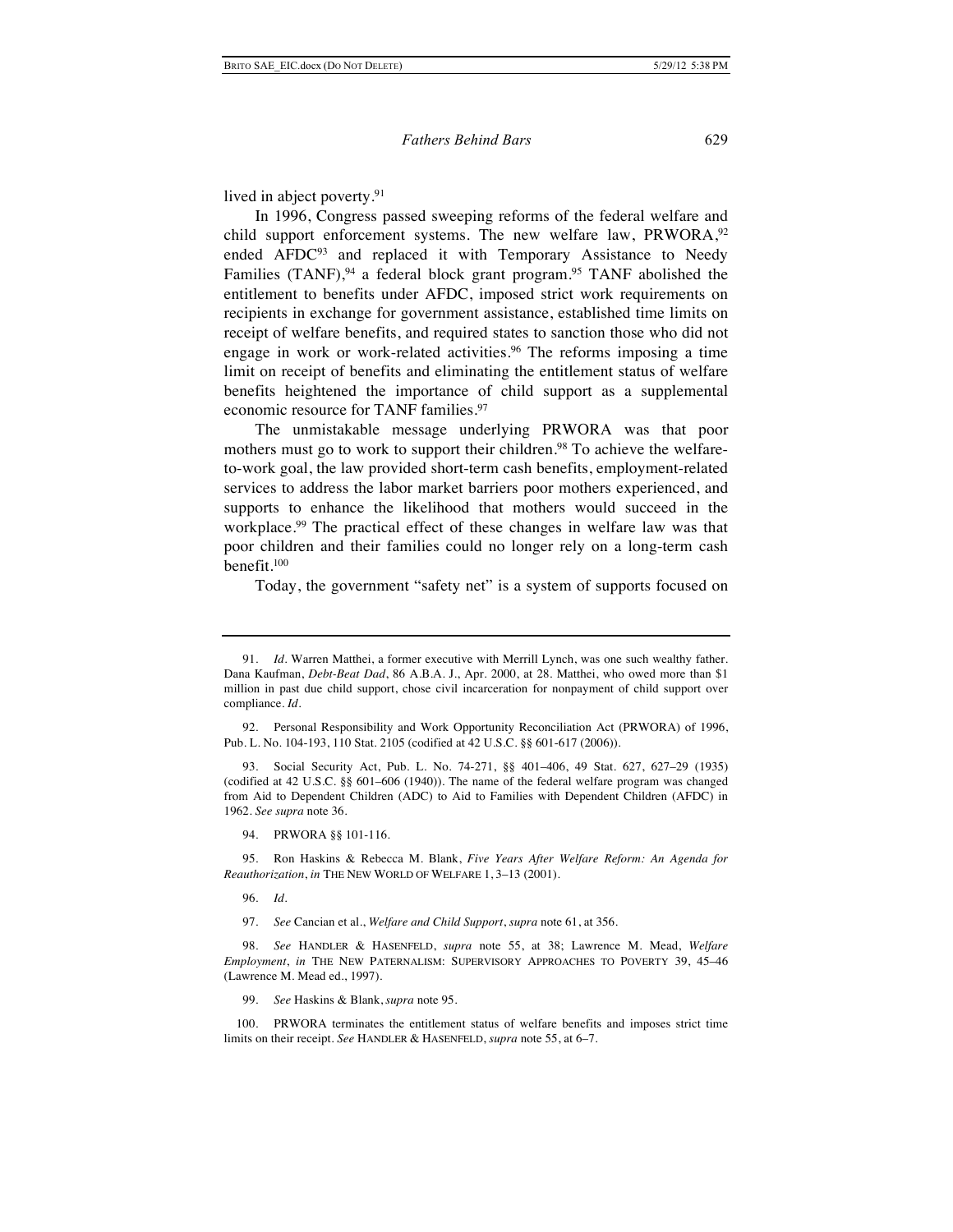helping poor custodial parents (primarily mothers) find and maintain jobs.<sup>101</sup> The system includes services that help individuals find paid work (such as job placement assistance, job training, and subsidized work experiences) and supports that subsidize low-wage employment (such as child care assistance, food stamps, and the Earned Income Tax Credit (EITC)).102 The rationale for the expanded income security measures was an effort to "make work pay," so that single mothers leaving welfare for work would be better off financially than those who remained on welfare.<sup>103</sup> For low-wage custodial mothers, packaging post-tax, post-transfer income with other non-cash government benefits and regular child support payments greatly enhanced their ability to provide for their children.<sup>104</sup>

The child support enforcement amendments in PRWORA were as extensive and far-reaching as the welfare reforms.105 Indeed, when President Clinton signed PRWORA, he stated: "'For a lot of women and children, []the only reason they're on welfare today—the only reason—is that the father up and walked away when he could have made a contribution to the welfare of the children.'"106 The primary purpose of these reforms was to

103. Sheldon Danziger et al., *Does It Pay to Move from Welfare to Work?*, 21 J. POL'Y ANALYSIS & MGMT. 671, 671–75 (2002).

<sup>101.</sup> Maria Cancian et al., *Child Support: Responsible Fatherhood and the Quid Pro Quo*, 635 ANNALS AM. ACAD. POL. & SOC. SCI. 140, 156–57 (2011) [hereinafter Cancian et al., *Child Support*]. "In 1997, states spent around 70 percent of TANF funds on cash assistance. Today, 70 percent of TANF is spent on work supports like child care, transportation, and emergency assistance and 30 percent goes toward cash assistance." *See TANF Hearing: Improving Work and Other Welfare Reform Goals, Hearing Before the H. Comm. on Ways and Means*, 112th Cong. 7 (2011) [hereinafter *TANF Hearing*] (statement of Jill Groblewski, Center for Family Policy and Practice), *available at* http://cffpp.org/publications/CFFPP\_TANF\_Testimony.pdf.

<sup>102.</sup> Mincy et al., *Income Support Policies for Low-Income Men and Noncustodial Fathers: Tax and Transfer Programs*, 635 ANNALS AM. ACAD. POL. & SOC. SCI. 240, 242-43 (2011) [hereinafter Mincy et al., *Income Support Policies for Low-Income Men and Noncustodial Fathers*] (describing EITC and illustrating its application to hypothetical families). The EITC is a tax credit that benefits low-wage workers with children by "offset[ting] payroll taxes . . . and refund[ing] the difference." *Id.* It is currently the "largest antipoverty program" in the United States, but its availability to "workers without custody of their children" is limited. *Id.* at 243. "[Noncustodial parents] are eligible for the same EITC as childless workers," and thus, for them, the EITC offsets only half of earnings deducted for payroll taxes. *Id.* at 246–49.

<sup>104.</sup> The package of supports can greatly enhance the living standard of working poor families. "For example, in 2002 a single parent with two children earning \$10,000 (a full-time job at minimum wage) could have received about \$23,600 in work supports (including child care subsidies of \$12,000 for two young children, Medicaid for the parent and both children, food stamps and the EITC)." *See* OFFICE OF PUBLIC AFFAIRS, THE URBAN INST., GOVERNMENT WORK SUPPORTS AND LOW-INCOME FAMILIES: FACTS AND FIGURES 1 (2006), *available at* http://www.urban.org/Uploaded PDF/900981\_worksupports.pdf. Unfortunately, the work support programs do not fully meet the needs of working poor families, and only seven percent of eligible families received all four supports in 2002. *Id.* at 2.

<sup>105.</sup> *See* Haskins & Blank, *supra* note 95, at 12.

<sup>106.</sup> *See* Papke, *supra* note 72, at 599 (2009) (quoting President William Clinton, Remarks on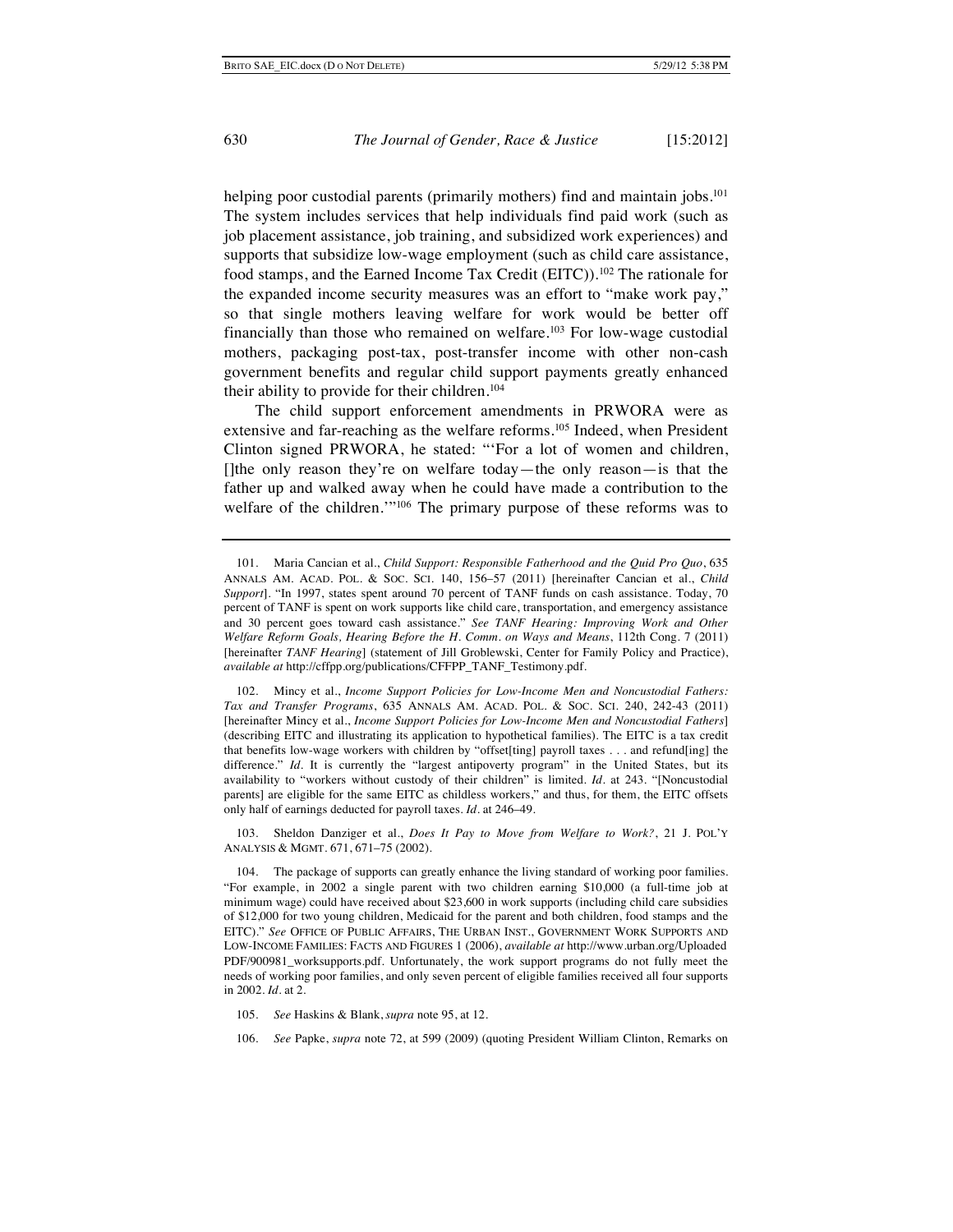improve the operation of child support systems so that those systems could collect more money from noncustodial fathers to assist single mothers in the process of moving from welfare to work.107 The reforms also advanced the goal of welfare cost recovery: the government practice of seeking reimbursement of welfare costs through child support enforcement.<sup>108</sup> Central features of the law included enhanced procedures for establishing paternity in nonmarital births,<sup>109</sup> implementation of a national directory of newly hired employees that child support agencies could use to locate nonpayers, and streamlined administrative procedures.<sup>110</sup> Additionally, PRWORA gave states more discretion regarding how to allocate child support payments received on behalf of TANF families, no longer mandating that states pass through the first fifty dollars per month of payments to recipient families directly.111

Another significant systemic change in PRWORA was implementation of mass case processing in lieu of judicial and quasi-judicial individualized proceedings.112 The enforcement system has been described as follows:

If we do not know where a father is, policymakers can find him in one of many available databases. If we do not know which man is the father of a particular child, administrative agencies can order DNA tests. Formulas spit out order awards, and remote computers assess award levels. Support is deducted from individuals' paychecks before they even know it was there to begin with. And

109. Mincy et al., *Income Support Policies for Low-Income Men and Noncustodial Fathers*, *supra* note 102, at 249. In order to establish an order and collect child support on behalf of nevermarried mothers, paternity must first be established. *Id*. In 1992, an executive order established inhospital paternity programs, encouraging nonmarital fathers to voluntarily acknowledge paternity rather than go through a formal judicial process. *See id.*

110. *Id*. at 252–56. The reforms have been tremendously successful in achieving many of their goals. For example, the number of absent parents the child support enforcement program has located has increased from 454,000 in 1978 to 6,585,000 in 1998; the number of paternities established increased from 111,000 in 1978 to 1,556,000 in 2000; and the number of child support orders established has increased from 315,000 in 1978 to 1.1 million in 2000. *See* JOCELYN ELISE CROWLEY, THE POLITICS OF CHILD SUPPORT IN AMERICA 44–47 (2003).

111. *See* Cancian et al., *Welfare and Child Support*, *supra* note 61, at 356. A majority of states abandoned the fifty dollar per month pass-through and now use all the child support received on behalf of TANF families to offset welfare costs. *Id.*

112. *See* Brito, *The Welfarization of Family Law*, *supra* note 34, at 256.

Signing the Personal Responsibility and Work Opportunity Reconciliation Act of 1996 and an Exchange with Reporters (Aug. 22, 1996), *available at* http://frwebgate.access.gpo.gov/cgi-bin/get page.cgi?position=all&page=1326&dbname=1996\_public\_papers\_vol2\_misc (providing a transcript)).

<sup>107.</sup> *See id.* at 601.

<sup>108.</sup> The federal government introduced this practice in the landmark Child Support Act of 1974, which established the OCSE. *See* Brito, *The Welfarization of Family Law*, *supra* note 34, at 253.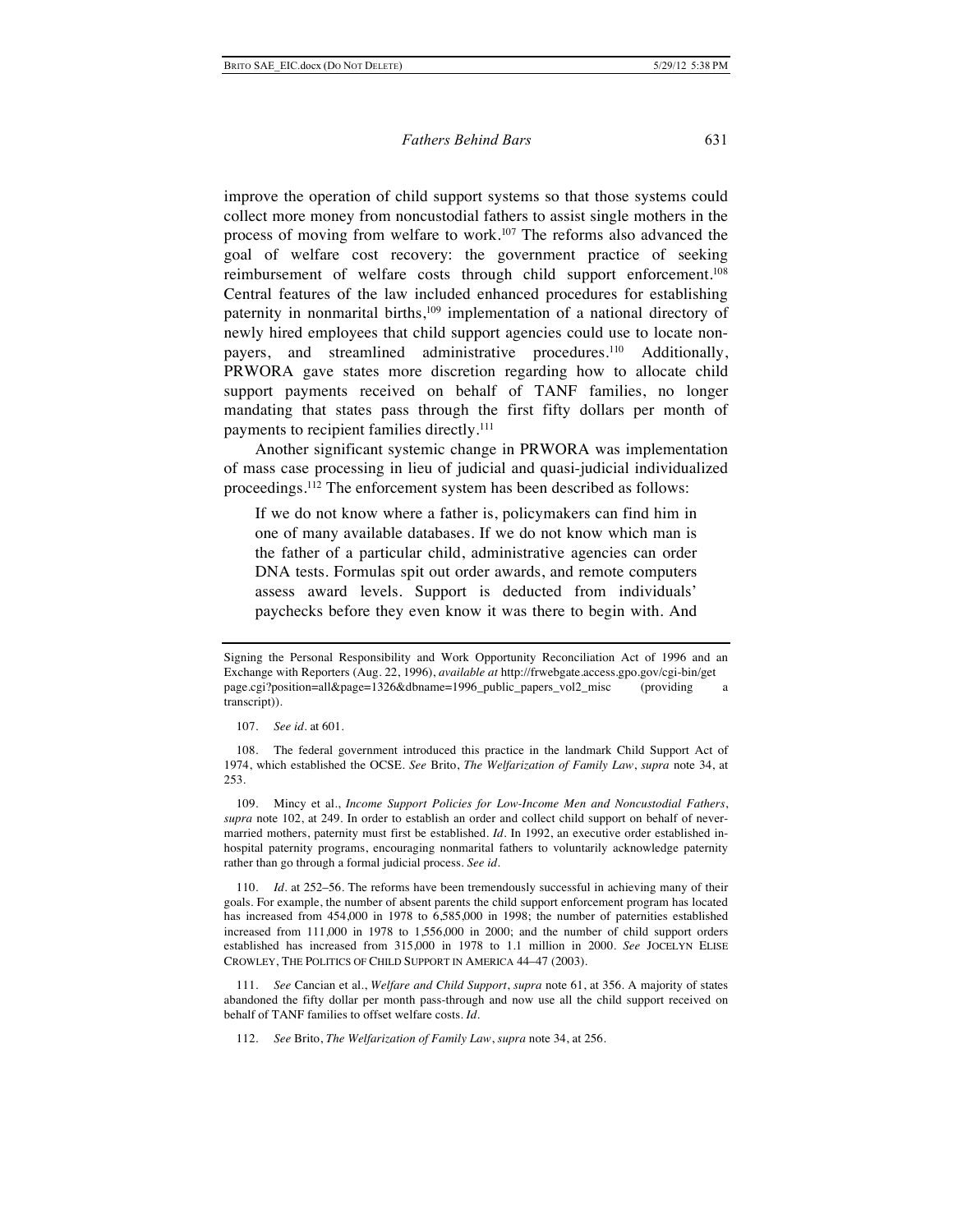money is sent back to the recipient families, so that housing, food, and utility bills can all be paid on time.<sup>113</sup>

Overall, the child support system became more automated and, particularly with respect to enforcement methods, more stringent and punitive.<sup>114</sup> As some described it at the time, "[t]he vision for child support enforcement that guided legislative development is that support payments should be automatic and inescapable."115

This image of non-payers as "deadbeats" was fairly applied to the many well-to-do fathers whose children were suffering economically,<sup>116</sup> but it did not take account of the twenty-six percent of noncustodial fathers who were themselves poor.117 When Congress enacted the welfare law, it was known that a number of child support obligors were so poor that they fell below the poverty threshold.118 When considering the reform proposals, policymakers

- 114. CROWLEY, *supra* note 110, at 51.
- 115. Legler, *The Impact of Welfare Reform*, *supra* note 18, at 49.

116. In addition to ability to pay, willingness to pay also impacts child support receipts. *See*  Lenna Nepomnyaschy & Irwin Garfinkel, *Child Support Enforcement and Fathers' Contributions to Their Nonmarital Children*, 84 SOC. SERV. REV. 341, 342 (2010). Several studies have examined the characteristics of fathers who pay child support as compared to those that do not (when ability to pay is held constant). *Id.* at 342–46 (reviewing findings of prior research). Fathers who have lived with the mother and child in addition to fathers who exercise their visitation rights are among the noncustodial parents who are more likely to pay support. *Id.* at 342–43. On the other hand, child support payments tend to decline over time*. Id.* at 343. This is more likely to occur in cases where either the father or mother has additional children with a new partner or the mother has a new relationship. *Id.*

117. *See* Elaine Sorensen & Chava Zibman, *Getting To Know Poor Fathers Who Do Not Pay Child Support*, 75 SOC. SERV. REV. 420, 422 (2001) [hereinafter Sorensen & Zibman, *Getting To Know Poor Fathers*]. Examination of 1997 data reveals that twenty-six percent of noncustodial fathers (2.8 million) were poor and unable to pay, while forty-two percent (4.5 million) of noncustodial fathers were able to pay support but did not). *Id.* at 422–23 (providing that there are 10.8 million noncustodial fathers, and of that group, twenty-six percent were poor and not able to pay, and forty-two percent were not poor and did not pay child support).

118. *See* Cammett, *supra* note 88, at 140. Data on the prison population, for example, revealed the meager earnings of fathers who are incarcerated. *Id.* A federal report from 1997 found that "most fathers in state prisons reported incomes below the poverty line prior to incarceration, with 53% earning less than \$1,000 in the month before their arrest." *Id.* (citing CHRISTOPHER J. MUMOLA, BUREAU OF JUSTICE STATISTICS, U.S. DEP'T OF JUSTICE, INCARCERATED PARENTS AND THEIR CHILDREN 10 (2000), *available at* http://bjs.ojp.usdoj.gov/content/pub/pdf/iptc.pdf).

<sup>113.</sup> CROWLEY, *supra* note 110, at 51. Through enactment of the Child Support Recovery Act of 1992 (CSRA), Congress criminalized child support delinquency. *See* Papke, *supra* note 72, at 599–600. Under the law, noncustodial parents who owed child support in one state but resided in another could face fines and imprisonment for nonpayment*. Id.* at 600. Congress amended CSRA in 1998 with the passage of the Deadbeat Parents Punishment Act, which heightened the penalties for child support delinquency. Catherine Wimberly, *Deadbeat Dads, Welfare Moms, and Uncle Sam: How the Child Support Recovery Act Punishes Single Mother Families*, 53 STAN. L. REV. 729, 746 (2000). Under the law, defendants face prison terms of up to two years if they owe \$10,000 or more in support or if they have failed to pay support for two years or more. *Id*.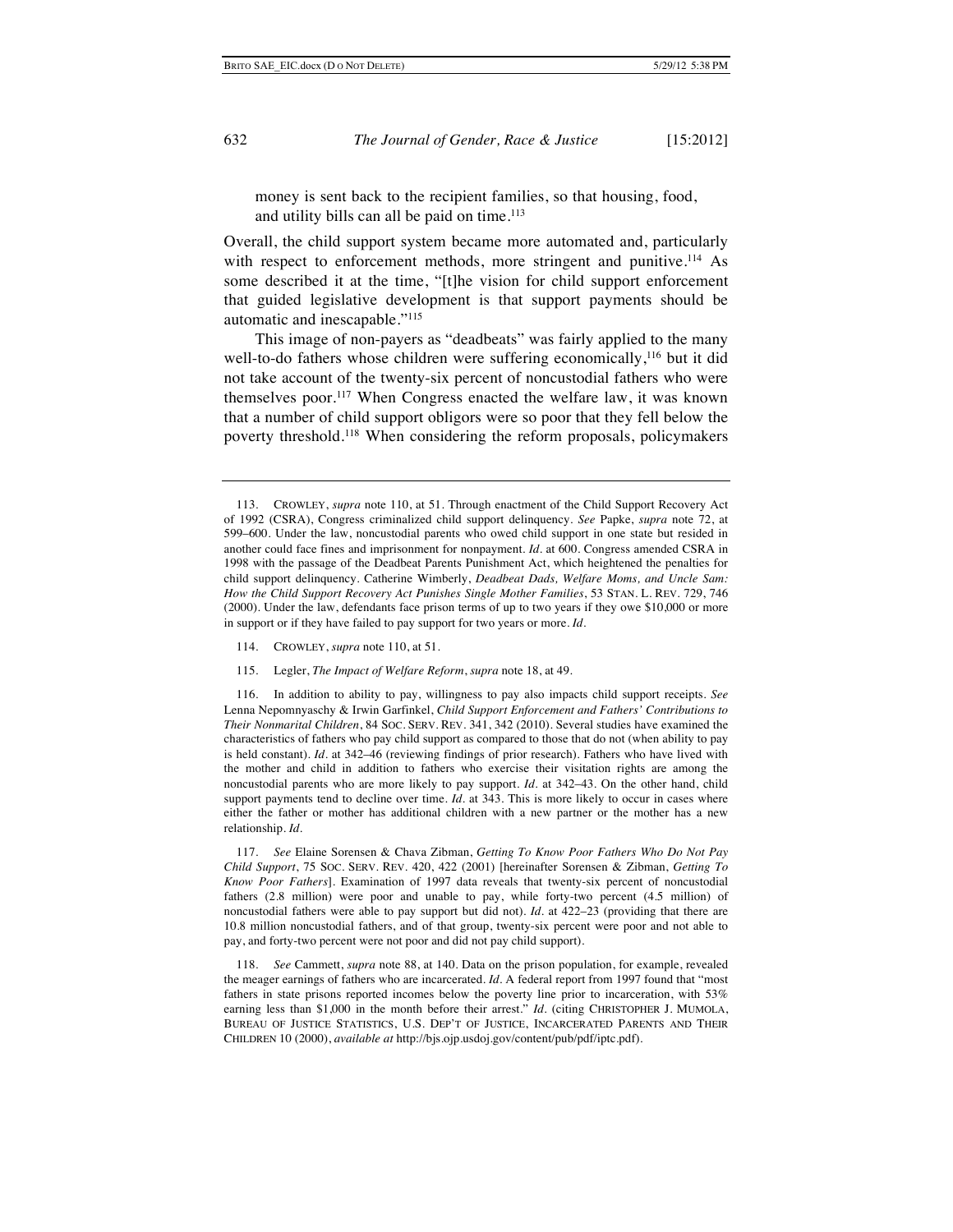and the media gave little thought to fathers with limited means to meet their child support obligations, or how to help them meet their financial obligations to their children.119

Poor noncustodial fathers, characterized by some researchers as either "deadbroke"<sup>120</sup> or as "turnips,"<sup>121</sup> have limited abilities to provide economic support to their children. One empirical study found that twenty-three percent of noncustodial fathers are indeed "unable nonpayers."122 About thirty percent of poor fathers who do not pay child support are incarcerated and the remainder experience some or all of the following barriers to employment: limited education, limited work experience, health problems, transportation barriers, and/or housing instability.123 The researchers' conclusion—that it would be futile to pursue child support payments from these impoverished fathers<sup>124</sup>—has been borne out. "In other words, [noncustodial] fathers are rarely poor *and* paying child support (3) percent)."125 Rather than providing assistance to attain job skills and employment so that these men are better able to pay support, unnecessarily harsh child support laws place the poorest fathers in an economically untenable position by setting child support orders at levels that exceed their capacity to pay and then later punishing them for shirking their responsibilities when they are inevitably delinquent.126

120. *See* Maldonado, *supra* note 90, at 1003.

121. Young, uneducated, noncustodial parents who lack income to pay child support are called "turnips" after the phrase, "You can't get blood from a turnip." Ronald Mincy & Elaine Sorensen, *Deadbeats and Turnips in Child Support Reform*, 17 J. POL'Y ANALYSIS & MGMT. 44, 44–45 (1998) [hereinafter Mincy & Sorensen, *Deadbeats and Turnips*].

122. Sorensen & Zibman, *Getting To Know Poor Fathers*, *supra* note 117, at 422. Another study, reviewing data from the 1990 Survey of Income and Program Participation conducted by the U.S. Census Bureau, estimated that between sixteen and thirty-three percent of noncustodial fathers are unable nonpayers. *See* Mincy & Sorensen, *Deadbeats and Turnips*, *supra* note 121, at 47.

123. *See* Sorensen & Zibman, *Getting To Know Poor Fathers*, *supra* note 117, at 424–26.

124. *See* CROWLEY, *supra* note 110, at 164 (citing Mincy & Sorensen, *Deadbeats and Turnips*, *supra* note 121, at 44–51).

125. *See* Sorensen & Zibman, *Getting To Know Poor Fathers*, *supra* note 117, at 423.

126. Although low-income fathers and mothers encounter similar labor market barriers, fathers have not been provided with as many opportunities to participate in job placement, training, and educational programs. ELAINE SORENSEN & CHAVA ZIBMAN, THE URBAN INST., ASSESSING THE NEW FEDERALISM PROJECT, POOR DADS WHO DON'T PAY CHILD SUPPORT: DEADBEATS OR DISADVANTAGED? 1 (2001), *available at* http://www.urban.org/UploadedPDF/anf\_b30.pdf. "In 1996, for example, only 6 percent of the fathers received job search assistance, compared with 11 percent of the mothers. The gap is even more striking for training/education classes, with only 4 percent of the fathers engaging in such activities, compared with 19 percent of the mothers." *Id*. at 3. *See generally* Sandra K. Danziger & Kristin S. Seefeldt, *Barriers to Employment and the "Hard to Serve": Implications for Services, Sanctions, and Time Limits*, FOCUS (Inst. for Research on Poverty at the Univ. of Wis.-Madison, Madison, Wis.), 2002, at 80–81, *available at* http://www.irp.wisc.edu/

<sup>119.</sup> *See* Brito, *The Welfarization of Family Law*, *supra* note 34, at 263–64.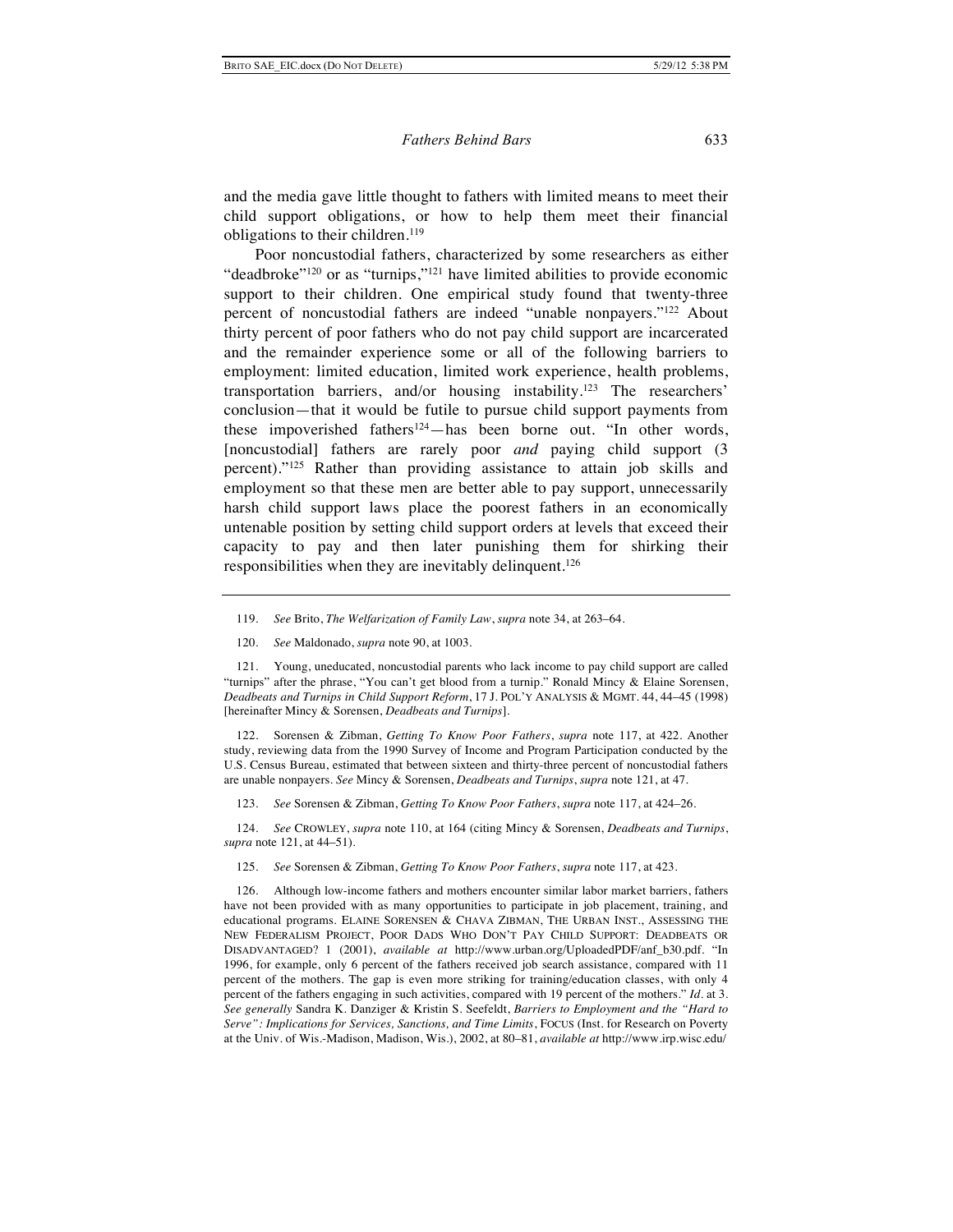## III. CHILD SUPPORT ENFORCEMENT AND LOW-INCOME FATHERS

This Part explores the experiences of no- and low-income fathers within the child support system. In brief, although poor fathers are expected to pay support (and very often at levels that are high relative to their earnings), collections from this population remain low.127 Low collections persist despite states' employing aggressive and punitive enforcement strategies.128 This Part closely explores each aspect of this phenomenon. The analysis begins with the mechanism for establishing and modifying child support orders. It pays particular attention to guidelines governing low-income families and the application, in practice, of those guidelines to disadvantaged fathers. This Part next looks at the facts and figures concerning child support collections from poor fathers, examining not only to what extent they pay support, but also their capacities to pay given their actual earnings and opportunities for labor force participation. This Part next examines state enforcement strategies and their impact and finds that the child support system's systemic policies and practices operate to create a revolving prison door for many disadvantaged noncustodial fathers. This Part concludes by arguing that the prevailing approach to securing child support payments has been largely ineffective at improving the economic well-being of poor children, and further, that many of the existing policies and practices work to undermine achievement of that goal.

#### *A. Establishing Child Support Awards for Low-Income Fathers*

Reforms to the child support system have resulted in ever-larger numbers of noncustodial parents under orders of support.<sup>129</sup> The number of child support orders that states have established increased from 315,000 in 1978 to 1,100,000 in 2000.130 This trend continued during the last decade, with the number of child support orders increasing to 1,297,020 in 2010.<sup>131</sup>

- 127. *See infra* pp. 649–50.
- 128. *See infra* pp. 653–55.

- 130. *See* CROWLEY, *supra* note 110, at 47.
- 131. *See* ADMIN. FOR CHILDREN & FAMILIES, CHILD SUPPORT ENFORCEMENT FY 2010

publications/focus/pdfs/foc221-part3.pdf#page=26 (discussing limitations of welfare-to-work programs and barriers to successful workforce entry). For a discussion of the Parents' Fair Share program, a small-scale demonstration project implemented in the 1990s to improve fathers' abilities to pay support, see Earl S. Johnson & Fred Doolittle, *Low-Income Parents and the Parents' Fair Share Program: An Early Qualitative Look at Improving the Ability and Desire of Low-Income Noncustodial Parents To Pay Child Support*, *in* FATHERS UNDER FIRE: THE REVOLUTION IN CHILD SUPPORT ENFORCEMENT 253, 253–301 (1998).

<sup>129.</sup> *See* Elaine Sorenson, *Rethinking Public Policy Toward Low-Income Fathers in the Child Support Program*, 29 J. POL'Y ANALYSIS & MGMT. 604, 604 (2010).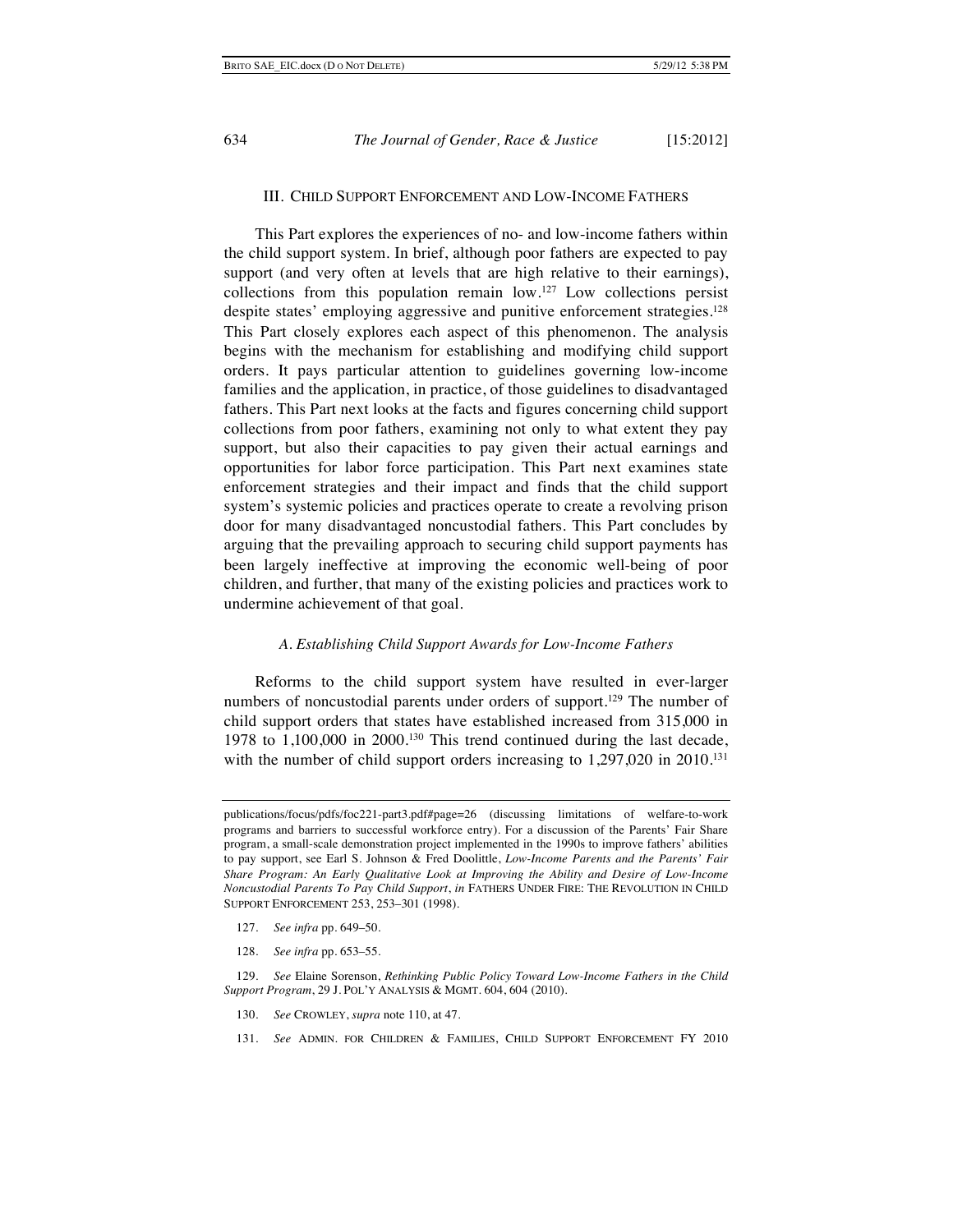This development is consistent with the widely held view and expectation that all parents, including poor parents, should contribute to the support of their children.132 Child support laws purport to treat all noncustodial parents alike in terms of holding them financially responsible for their children, and there is no exception that categorically excuses low-income fathers from this obligation.133

State child support guidelines base the amount of the child support award on the noncustodial parent's income (or the parent's proportionate share of both parents' income).134 Pursuant to the Child Support Enforcement Amendments of 1984,135 Congress required states to adopt statewide guidelines for establishing child support.136 Initially the guidelines were advisory; however, under the Family Support Act of 1988,<sup>137</sup> the guidelines became mandatory and presumptively applied to all child support orders.138 Congress intended the numeric guidelines to promote consistent child support orders among families with similar circumstances and to reduce judicial discretion leading to disparate orders.<sup>139</sup> The guidelines are intended to simplify the process of determining child support and to make

133. For examples of state guidelines that establish a minimum child support order amount, regardless of the payor's lack of earnings, see COLO. REV. STAT. § 14-10-115(7)(a)(II)(D) (2011), CONN. GEN. STAT. § 46b-215a-4a(c) (2011), DEL. CODE ANN. tit. 13, §§ 501, 503 (West 2011), D.C. CODE § 16-916-01(g)(3) (LexisNexis 2011), and GA. CODE ANN. § 19-6-15(i)(2)(B)(v) (West 2011). *See also* HAWAI'I CHILD SUPPORT GUIDELINES, at app.C (2010), *available at* http://www.courts. state.hi.us/docs/form/maui/2CE248.pdf (providing that child support orders may be as large as seventy percent of the obligor's net income and, in some cases, may be set at an amount that exceeds seventy percent of net income).

134. Pursuant to the Family Support Act of 1988, states promulgated, and now apply, mandatory presumptive child support guidelines when calculating child support awards. Family Support Act of 1988, Pub. L. No. 100-485, 102 Stat. 2343 (codified as amended in scattered sections of 42 U.S.C.). *See* LAURA W. MORGAN, CHILD SUPPORT GUIDELINES: INTERPRETATIONS AND APPLICATIONS § 1.03 (2010) (describing various child support models).

- 135. Child Support Enforcement Amendments § 17.
- 136. *See* MORGAN, *supra* note 134, § 1.02(b)(1).
- 137. Family Support Act.

138. *See* 42 U.S.C. § 667(b)(2) (1988) ("There shall be a rebuttable presumption, in any judicial or administrative proceeding for the award of child support, that the amount of the award which would result from the application of such guidelines is the correct amount of child support to be awarded.").

139. *See* MORGAN, *supra* note 134, § 1.02(e).

PRELIMINARY REPORT, at tbl.P-13 (2011), http://www.acf.hhs.gov/programs/cse/pubs/2011/reports/ preliminary report fy2010/table\_13.html [hereinafter ADMIN. FOR CHILDREN & FAMILIES, CHILD SUPPORT ENFORCEMENT FY 2010 PRELIMINARY REPORT].

<sup>132.</sup> *See* Carbone, *supra* note 47, at 9 (explaining that the policy of pursuing child support in AFDC cases was not controversial because parents' legal duty to support their children is "well established" and "axiomatic").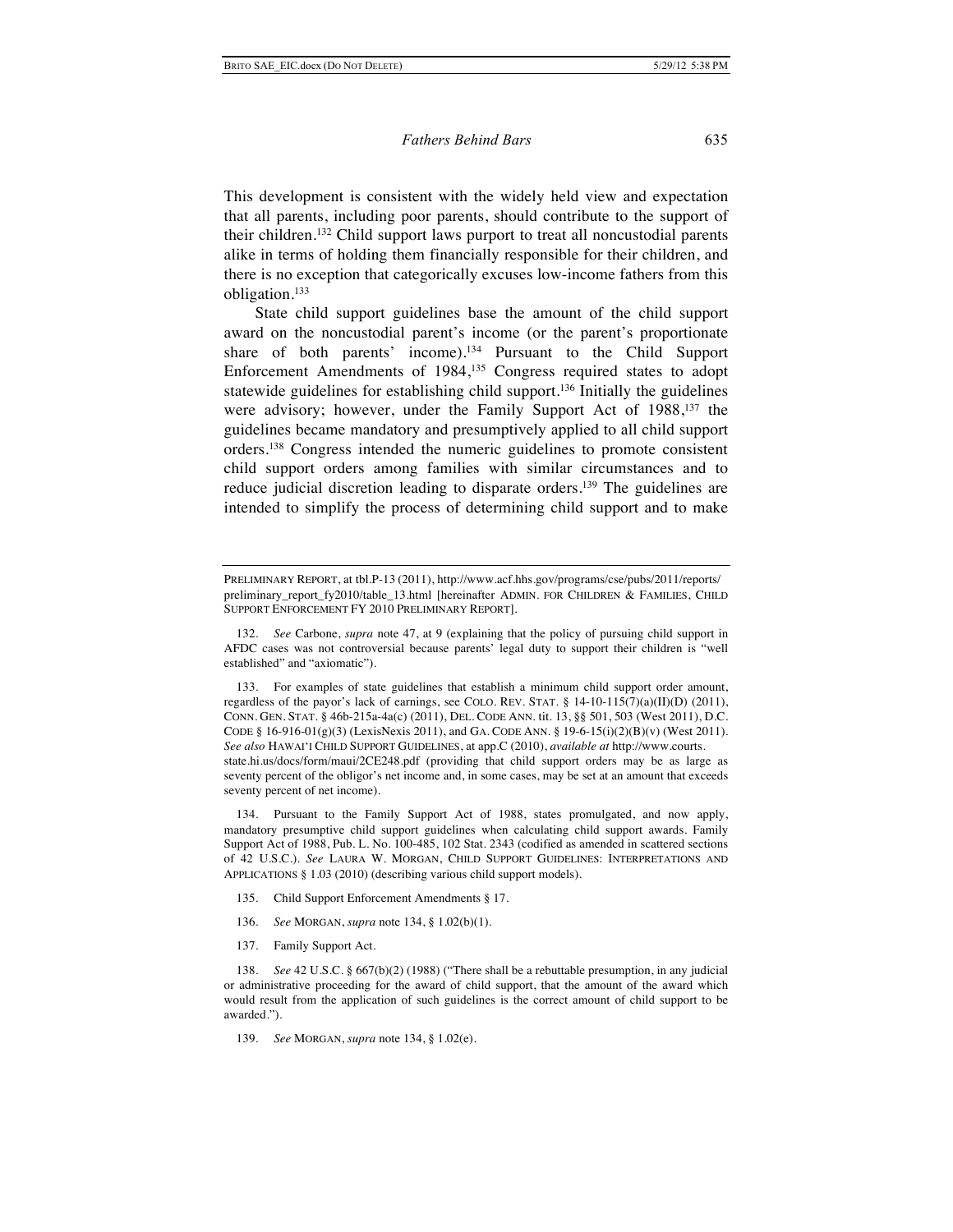outcomes more predictable.140 Guidelines operate as a rebuttable presumption, and should circumstances warrant, judges may deviate from the prescribed formula.<sup>141</sup>

Each state may develop its own child support formula, but two formulas are most prevalent: the percentage-of-income formula and the income-shares formula.142 The percentage-of-income model is based on the child support guidelines enacted in Wisconsin.143 Under this framework, only the noncustodial parent's income is considered when calculating the support order.144 States that use the percentage-of-income model may either require the obligor to pay a flat percentage of income or apply a varying percentage based on both the obligor's income and the number and age of children the obligor supports.145 For example, under Wisconsin's formula, noncustodial parents are required to pay seventeen percent of their gross income in child support for one child.<sup>146</sup> The child support order increases to twenty-five percent for two children, twenty-nine percent for three children, thirty-one percent for four children, and thirty-four percent for five or more children.<sup>147</sup> With this model, only the noncustodial parent's income is directly factored into the child support calculation.148 Embodied in the percentage-of-income formula is a presumption that the custodial parent is contributing an appropriate amount through the ordinary course of parenting.149

The income-shares model, by contrast, factors in the incomes of both the custodial and noncustodial parent.150 The formula first calculates the combined income of both parents and then estimates the amount spent on

143. *See* R. Mark Rogers, *Wisconsin-Style and Income Shares Child Support Guidelines: Excessive Burdens and Flawed Economic Foundation*, 33 FAM. L.Q. 135, 137 (1999) ("The percent of obligor income model is generally known as the Wisconsin-style child support model because this type of guideline originated with Wisconsin's use in welfare cases.").

- 144. MORGAN, *supra* note 134, § 1.03(c)(1).
- 145. *Id.*
- 146. *See* WIS. ADMIN. CODE DCF § 150.03(1) (2009).
- 147. *Id.*
- 148. *See id.*
- 149. *See* MORGAN, *supra* note 134, § 1.03(c)(1).
- 150. *Id*. § 1.03(b)(1).

<sup>140.</sup> *Id.*

<sup>141.</sup> *Id.* § 1.02(b)(2).

<sup>142.</sup> *Id*. § 1.03, tbl.1–3. Both the percentage-of-income and income-shares formulas for calculating child support are based on a "continuity of expenditure" rationale, which establishes a child support amount that (if combined with the presumed amount spent on the child by the custodial parent) approximates what the parents would have spent on the child had they remained an intact family*. Id*. §§ 1.03(b), (c).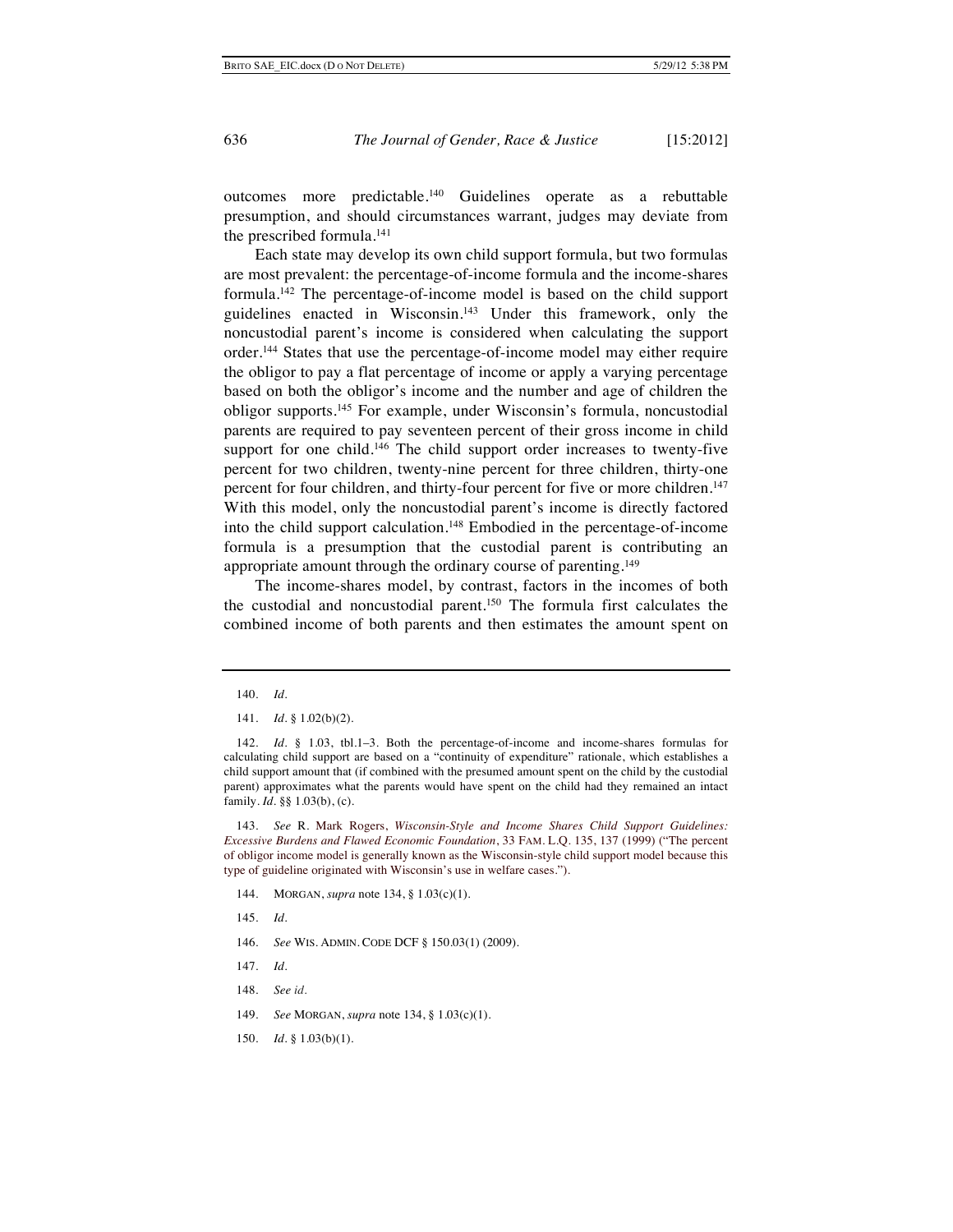children by multiplying the parents' total income by a percentage that varies with income and number of children.<sup>151</sup> Once the total support amount is determined, each parent's child support responsibility is determined by distributing the support amount between them based on his or her proportional share of the total parental income.152

Because child support calculations are based on the income of the noncustodial parent,153 a low income would presumably yield a similarly low child support obligation.154 Indeed, recognizing the precarious economic situation of poor noncustodial parents, most state child support guidelines include alternative provisions for low-income payers.155 With respect to lowincome payers, state guidelines take a variety of approaches.156 Under one approach, typically applied in situations in which the payer falls below the poverty threshold, the guidelines set a presumptive (and rebuttable) award of fifty dollars per month for each child.157 Under a similar approach, the guidelines do not establish a presumptive child support amount and leave the amount to judicial discretion.158 With both of these models, the guidelines provide discretionary decision-making, thus permitting a consideration of all relevant factors and determinations on a case-by-case basis.159

Some states, like Wisconsin, have established special child support schedules that apply only to low-income cases.160 Wisconsin's "Low-Income Payer" rule takes a graduated approach to determining child support obligations for payers whose incomes fall between 75% and 150% of the federal poverty guidelines.161 Within that income range, the percentage rates

- 153. *See* WIS. ADMIN. CODE DCF § 150.05(1) (2009).
- 154. *See id.* § 150.04(4).

155. Most states include a self-support reserve in their guidelines. *See* PAUL LEGLER, LOW-INCOME FATHERS AND CHILD SUPPORT: STARTING OFF ON THE RIGHT TRACK 11 (Jan. 30, 2003), *available at* http://www.aecf.org/upload/publicationfiles/starting%20off.pdf [hereinafter LEGLER, LOW-INCOME FATHERS AND CHILD SUPPORT]; *see, e.g.*, WIS. ADMIN. CODE DCF § 150.04(4) (2009); IOWA R. PRACT. & PROC. § 9.3(2) (2011); KY. REV. STAT. ANN. § 403.212 (West 2011); MINN STAT. § 518A.42 (2010).

- 156. *See* MORGAN, *supra* note 134, § 4.07(c).
- 157. *Id*. § 4.07(c)(i).
- 158. *Id*. § 4.07(c)(iii).
- 159. *Id.* § 4.07(c).

160. *See, e.g.*, COLO. REV. STAT. § 14-10-115(7)(a)(II)(C) (2011); D.C. CODE § 16-916-01(m) (2011); WIS. ADMIN. CODE DCF § 150.04(4) (2009).

161. *See* WIS. ADMIN. CODE DCF § 150.0(4).

<sup>151.</sup> *Id.*

<sup>152.</sup> *Id*.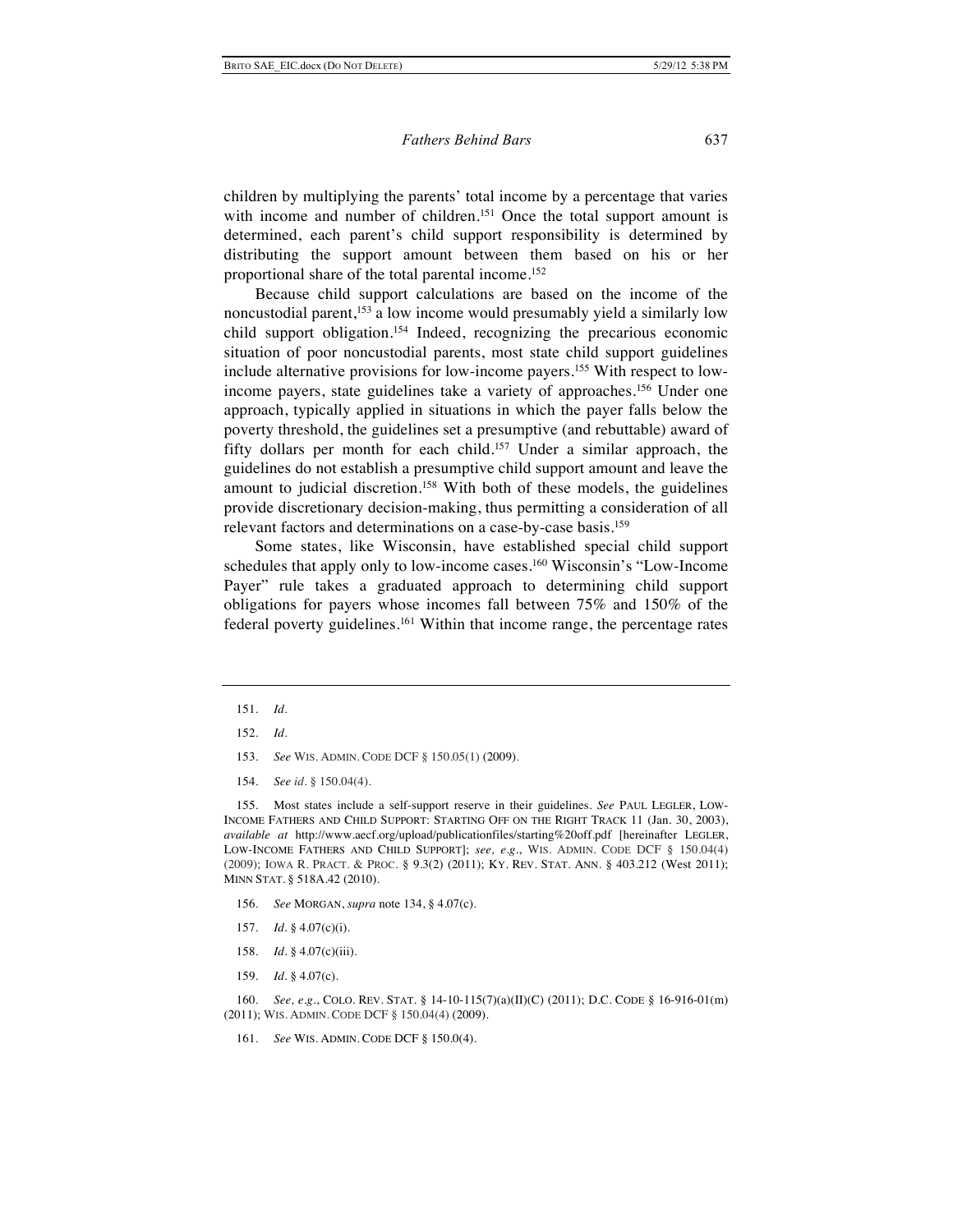in the formula gradually increase as income increases.162 For example, assuming a child support order for one child, the obligor whose income is at 75% of the federal poverty guidelines would have an order set at 11.11% of his gross income. The guidelines apply gradually increasing percentages to gross income (to calculate the child support owed) until the full seventeen percent of gross income formula is used to establish an order for those obligors with gross monthly incomes that equal 150% of the federal poverty guideline.163 In the case of obligors with income below seventy-five percent of the federal poverty guideline, courts have discretion in setting orders.164 Wisconsin guidelines provide that "the court may set an order at an amount appropriate for the payer's total economic circumstances."165

Another approach to establishing child support orders for low-income payers is to set a minimum order (usually falling somewhere between twenty and fifty dollars).166 Because the minimum child support order is for a flat amount and cannot be adjusted downward regardless of the level of actual earnings, it is a higher percentage of income for those obligors with the lowest incomes than under a graduated approach.<sup>167</sup> Even in cases where it is undisputed that the noncustodial father is unemployed and earns no salary, a minimum order may be set.<sup>168</sup> Incarcerated fathers, in particular, have been negatively impacted where minimum orders are set and the fathers lack opportunities to earn wages.169 This practice reflects the policy views that no parents, even very poor parents, should be excused from the legal obligation to support their children and that establishing an award will encourage fathers to make every effort to comply with their support obligations.170 Unfortunately, this practice results in poor fathers becoming even more impoverished when courts order them to pay support in amounts greater than

- 164. *See* WIS. ADMIN. CODE DCF § 150.04(4).
- 165. *Id*. § 150.04(4).
- 166. *See* MORGAN, *supra* note 134, § 4.07(c)(ii).
- 167. *See id*. § 4.07(c).
- 168. *See* Patterson, *supra* note 14, at 109–10.

169. *See* JUDI BARTFELD, INST. FOR RESEARCH ON POVERTY, FORGIVENESS OF STATE-OWED CHILD SUPPORT ARREARS 7 (2003), *available at* http://www.irp.wisc.edu/publications/sr/pdfs/sr84. pdf; REBECCA MAY, CTR. FOR FAMILY POLICY & PRACTICE, THE EFFECT OF CHILD SUPPORT AND CRIMINAL JUSTICE SYSTEMS ON LOW-INCOME NONCUSTODIAL PARENTS: WHEN YOU NEED A SAFETY NET, BUT THERE'S ONLY A DRAGNET 13 (2004), *available at* http://www.cffpp.org/ publications/Effect%20of%20Child%20Support.pdf.

170. *See* STEVEN COOK & JENNIFER L. NOYES, INST. FOR RESEARCH ON POVERTY, THE USE OF CIVIL CONTEMPT AND CRIMINAL NONSUPPORT AS CHILD SUPPORT ENFORCEMENT TOOLS: A REPORT ON LOCAL PERSPECTIVES AND THE AVAILABILITY OF DATA 4 (2011) (on file with author).

<sup>162.</sup> *Id*.

<sup>163.</sup> *Id*. at app.C.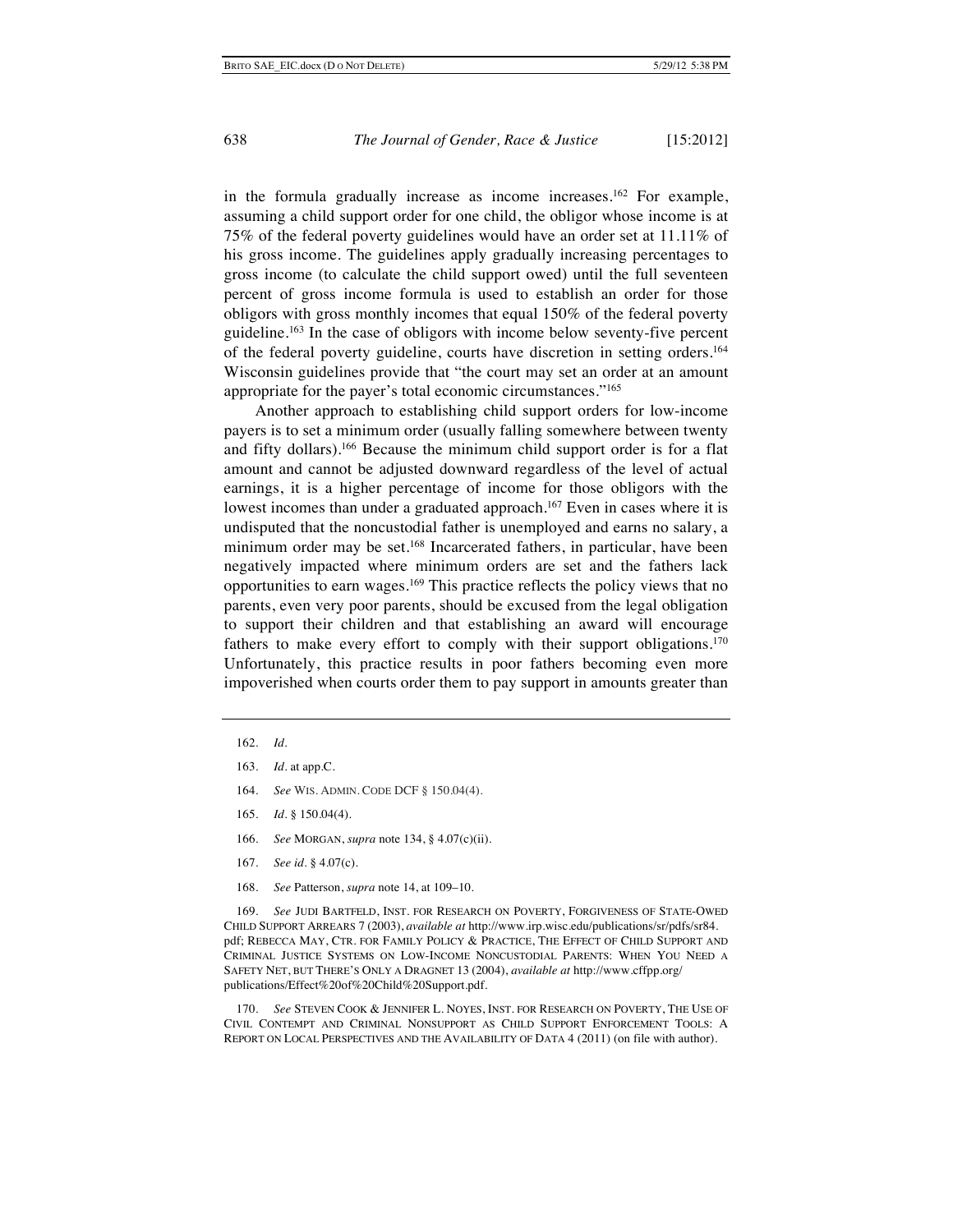they can afford.171

Finally, the self-support reserve is an approach used in a number of states.172 It operates to set aside a portion of a payer's income to cover "minimal, basic living expenses."<sup>173</sup> The child support award is then calculated based on the remaining income.174 This approach allows lowincome noncustodial parents to retain a portion of their income so that they may maintain at least a subsistence level of living.<sup>175</sup>

Unfortunately, the existence of alternative "low-income parent" rules does not solve the dilemma of determining the appropriate level of child support to order in cases involving indigent fathers. In practice, the amount of child support that courts actually order no- and low-income fathers to pay often bears no relationship to their actual incomes and far exceeds their abilities to pay.176 This mismatch between award amounts and low-income fathers' financial means results from several systemic practices, including: establishing default orders, courts "imputing income" when setting support orders, adding additional costs that the state incurred before the initial child support order was established, and courts failing to modify existing orders downward when circumstances warrant.<sup>177</sup>

#### 1. Default Orders and Imputed Income

The child support guidelines states use to set awards base child support on parents' earned incomes.178 Often, however, courts establish the child support order for no- and low-income fathers based on imputed earnings rather than actual earnings.179 The rationale underlying child support imputation of income regulations is that imputation addresses situations where obligors either underreport their incomes or are intentionally

- 173. *Id.*
- 174. *Id.*
- 175. *Id.*
- 176. *See infra* pp. 640–41.
- 177. *See infra* pp. 641–47.
- 178. *See* MORGAN, *supra* note 134, § 2.03(a).
- 179. *See* MAY, *supra* note 169, at 5.

<sup>171.</sup> *See* REBECCA MAY & MARGUERITE ROULET, CTR. FOR FAMILY POLICY & PRACTICE, A LOOK AT ARRESTS OF LOW-INCOME FATHERS FOR CHILD SUPPORT NONPAYMENT: ENFORCEMENT, COURT AND PROGRAM PRACTICES 40 (2005), *available at* http://www.cpr-mn.org/Documents/ noncompliance.pdf.

<sup>172.</sup> Many states include a self-support reserve in their guidelines. *See* LEGLER, LOW-INCOME FATHERS AND CHILD SUPPORT, *supra* note 155.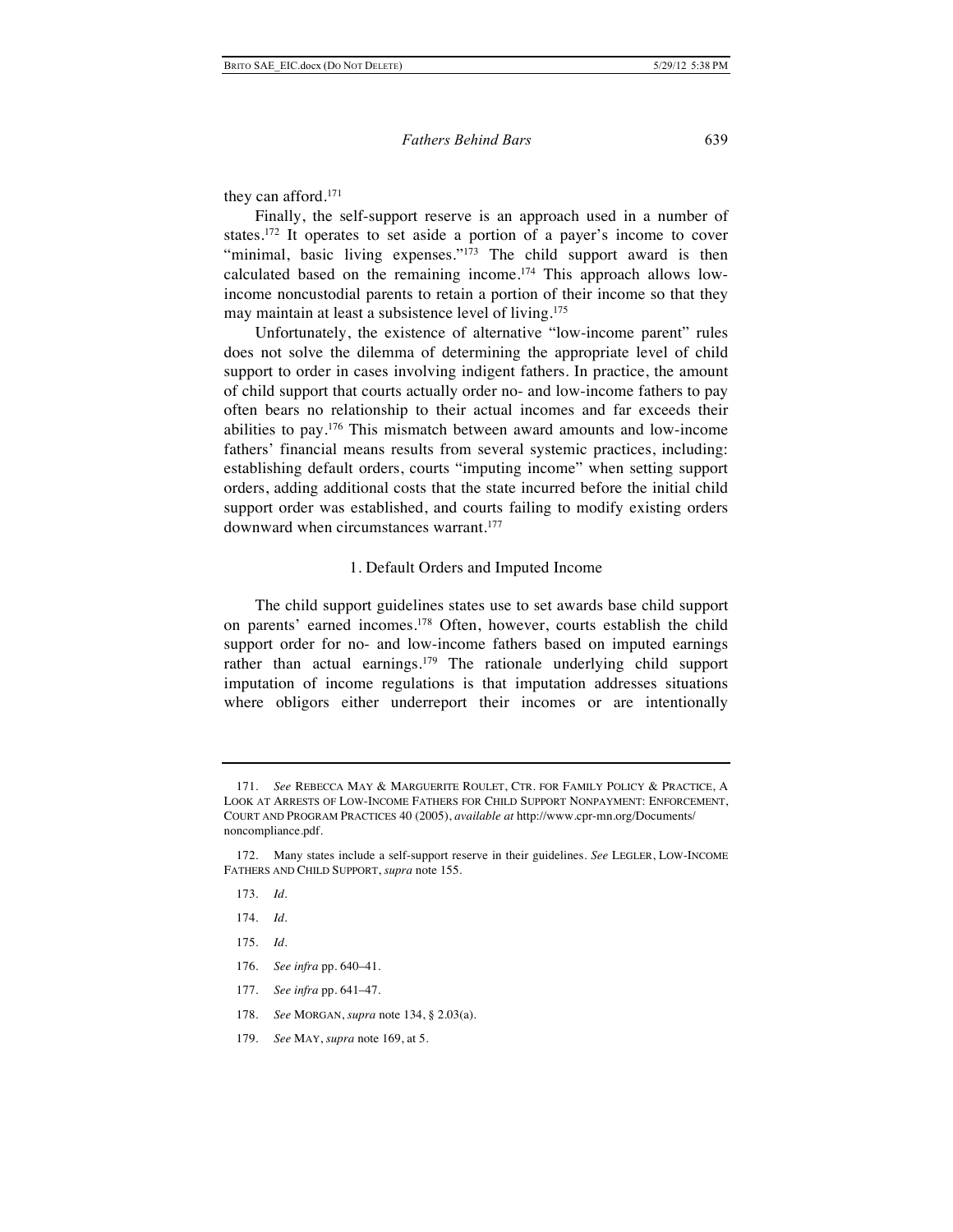underemployed.180 In imputing income to noncustodial fathers, courts make assumptions about how much the fathers earn or should earn.<sup>181</sup> Generally, a court imputes to the obligor the ability to earn minimum wage<sup>182</sup> and assumes a full-time, forty-hour week, which overestimates the income of low-income parents who lack stable employment and often work fewer than forty hours per week.183

A court typically imputes income and enters a default order when a noncustodial father does not appear for his child support hearing.184 Many disadvantaged fathers are not even aware of the initial proceedings and fail to appear in court because, due to their poverty and insecure living arrangements, they do not receive a copy of their summons.<sup>185</sup> If they fail to appear, courts enter default paternity establishments and child support orders.186

Fathers who receive actual notice may, nonetheless, fail to appear at their court hearings.187 In a number of qualitative empirical studies, Professor David Pate interviewed low-income noncustodial fathers about their experiences with the child support system.188 The studies show that disadvantaged fathers fail to participate in child support proceedings for a number of reasons. First, some "fathers complained about the negative reception they perceived in the Milwaukee courthouse because they were viewed as 'deadbeat dads.'"189 Second, they do not appreciate the consequences (the entry of default orders and significant financial

183. *See* MAY, *supra* note 169, at 5; Jessica Pearson & Esther Ann Griswold, *New Approaches to Child Support Arrears*, 59 POL'Y & PRAC. PUB. HUM. SERVICES 33, 33 (2001).

- 184. *See* MAY, *supra* note 169, at 5.
- 185. *See* MAY & ROULET, *supra* note 171.
- 186. *Id.*
- 187. *See* MAY, *supra* note 169, at 5.

188. *See* DAVID PATE, INST. FOR RESEARCH ON POVERTY, WELFARE AND CHILD SUPPORT POLICY KNOWLEDGE AMONG PARENTS OF CHILDREN ON W-2 IN DANE COUNTY 3 (2006), *available at* http://www.irp.wisc.edu/research/childsup/csde/publications/pate-j2.pdf [hereinafter PATE, WELFARE AND CHILD SUPPORT POLICY KNOWLEDGE]; David J. Pate, Jr., *Chapter 2: An Ethnographic Inquiry into the Life Experiences of African American Fathers with Children on W-2*, *in* W-2 CHILD SUPPORT DEMONSTRATION EVALUATION REPORT ON NONEXPERIMENTAL ANALYSES, VOL. II: FATHERS OF CHILDREN IN W-2 FAMILIES, at vi (Daniel R. Meyer & Maria Cancian, Inst. for Research on Poverty eds., 2002), *available at* http://www.irp.wisc.edu/research/childsup/csde/ publications/nonexp/vol2-final.pdf [hereinafter Pate, *An Ethnographic Inquiry*].

189. *See* Pate, *An Ethnographic Inquiry*, *supra* note 188, at 70.

<sup>180.</sup> *See* MORGAN, *supra* note 134, §2.04[a], [c].

<sup>181.</sup> *See* Patterson, *supra* note 14, at 108.

<sup>182.</sup> *See id.*; *see also* Michael F. v. Sharon R., No. OT-00-034, 2001 WL 227068, at \*2 (Ohio Ct. App. Mar. 9, 2001) (finding that a court may exercise broad discretion when imputing income).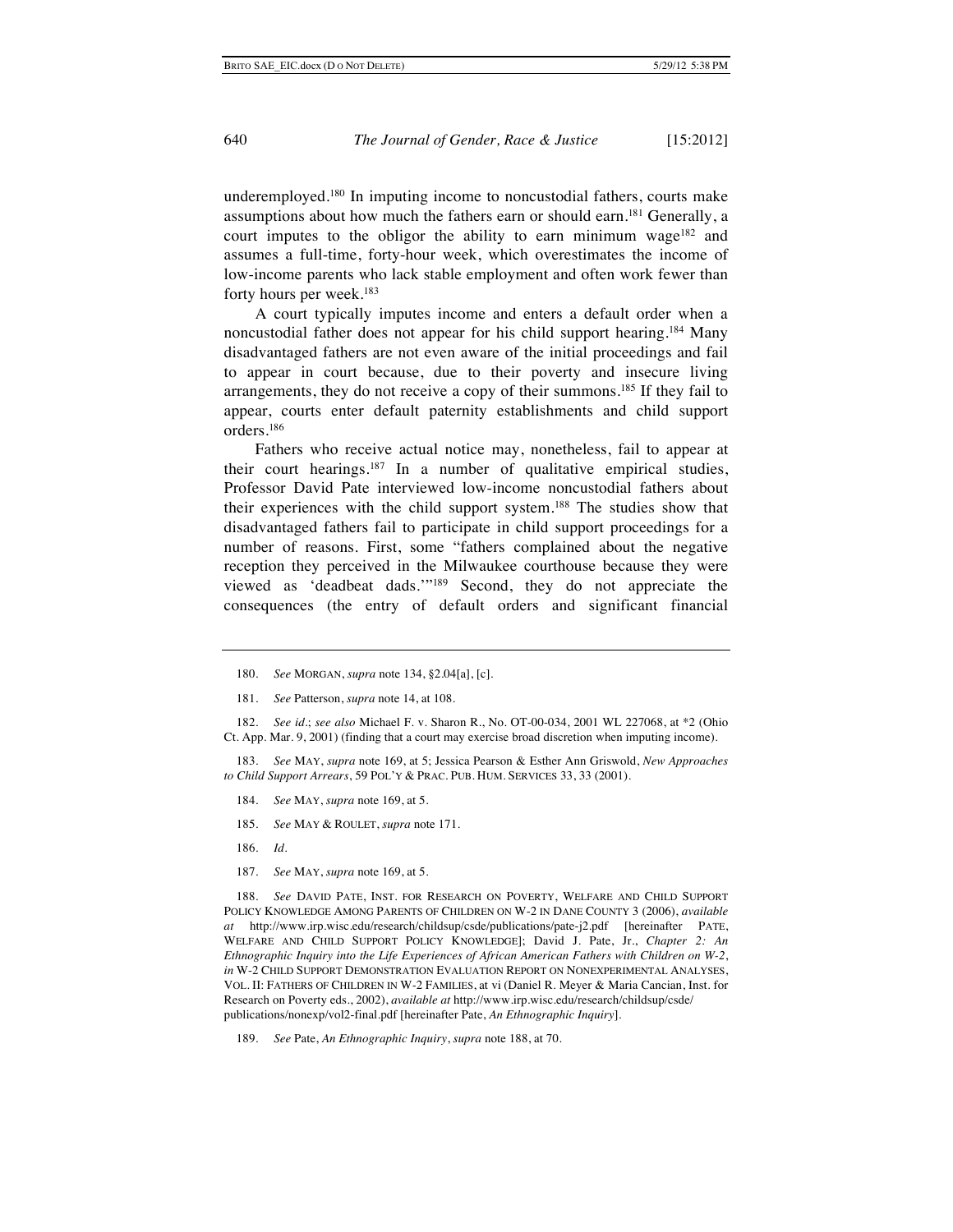obligations) of failing to appear at their court hearings.<sup>190</sup>

The establishment of child support orders by default is widespread and contributes to the problem of large arrearages.<sup>191</sup> For example, "in 2000, 70 percent of the noncustodial parents with arrears [in California] had their awards established by default."<sup>192</sup> Even when an obligor appears for his proceeding and has valid defenses to the imputation of income, without attorney representation, it is very unlikely that he will be effective in providing evidence about his income and inability to pay.193

The practice of setting minimum child support orders and/or default orders can, particularly in the case of very low- and no-income fathers, leads to an overestimation of the actual income of low- and no-income fathers who are unemployed or underemployed, working intermittently or on a parttime basis.194 Consequently, the resulting child support order is high relative to the fathers' actual incomes.195 This further causes the build-up of onerous child support debt, which further burdens disadvantaged fathers.196

191.

Default orders, in which the noncustodial parent or alleged father fails to appear in court and so paternity and a child support order are established in his absence, are at the root of many of the cases that result in child support debt and subsequent arrest for child support nonpayment.

*See* MAY, *supra* note 169, at 5.

192. Elaine Sorenson, *Understanding How Child Support Arrears Reached \$18 Billion in California*, 94 AM. ECON. REV. 312, 312 (2004).

- 193. *See* Patterson, *supra* note 14, at 119–21.
- 194. *See* BARTFELD, *supra* note 169, at 9.
- 195. *Id.*
- 196. *Id.*

<sup>190.</sup> One qualitative study, involving in-depth interviews with noncustodial, Black disadvantaged fathers under an order of child support in Wisconsin, showed that these fathers had very little knowledge of child support laws or policies and reported the "intersection of family law, child support enforcement, and welfare law and policy [to be] confusing and discouraging." *See id.* at 79. When asked specific questions about various aspects of child support enforcement processes and their underlying rationales, the fathers' responses ranged from no comprehension to minimal comprehension. *Id*. at 67–76. For example, when questioned about the Child Support Receipt and Disbursement statement that the child support agency sends on a monthly basis to noncustodial parents with a child support order, one father mistakenly "thought the 'bill' he received for \$57,000 was for *all* fathers in the city of Milwaukee." *Id*. at 71. Knowledge gaps can limit the effectiveness of a law or policy's impact, and several empirical studies have attempted to measure participants' knowledge of public welfare and child support policy rules. *See, e.g.*, Daniel R. Meyer et al., *Welfare and Child Support Program Knowledge Gaps Reduce Program Effectiveness*, 26 J. POL'Y ANALYSIS & MGMT. 575, 575–78, 593–94 (2007) (finding low levels of knowledge of child support welfare rules among custodial mothers receiving TANF).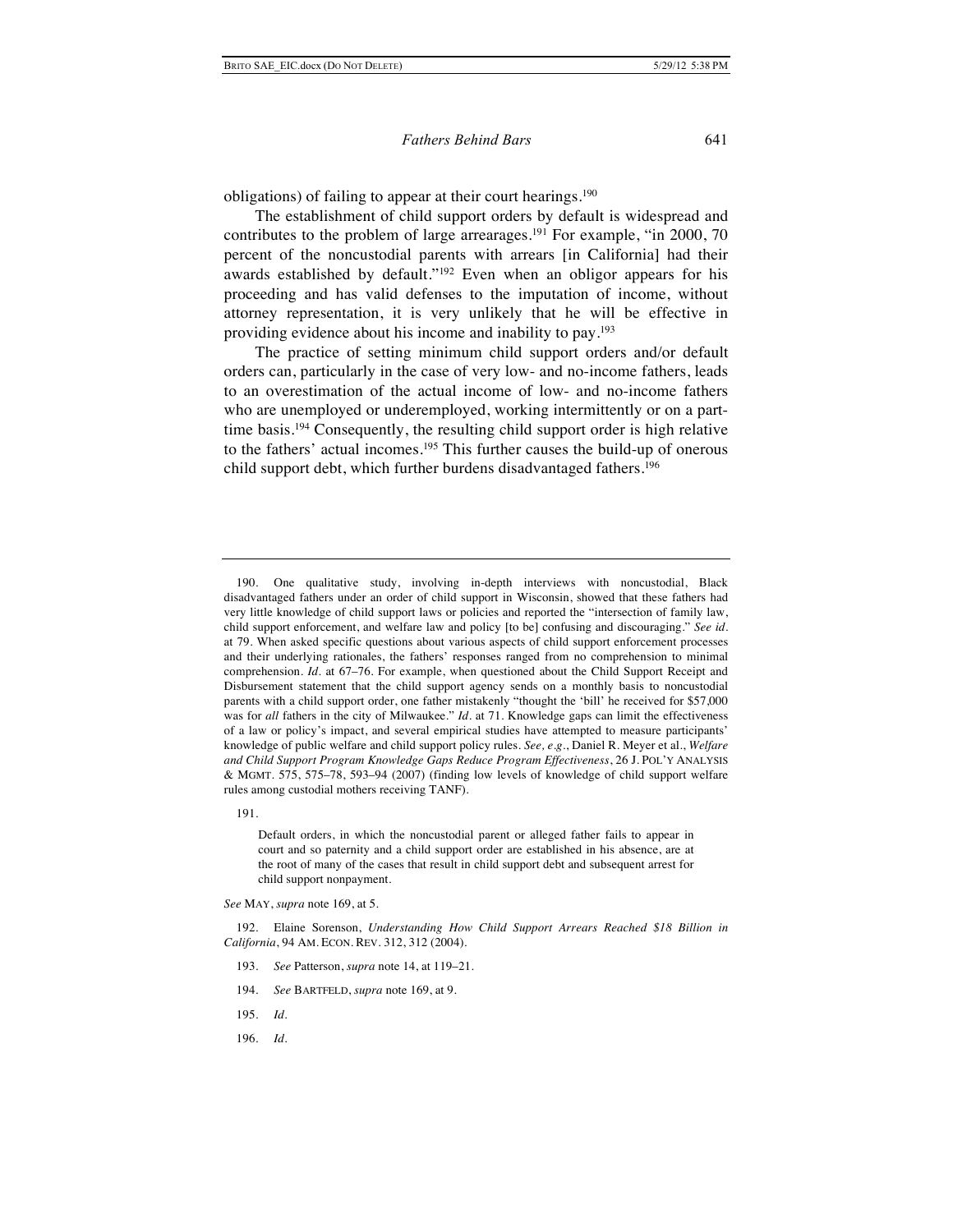#### 2. Retroactive Support Orders and Debt

On top of inflated orders resulting from imputed income and minimum awards, fathers of children receiving welfare are often required to reimburse states for additional welfare costs the states incurred before courts established the initial child support orders.<sup>197</sup> "Many states charge ... arrearages . . . immediately with the imposition of retroactive child support that dates as far back as the birth of the child in some states, or in others, to the beginning of welfare receipt."198 Additionally, a court may require a father to reimburse the costs of welfare benefits previously paid to the family.199 Courts may add Medicaid childbirth costs to initial orders as well.<sup>200</sup> Other add-ons include fees for paternity testing, litigation costs, interest on the arrearages owed, and penalties for not paying.201

As a result, at the time a court sets an order, the order is "front-loaded" with welfare costs (sometimes in the thousands of dollars) that the court retroactively imposes on noncustodial fathers.<sup>202</sup> Coupled with imputed earnings, these practices result in child support orders that often exceed fifty percent of reported earnings among low-income fathers<sup>203</sup> and burden them with unmanageable child support arrearages from the outset.<sup>204</sup>

199. *Id.* at 13.

200. *Id.* at 9; *see also* Garfinkel et al., *A Brief History of Child Support Policies in the United States*, *supra* note 60, at 22–23 (noting that some fathers must repay state "Medicaid and welfare benefits").

201. *See* TURETSKY, REALISTIC CHILD SUPPORT POLICIES, *supra* note 84, at 7*.* The accrual of interest (as high as twelve percent in some states) on the debt leads to even higher arrearages. *See* MAY & ROULET, *supra* note 171, at 9. With eighteen states charging interest on arrears, it is the primary factor contributing to the exponential increase in child support debt. *See* Mincy et al., *Income Support Policies for Low-Income Men and Noncustodial Fathers*, *supra* note 102, at 251.

202. *See* MAY & ROULET, *supra* note 171, at 9. Retroactive child support orders are another practice that contributes to the creation of large, lump-sum debts. *Id.* at 9. Most states follow this practice, which does not limit child support obligations to the date of the initial filing or the date the order is established. *Id.* Instead, courts are permitted to retroactively hold fathers liable for child support for some or all of the time between the birth of their child and the establishment of the court order. *Id.*

203. ELAINE SORENSEN ET AL., THE URBAN INST., ASSESSING CHILD SUPPORT ARREARS IN NINE LARGE STATES AND THE NATION 77 (2007), *available at* http://www.urban.org/UploadedPDF/ 1001242\_child\_support\_arrears.pdf. "In 1997, a noncustodial father of two with earnings of \$500- 750 per month could plausibly have faced a monthly support order equal to 40+ percent of his income in nine states, and 20-39 percent of his income in another 20." Waller & Plotnick, *supra* note 9, at 92 (citation omitted).

204. *See* BARTFELD, *supra* note 169, at 6.

<sup>197.</sup> *See* MAY & ROULET, *supra* note 171, at 13.

<sup>198.</sup> *Id*. at 9.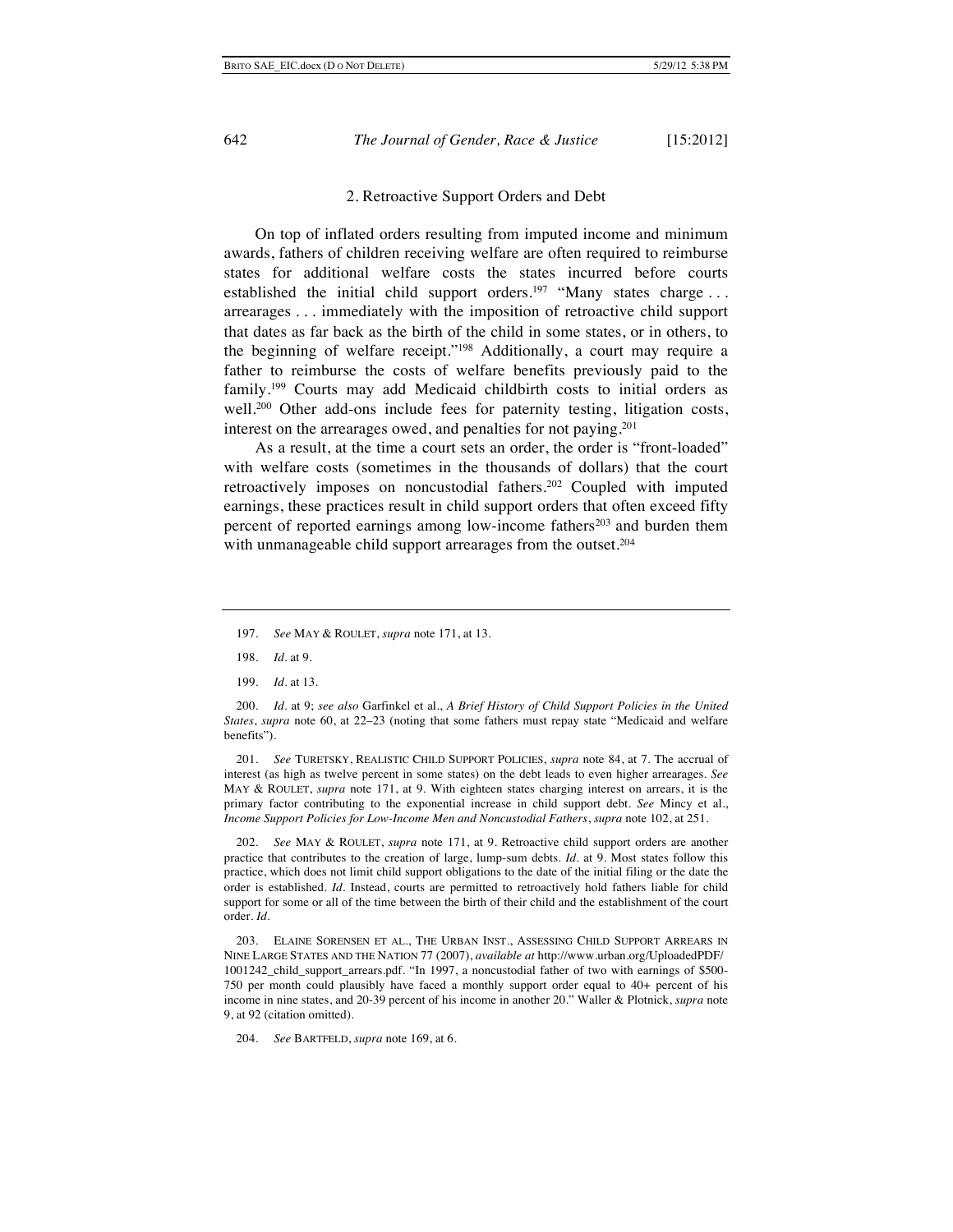#### 3. Failure to Modify Child Support Orders

Poor noncustodial fathers are also unlikely to have courts adjust their child support orders downward to reflect detrimental changes in their financial circumstances, such as job loss or decreased earnings.205 State child support guidelines allow parents to seek modification of their child support orders upon a showing that there has been substantial change in their circumstances that warrants adjustment.206 The obligor's involuntary unemployment or underemployment typically qualifies as the type of substantial change in circumstances that justifies a decrease in the amount of the child support order.<sup>207</sup> On the other hand, downward modifications in child support orders are not available to obligors who attempt to shirk their parental responsibilities by intentionally reducing their earnings.208 Thus, courts reject requests for child support modifications if there is evidence that the noncustodial parent is "voluntarily" unemployed (or underemployed).209

Although the employment status of low-income noncustodial fathers is often unstable and precarious, courts typically do not modify child support orders to reflect reduced earnings.210 Even though child support laws specifically allow for such adjustments, $2^{11}$  numerous problems limit the implementation of the rule. Poor fathers lack access to counsel who could

- 207. MORGAN, *supra* note 134, § 5.01.
- 208. *Id*.
- 209. *Id*.

<sup>205.</sup> *See* MAY, *supra* note 169, at 6.

<sup>206.</sup> *See* MORGAN, *supra* note 134, § 5.01. Many states further limit access to order modification by applying quantitative modification standards. *See Impact of Modification Thresholds on Review and Adjustment of Child Support Orders*, STORY BEHIND NUMBERS, (Office of Child Support Enforcement, U.S. Dep't of Health & Human Servs., Wash., D.C.), Dec. 8, 2007, at 1, *available at* http://www.acf.hhs.gov/programs/cse/pol/IM/2007/im-07-04b.pdf. The quantitative standards serve as a percentage threshold, which allow for an adjustment to child support only when the change in circumstances would result in a specified percentage change in the order amount. *Id.* The percentage threshold varies from state to state, but most states employ a ten, fifteen, or twenty percent figure*. Id*.

<sup>210.</sup> *See* MAY, *supra* note 169, at 9–10; *see also* Yoonsook Ha et al., *Unchanging Child Support Orders in the Face of Unstable Earnings*, 29 J. POL'Y ANALYSIS & MGMT. 799, 816–18 (2010) (finding that changes to child support orders are not proportional to changes in noncustodial parents' earnings, even when there has been a significant decrease in earnings).

<sup>211.</sup> Under the common law, courts have jurisdiction to modify child support awards when there is a material change in circumstances, including reduced earnings. *See* MORGAN, *supra* note 134, § 5.01. Some states have codified this standard in their child support guidelines. *See, e.g.*, OKLA. STAT. ANN. tit. 43, § 118I(A)(1) (West 2012) ("Child support orders may be modified upon a material change in circumstances which includes . . . an increase or decrease in the income of the parents  $\dots$ .").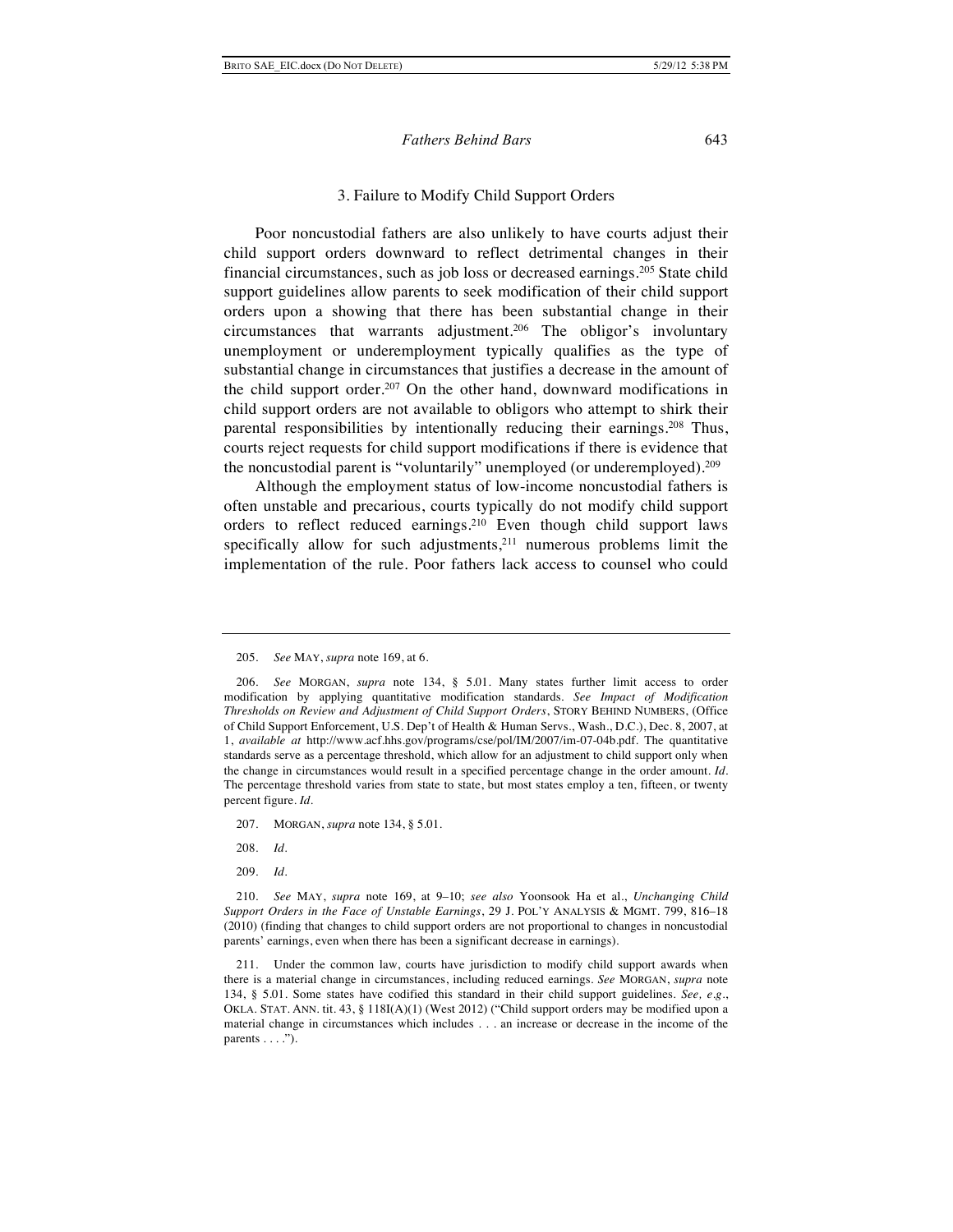seek modification on their behalf when their earnings decline.<sup>212</sup> They are also unlikely to file *pro se* petitions in courts for downward modification.213 A recent study examining the experience of low-income families with the child support system revealed that many poor fathers lacked awareness of the child support system and related court processes, so much so that they did not know that they could seek a downward modification of their child support orders or what steps to follow to obtain reductions in the awards.<sup>214</sup>

Incarcerated fathers, in particular, are unlikely to secure modifications, even though they earn little or nothing during their periods of confinement.215 There is not one consistent approach among states concerning how to address child support obligations and accumulated debt of imprisoned fathers.216 The divergent state practices reflect competing policy views regarding whether incarceration is "voluntary unemployment."217 One group of states treats incarceration as voluntary unemployment and refuses to grant prisoners' requests to modify child support.<sup>218</sup> This approach reflects the policy view that it would be tantamount to rewarding a parent's criminal behavior if a court took into account the parent's incarceration when calculating his or her child support obligation.219

215. "A time series for 1980 to 2000 shows that the total number of children with incarcerated fathers increased sixfold from about 350,000 to 2.1 million, nearly 3 percent of all children nationwide in 2000." Bruce Western & Christopher Wildeman, *The Black Family and Mass Incarceration*, 621 ANNALS AM. ACAD. POL. & SOC. SCI. 221, 235 (2009). Data from 2010 show that the figure has risen to 2.7 million children with an incarcerated parent. *See* ECON. MOBILITY PROJECT & PUB. SAFETY PERFORMANCE PROJECT, PEW CHARITABLE TRUST, COLLATERAL COSTS: INCARCERATION'S EFFECT ON ECONOMIC MOBILITY 18 (2010), *available at* www.economicmobility .org/assets/pdfs/EMP\_Incarceration.pdf. Although there is no national database that provides definitive figures regarding the extent to which incarcerated parents are under an order of child support, state estimates put the figure at twenty-two to twenty-eight percent of inmates. *See* JENNIFER L. NOYES, INST. FOR RESEARCH ON POVERTY, REVIEW OF CHILD SUPPORT POLICIES FOR INCARCERATED PAYERS 2 (Dec. 2006), *available at* www.irp.wisc.edu/research/childsup/cspolicy/ pdfs/Noyes-Task5A-2006.pdf.

219. *Id.*

<sup>212.</sup> *See* Cancian et al., *Child Support*, *supra* note 101, at 147 (discussing "the administrative difficulty associated with frequent adjustments for fathers with unstable employment and earnings").

<sup>213.</sup> *See* Patterson, *supra* note 14, at 113–14.

<sup>214.</sup> Waller & Plotnick, *supra* note 9, at 106. Even the fathers who sought modifications at times of earnings loss reported difficulties. *Id*.; *see also* Michele Hermann & Shannon Donahue, *Fathers Behind Bars: The Right to Counsel in Civil Contempt Proceedings*, 14 N.M. L. REV. 275, 279 (1984) (confirming that transcripts from civil contempt proceedings in child support nonpayment cases "show [that] defendants [] are too confused and inarticulate to explain their allegedly contemptuous behavior").

<sup>216.</sup> *See* Cammett, *supra* note 88, at 151–52.

<sup>217.</sup> *Id*. at 151.

<sup>218.</sup> *Id*.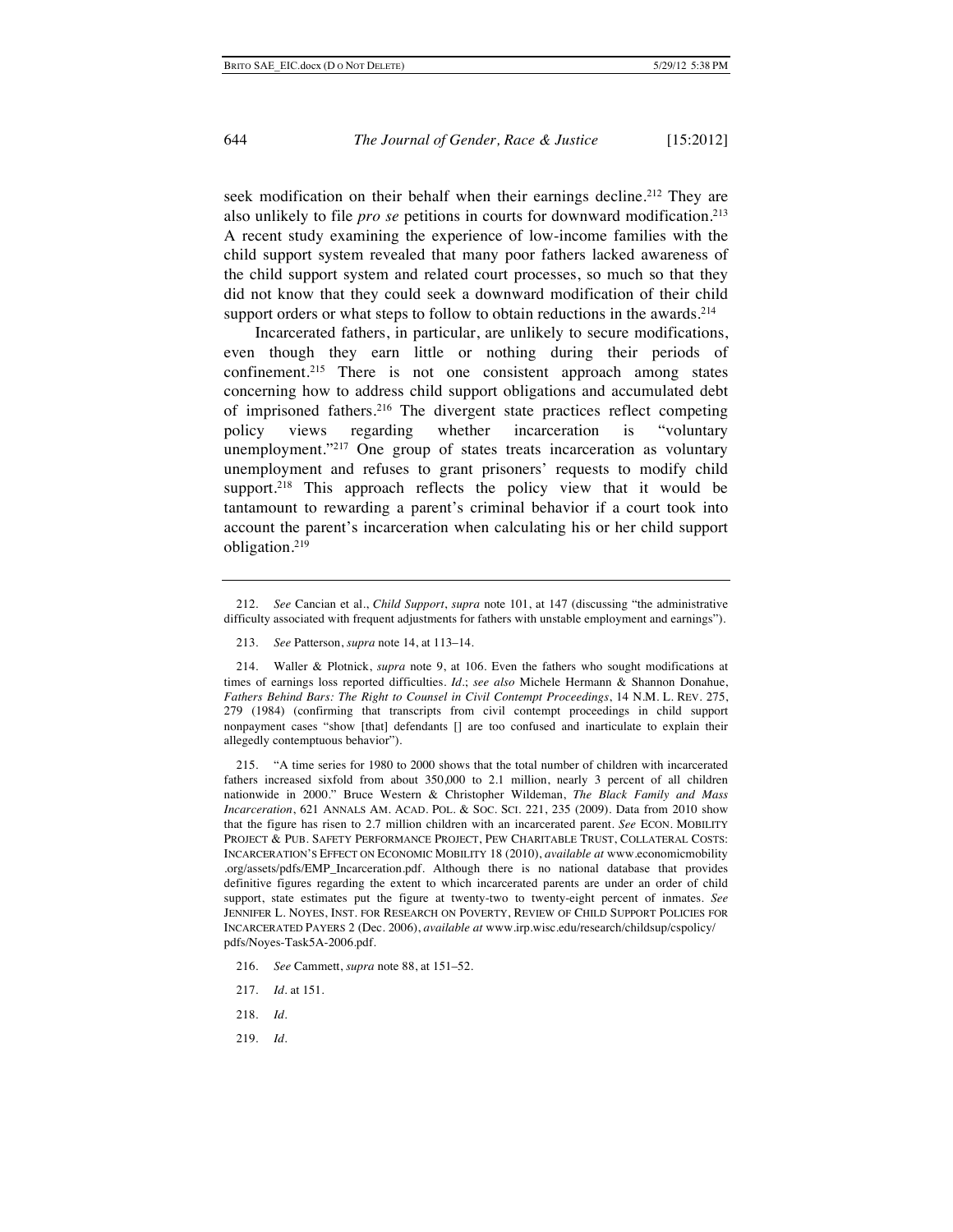Other states' approaches include either treating incarceration as a factor to take into account when considering modification requests or having a categorical rule that allows for suspension of child support obligations during the periods of confinement.<sup>220</sup> These alternative rules, which more directly tie child support payments to the earning capacities of noncustodial parents, reflect a more realistic approach to the economic condition of imprisoned obligors.<sup>221</sup> Further, states that employ this approach recognize that if incarcerated parents accumulate staggering child support debts during their confinement, they will likely be less inclined to comply with their child support orders or otherwise be involved with their children when released from prison.222 Even in states where incarceration may be a permissible basis for modification, it is nevertheless unlikely that child support orders will be reduced.223 The parent must still make a formal, legal request for a modification.224 Because many low-income fathers do not make these requests, their incarcerations lead to further build-up of their child support debts.225

Generally, poor and/or incarcerated fathers cannot look to state child support offices to update their orders when circumstances warrant. This barrier exists even though the 2005 Deficit Reduction Act requires that state agencies review and adjust all support orders for TANF families on a triennial basis. 226 Despite the law, there is a small likelihood that state agencies will pursue the adjustment of orders.<sup>227</sup> A recent study found that child support orders are generally not responsive to changes in noncustodial parents' earnings.228 Although sixty percent of child support orders examined in the study met the requirements for modification, only eight percent of those child support orders were modified.229 The authors of the study reflected that given the large number of noncustodial fathers who experienced a significant change in income, it would be administratively

223. *Id.* at 152 (noting that "most prisoners are completely unaware that they must petition a court for a modification of a support order . . .").

- 225. *See* MAY, *supra* note 169, at 14–15.
- 226. *See* 42 U.S.C. § 666(a)(10)(A)(i) (2006).
- 227. *See infra* notes 229–30 and accompanying text.
- 228. *See* Yoonsook Ha et al., *supra* note 210, at 817–18.
- 229. *Id*.

<sup>220.</sup> *Id.* at 151–52.

<sup>221.</sup> *See* TURETSKY, REALISTIC CHILD SUPPORT POLICIES, *supra* note 84, at 7, 9.

<sup>222.</sup> *See* Cammett, *supra* note 88, at 151.

<sup>224.</sup> *Id.*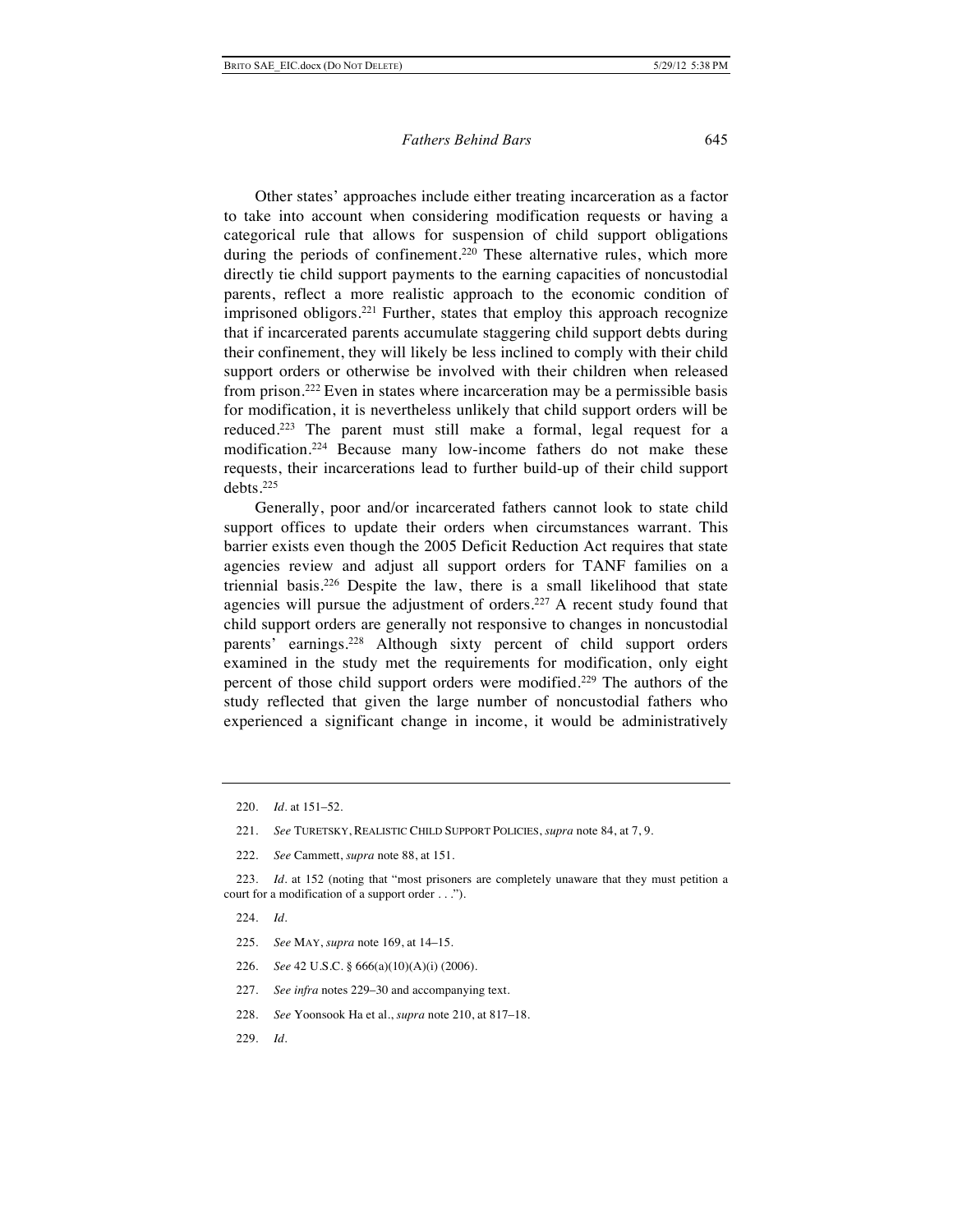challenging for child support agencies to adjust all of the eligible orders.<sup>230</sup> The child support system does not have administrative processes in place to promptly respond to frequent job changes (and losses) with corresponding changes to child support orders.231

Further, where downward modifications of child support awards are concerned, states' fiscal interests are diametrically opposed to the economic interests of noncustodial fathers whose children receive welfare benefits. States have an incentive not to update orders when fathers' incomes decrease because such updates result in potential revenue losses for states.<sup>232</sup> Empirical data assessing modification practices in several states confirm that child support offices tend not to pursue modifications in cases where child support orders would be reduced.<sup>233</sup>

#### *B. Low-Income Fathers' Child Support Payments: Figures and Realities*

Practices regarding establishing and modifying child support orders do not realistically take account of the large number of noncustodial parents who are as poor as the custodial parents and children with whom they are associated.234 Most fathers who do not pay child support are poor and unable to find jobs that would enable them to pay.<sup>235</sup> About twenty-six percent of noncustodial fathers (about 2.8 million) are poor, and the vast majority of this group (approximately eighty-eight percent) does not pay any child support.<sup>236</sup> These fathers earn an average of \$5627 annually.<sup>237</sup> One study found that only one-quarter of noncustodial fathers with incomes less than 130% of the poverty line worked full-time year round, and their average income was only \$6989 (just above the \$6800 poverty level for a single

231. *See* Cancian et al., *Child Support*, *supra* note 101, at 147.

232. *See* Garfinkel et al., *A Brief History of Child Support Policies in the United States*, *supra* note 60, at 23.

233. *Id.*

234. *See* Marsha Garrison, *The Goals and Limits of Child Support Policy*, *in* CHILD SUPPORT: THE NEXT FRONTIER, *supra* note 18, at 22–25.

235. *See* Sorensen & Zibman, *Getting To Know Poor Fathers*, *supra* note 117.

236. *Id*. at 422 fig.1 (providing that there are 10.8 million noncustodial fathers, twenty-six percent of noncustodial fathers are poor, twenty-three percent of noncustodial fathers are poor and do not pay child support, and three percent of noncustodial fathers are poor and do pay child support). The Author has calculated that twenty-six percent of 10.8 million noncustodial fathers is 2.8 million poor noncustodial fathers, that twenty-three percent is 2.5 million, and three percent is 324,000.

237. *Id.* at 424.

<sup>230.</sup> *Id*.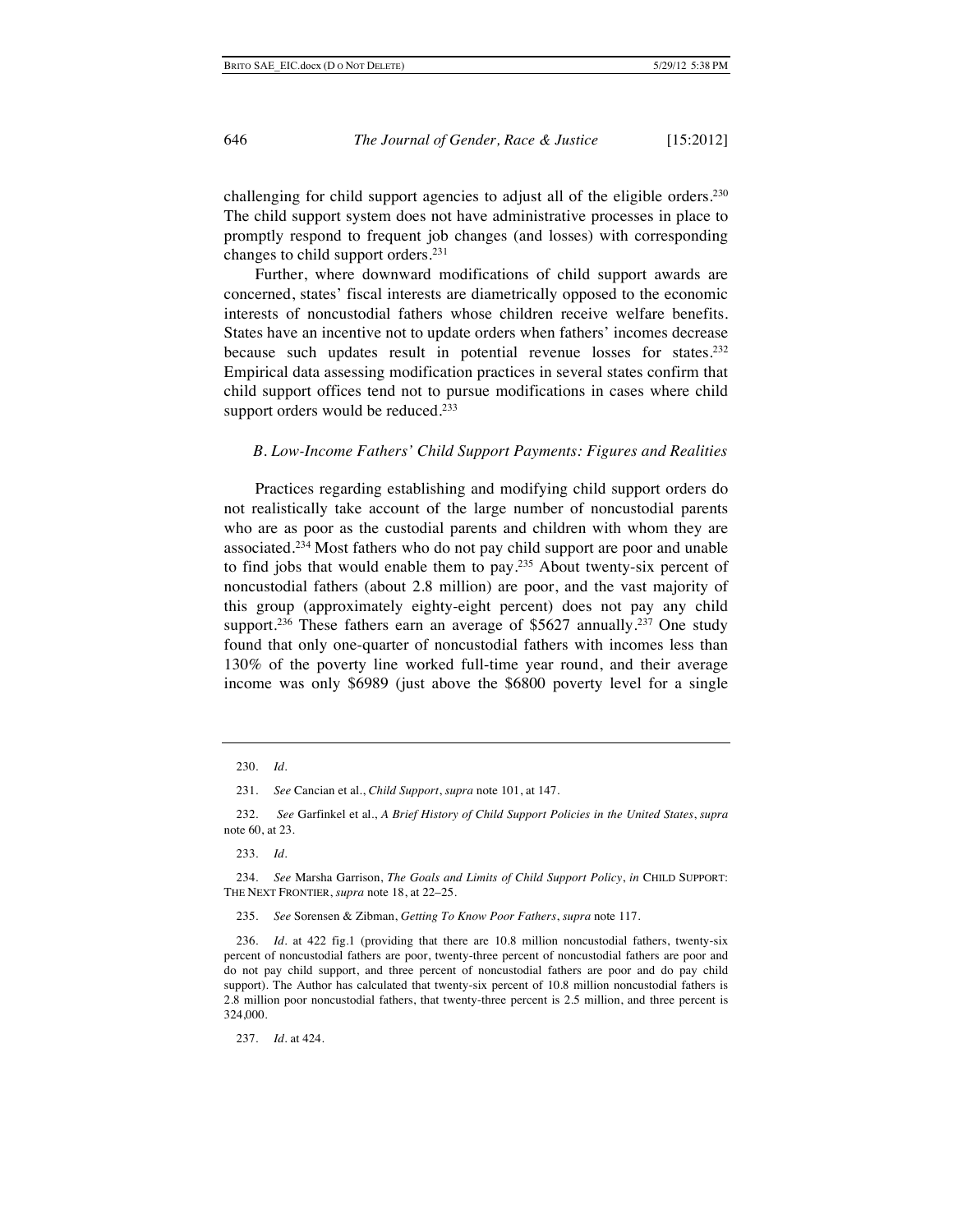adult $)$ .<sup>238</sup>

Another study found that sixty percent of poor fathers who do not pay child support are racial and ethnic minorities, and twenty-nine percent were institutionalized (mostly in prison) at the time of interview.239 Only fortythree percent of men not in prison were working, and those employed in 1996 worked an average of just twenty-nine weeks and earned \$5627 that year.240 Their barriers to employment 241 were also considerable: forty-three percent were high-school dropouts, thirty-nine percent had health problems, and thirty-two percent had not worked in three years.<sup>242</sup> Overall, job prospects are not promising for men with already weak attachments to the labor force and other significant barriers to employment.<sup>243</sup>

Given the dire employment and economic status of poor noncustodial fathers, it is not particularly surprising that child support collections from this population remain low.244 The OCSE has confirmed that the poorest children (i.e., those receiving government welfare payments) receive a small portion of child support collected overall.245 In 2010, families receiving public assistance accounted for fourteen percent of the caseload of the Child Support Enforcement Program; however, they represented only four percent

240. *Id.* at 424.

241. Welfare program administrators classify certain welfare recipients as "hard to employ" because of characteristics that act as "barriers to employment." *See, e.g*., PAMELA LOPREST ET AL., THE URBAN INST., TANF POLICIES FOR THE HARD TO EMPLOY: UNDERSTANDING STATE APPROACHES AND FUTURE DIRECTIONS 8–9 (2007), *available at* http://www.urban.org/Uploaded PDF/411501\_hard\_to\_employ.pdf. Barriers to employment include: limited education, limited work skills, addictions, criminal records, and physical and mental health problems*. Id*. at 1.

242. *See* Sorensen & Zibman, *Getting To Know Poor Fathers*, *supra* note 117, at 425 fig.2.

243. DAN BLOOM ET AL., MDRC, FOUR STRATEGIES TO OVERCOME BARRIERS TO EMPLOYMENT: AN INTRODUCTION TO THE ENHANCED SERVICES FOR THE HARD-TO-EMPLOY DEMONSTRATION AND EVALUATION PROJECT 2–3 (2007), *available at* http://www.mdrc.org/ publications/469/full.pdf. Additionally, noncustodial fathers' abilities to pay child support are also affected by whether they have additional support obligations because they have additional children with other partners. TONYA BRITO, INST. FOR RESEARCH ON POVERTY, CHILD SUPPORT GUIDELINES AND COMPLICATED FAMILIES: AN ANALYSIS OF CROSS-STATE VARIATION IN LEGAL TREATMENT OF MULTIPLE PARTNER FERTILITY 4–9 (2007), *available at* http://www.irp.wisc.edu/research/child sup/csde/publications/brito\_05.pdf; *see also* Marilyn Sinkewicz & Irwin Garfinkel, *Unwed Fathers' Ability To Pay Child Support: New Estimates Accounting for Multiple Partner Fertility*, 46 DEMOGRAPHY 247, 259–60 (2009) (concluding that prior studies may have overestimated the aggregate ability of low-income noncustodial fathers to pay child support by thirty-three to sixty percent because of failure to take account of multiple partner fertility).

244. *See supra* pp. 647–49.

245. ADMIN. FOR CHILDREN & FAMILIES, CHILD SUPPORT ENFORCEMENT FY 2010 PRELIMINARY REPORT, *supra* note 131, at fig.1 (2011).

<sup>238.</sup> Elaine Sorensen & Robert Lerman, *Welfare Reform and Low-Income Noncustodial Fathers*, 41 CHALLENGE 101, 103 (1998).

<sup>239.</sup> *See* Sorensen & Zibman, *Getting To Know Poor Fathers*, *supra* note 117, at 423.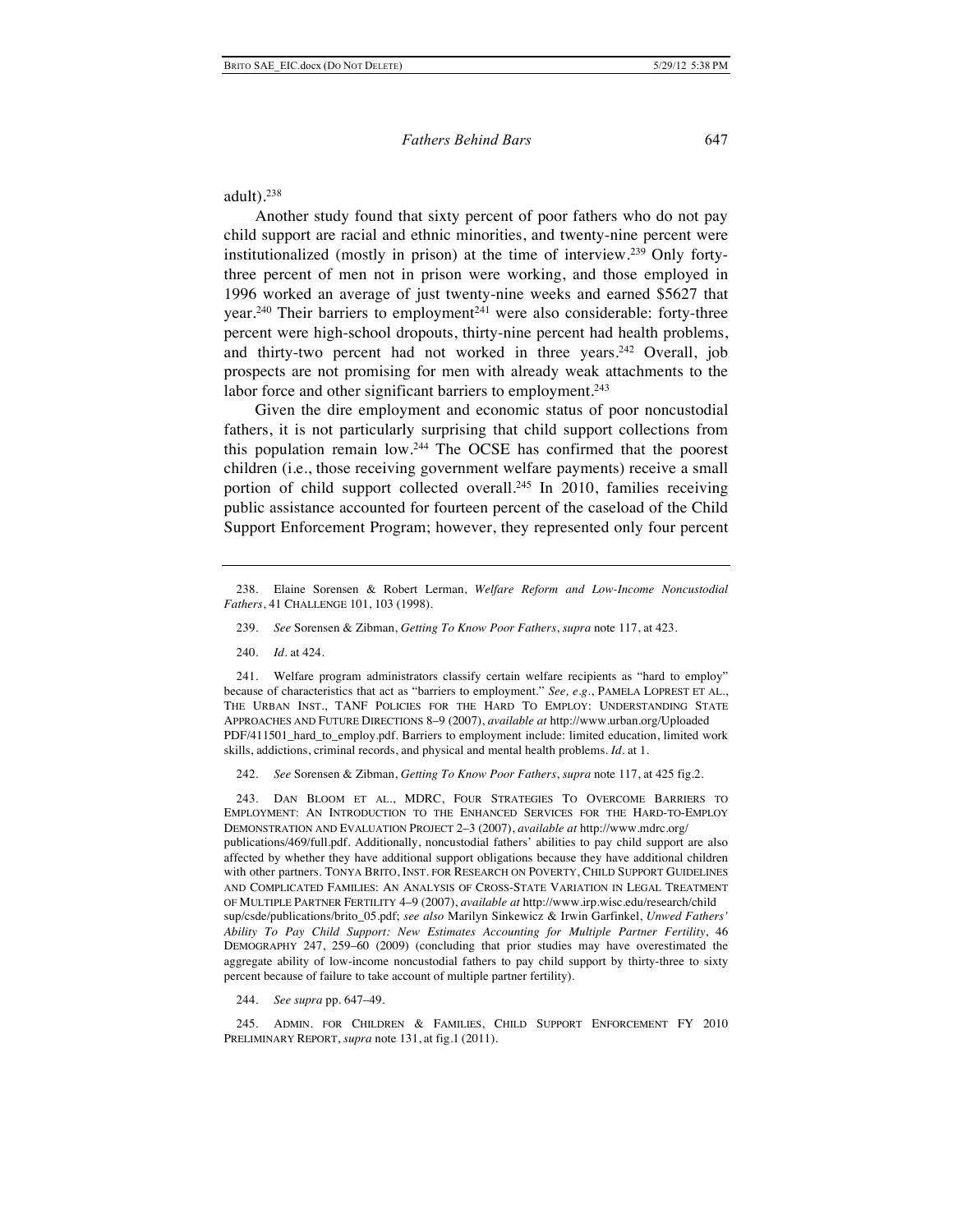of the cases for which child support was collected.246 In 2010, these children only received one-tenth as much child support collected through the enforcement system as did non-poor children (i.e., children whose families have never received public assistance).<sup>247</sup> Additionally, the poorest children generally do not receive the full amount of child support they are owed.<sup>248</sup> Among custodial parents with formal child support orders in place, only about thirty-five percent of parents who were never married, thirty-three percent who were Black and thirty-six percent who were living in poverty, received the full amount of child support courts award.<sup>249</sup>

The low rate of child support collections for poor children from their equally poor fathers has not changed significantly over time, $250$  nor has the child support enforcement program been successful in accomplishing its goal of reducing child poverty through enhanced collections from noncustodial parents.251 Indeed, there are more children living below the

248. TIMOTHY S. GRALL, U.S. CENSUS BUREAU, CURRENT POPULATION REPORTS: CUSTODIAL MOTHERS AND FATHERS AND THEIR CHILD SUPPORT: 2009, at 9 (2011), *available at* http://www.census.gov/prod/2011pubs/p60-240.pdf. By contrast, custodial parents who were White, currently married or divorced, or more educated were more likely to receive the full amount of child support owed to them*. Id.* at tbl.2. Notably, even though indigent noncustodial fathers have not succeeded in regularly providing formal child support to their children, studies confirm that they make economic contributions to the children in other ways and on a more intermittent basis. *See*  Steven Garasky et al., *Toward a Fuller Understanding of Nonresident Father Involvement: An Examination of Child Support, In-Kind-Support, and Visitation*, 29 POPULATION RES. POL'Y REV. 363, 364–66 (2010). Many noncustodial fathers who do not pay formal cash child support pursuant to a court order nonetheless often voluntarily provide informal cash support and/or in-kind support to meet their children's economic needs. *Id.* Nearly sixty percent of custodial parents receive in-kind (i.e., noncash) contributions of some form, including toys/gifts, food, clothing, or school materials. *See* GRALL, *supra*, at 1. Numerous studies of low-income and unmarried parents confirm that these families rely on, and benefit from, these alternative means of support, even though employmentrelated barriers prevent low-income fathers from providing such support on a regular or systematic basis. *Id.*; *see also* Jennifer B. Kane et al., *In Kind Support from Nonresident Fathers: A Population-Level Analysis*, Population Ass'n of Am., 3 (Apr. 2011), http:// paa2011.princeton.edu/download. aspx?submissionId=110994. While these contributions benefit the economic well-being of custodial parents' households, child support laws do not recognize in-kind support as satisfying nonresident fathers' formal court-ordered child support obligations. *See, e.g*., Stewart v. Rogers, 92 P.3d 615, 619–20 (Mont. 2004) (affirming trial court ruling that Montana's child support regulations did not permit the father to receive a credit against his child support arrears for the in-kind contributions he provided for his daughter's benefit).

- 249. *See* GRALL, *supra* note 248, at 9.
- 250. *See supra* pp. 628–29.
- 251. *See supra* pp. 647–49.

<sup>246.</sup> *Id.* at fig.1, fig.5. Of the remaining support collected by state child support agencies, distribution was as follows: thirty-four percent was collected on behalf of families that formerly received government assistance, forty-four percent was collected on behalf of families that had never received government assistance, and eighteen percent was collected on behalf of families who were then receiving Medicaid. *Id*. at fig.5.

<sup>247.</sup> *Id.* at tbl.P-3.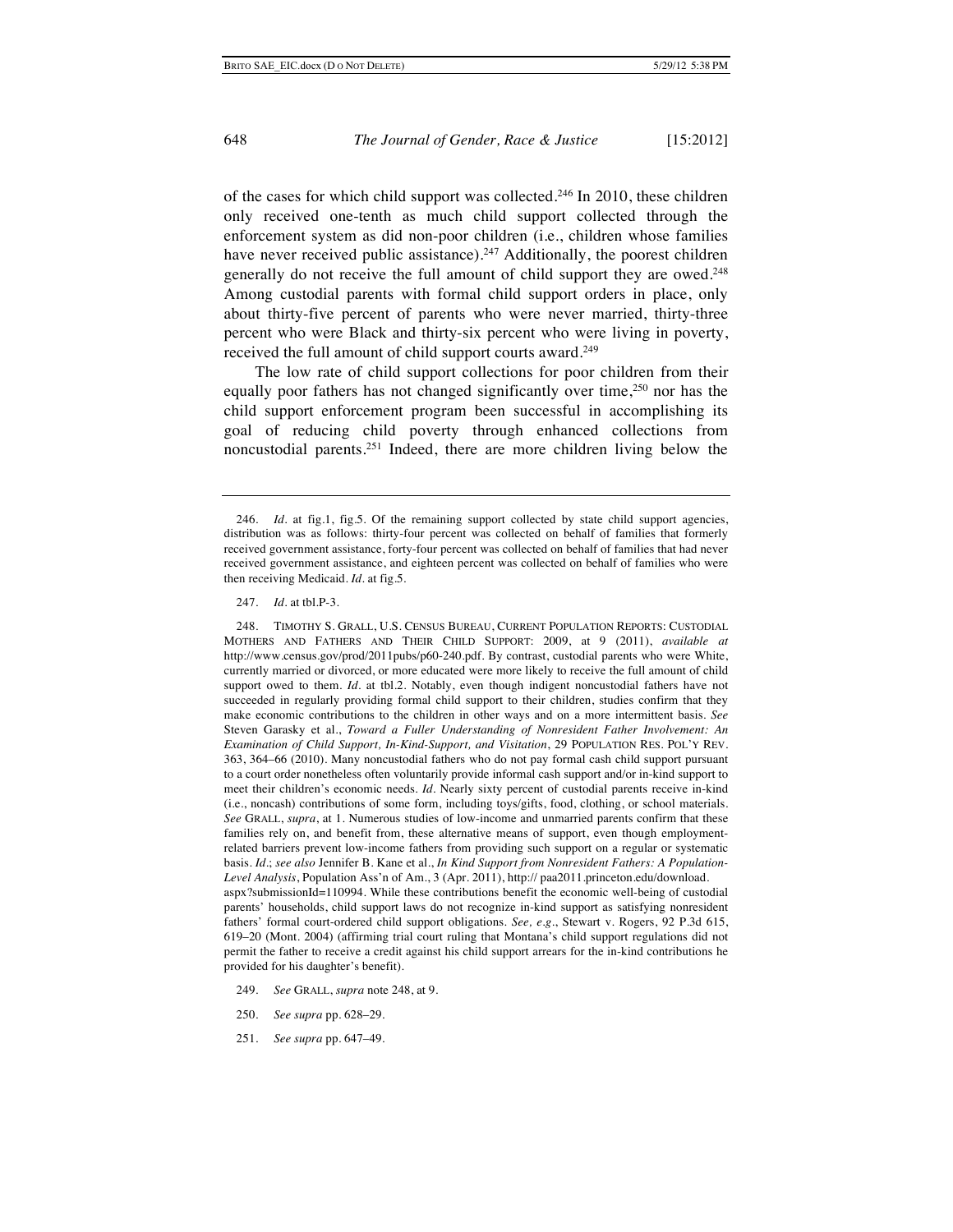poverty line today than in 1975,<sup>252</sup> the year in which Congress created the federal child support program.253 In 1975, seventeen percent of children in the United States lived below the poverty line.254 In 2010, twenty-two percent did.255

Rather than succeeding in reducing child poverty, aggressive enforcement practices directed at poor families instead produce large unpaid child support debts.256 No- and low-income parents are responsible for the greatest portion of unpaid child support, according to the OCSE.257 Of the more than \$70 billion in child support debt nationally, noncustodial parents who have no quarterly earnings or earn less than \$10,000 annually owe seventy percent of all arrears owed to the government as reimbursement for welfare expenditures.<sup>258</sup> A small number of child support obligors (eleven percent) owe a majority of the arrearages, and they each owe over \$30,000 in debt.259 Yet, they are among the poorest obligors.260 Twenty-nine percent of child support debtors earn between \$1 and \$10,000, and thirty-four percent have no reported earnings.261 Noncustodial parents with more than \$40,000 in annual income hold only four percent of child support arrears.<sup>262</sup> The problem is nationwide; child support caseloads in every state include very low-income fathers who have accumulated enormous arrearages and who have virtually no prospect of ever satisfying the debt.<sup>263</sup>

- 254. *See* CHILD TRENDS DATABANK, CHILDREN IN POVERTY, *supra* note 252.
- 255. *See id.*
- 256. *See* MAY, *supra* note 169, at 9–13.

257. *Understanding and Managing Child Support Debt,* STORY BEHIND NUMBERS 1, (Office of Child Support Enforcement, U.S. Dep't of Health & Human Servs., Wash., D.C. 2008)

- 258. *Id.*
- 259. *Id.*
- 260. *Id.*
- 261. *Id.* at 2.

263. *See* MAY, *supra* note 169, at 9.

<sup>252.</sup> CHILD TRENDS DATABANK, CHILDREN IN POVERTY: INDICATORS ON CHILDREN AND YOUTH 3 fig.1 (2011), http://www.childtrendsdatabank.org/sites/default/files/04\_Poverty.pdf [hereinafter CHILD TRENDS DATABANK, CHILDREN IN POVERTY].

<sup>253.</sup> Social Services Amendment of 1974, Pub. L. No. 93-647, § 101(a), 88 Stat. 2337, 2351– 58 (1975) (codified as amended at 42 U.S.C. §§ 651–60 (2006)).

<sup>262.</sup> U.S. Dep't of Health & Human Services, Admin. for Children & Families, Office of Child Support Enforcement, *Understanding Child Support Debt: A Guide To Exploring Child Support Debt in Your State* (2004), *available at* http://www.acf.hhs.gov/programs/ cse/pol/DCL/2004/dcl-04-28.htm.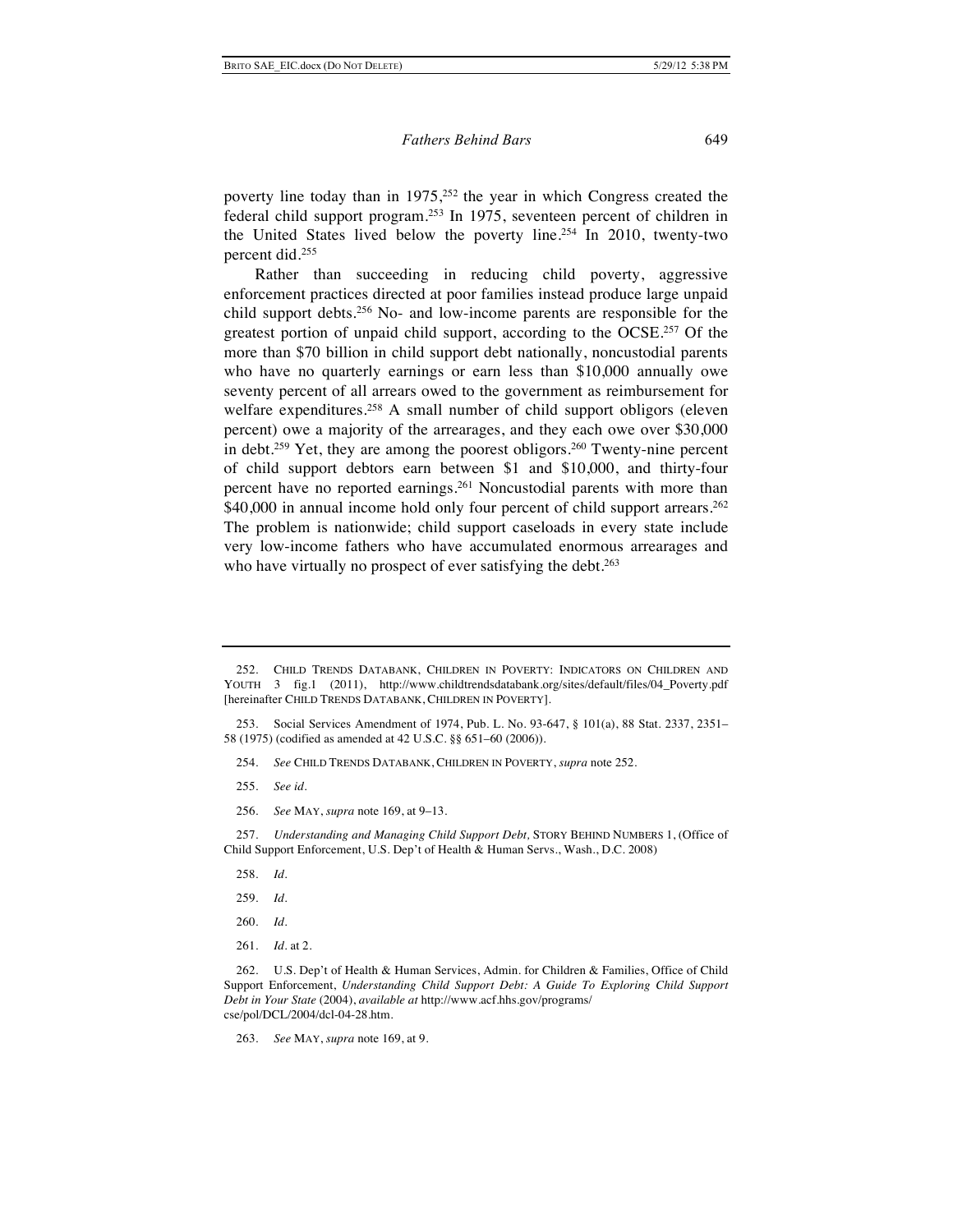## *C. Enforcing Child Support Orders Against Low-Income Fathers*

With the collection rate so low, it is important to examine the enforcement efforts the child support system employs. The child support system has developed a broad arsenal of enforcement strategies to ensure that noncustodial parents pay child support that is owed.264 According to the OCSE, their automated enforcement tools are very effective when applied to the parents comprising their caseloads who are regularly employed or have assets.265 Automatic withholding of child support payments from employer payroll accounts for two-thirds of all child support collections.266 Child support is also secured from able nonpayers through a range of alternative mechanisms, such as intercepting federal and state income tax refunds, seizing bank account balances, restricting or revoking drivers', occupational, and professional licenses, and placing liens on properties.267 Because of these automated systems of collection, many fathers who may have been inclined to evade their child support obligations no longer have the option to do so.268 Thus, willingness to comply with a support order is a much less salient factor influencing collections.<sup>269</sup> Put another way, an employed father is very likely to pay child support whether he chooses to or not.

However, these conventional collection methods are not effective in collecting past due child support from noncustodial parents who lack stable, consistent employment and financial assets.270 Indeed, utilizing these less severe sanctions with dead broke noncustodial parents would be futile. Wage assignment will not work if the parent is unemployed. Intercepting tax refunds will not work if the parent is not due a tax refund. Seizing bank balances will not work if the parent does not have assets squirreled away in an account. Denying a passport will not work if the parent lacks the resources to travel outside the country. Having failed to collect support by

- 268. *See* Cancian et al., *Welfare and Child Support*, *supra* note 61, at 357–58.
- 269. *Id.*

<sup>264.</sup> *See* Legler, *supra* note 18, at 49–56.

<sup>265.</sup> *See* VICKI TURETSKY, COMMISSIONER'S VOICE: 'BUBBLE CHART' MIRRORS CHILD SUPPORT NATIONWIDE, CHILD SUPPORT REPORT, Nov. 2010, at 2, *available at* http://www.acf.hhs. acf.hhs.gov/programs/cse/pubs/2010/csr/csr1011.pdf [hereinafter TURETSKY, COMMISSIONER'S VOICE].

<sup>266.</sup> Of the \$32 billion in child support payments collected nationally in fiscal year 2010, over sixty-six percent were from income withholding of employee wages. ADMIN. FOR CHILDREN & FAMILIES, CHILD SUPPORT ENFORCEMENT FY 2010 PRELIMINARY REPORT, *supra* note 131.

<sup>267.</sup> *See* TURETSKY, COMMISSIONER'S VOICE, *supra* note 265.

<sup>270.</sup> TURETSKY, COMMISSIONER'S VOICE, *supra* note 265 ("[T]raditional enforcement tools have been less effective for the approximately 25 percent of parents who owe child support but have a limited ability to pay.").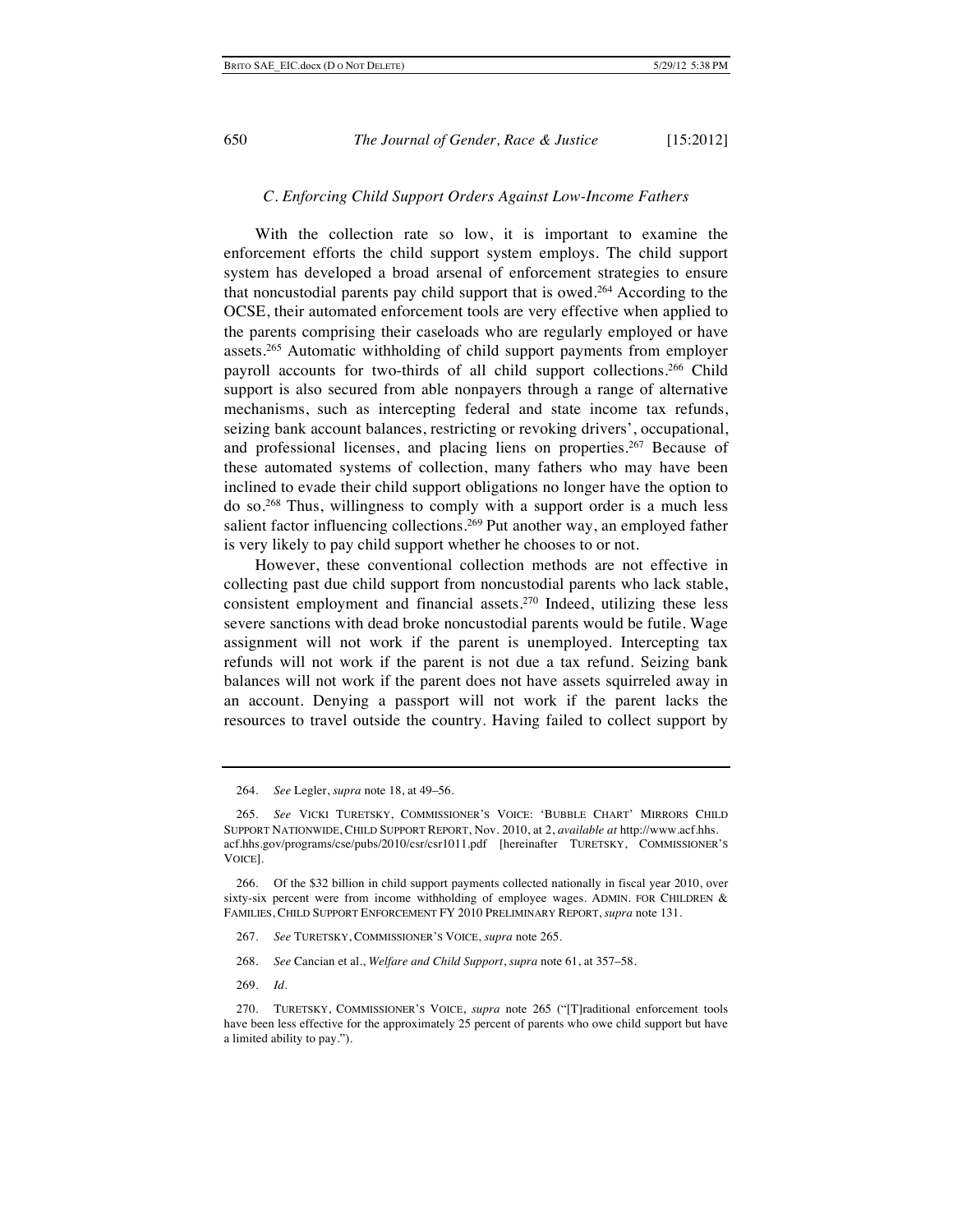these traditional methods, the child support system inevitably turned to more aggressive enforcement measures when pursuing collections from indigent parents.271 Although Congress implemented such tools to collect unpaid support from deadbeat dads, it is low-income parents who most likely face the threat of incarceration through the civil contempt process.<sup>272</sup> Consequently, the most severe child support enforcement sanctions tend to have the greatest impact on men on the bottom of the income distribution who are the least able to meet their child support obligations.<sup>273</sup>

The extent to which noncustodial parents in the United States are jailed for failure to pay child support has not been extensively studied. The Center for Family Policy and Practice (CFFPP),<sup>274</sup> which has been studying the challenges and barriers faced by low-income fathers since 1995, has completed the most work in this area.<sup>275</sup> CFFPP examined the intersection of child support and incarceration (civil contempt and criminal charges for nonpayment of child support) in several studies.<sup>276</sup> CFFPP found that in most states there were reports of civil contempt arrests and incarcerations for nonpayment of child support.<sup>277</sup> Notably, civil contempt arrests and incarcerations outnumber criminal nonsupport arrests in many jurisdictions.<sup>278</sup> Some jurisdictions, such as Marion County, Indiana, find

274. CFFPP, previously named The Center on Fathers, Families, and Public Policy, changed its name to The Center for Family Policy and Practice in 2004. *See* CTR. ON FATHERS, FAMILIES, & PUB. POLICY, FAMILY POLICY PRACTICE: A YEAR OF ACHIEVEMENT AND CHANGE 4 (2003), *available at* http://www.cffpp.org/annual\_reports/2003\_Annual\_Report.pdf.

275. *See, e.g.*, MAY, *supra* note 169; MAY & ROULET, *supra* note 171; DAVID PATE ET AL., CTR. ON FATHERS, FAMILIES & PUBLIC POLICY, NEGOTIATING THE CHILD SUPPORT SYSTEM: RECOMMENDATIONS FROM A DISCUSSION OF POLICY AND PRACTICE 3 (2000), http://cffpp.org/ publications/NegotiatingChdSupReco.pdf; MARGUERITE ROULET ET AL., CTR. ON FATHERS, FAMILIES & PUBLIC POLICY, NEGOTIATING THE CHILD SUPPORT SYSTEM: REPORT FROM A DISCUSSION OF POLICY AND PRACTICE 44 (2000), *available at* http://cffpp.org/publications/ NegotiatingChdSup.pdf; SCOTT SUSSMAN, CTR. FOR FAMILY POLICY & PRACTICE, CHILD SUPPORT DISTRIBUTION FOR LOW-INCOME FAMILIES (2006), *available at* http://cffpp.org/publications/ Distribution.pdf

<sup>271.</sup> Cancian et al., *Welfare and Child Support*, *supra* note 61, at 357–58.

<sup>272.</sup> *See* MAY, *supra* note 169, at 9.

<sup>273.</sup> Recognizing that child support law and policy never intended for low-income nonresident parents to be saddled with unrealistically large arrearages that result in harsh penalties for delinquency, some localities and states throughout the country are beginning to implement alternative policies and practices in order to mitigate some of these devastating consequences. *See generally* NAT'L WOMEN'S LAW CTR. & CTR. ON FATHERS, FAMILIES, & PUB. POLICY, DOLLARS AND SENSE: IMPROVING THE DETERMINATION OF CHILD SUPPORT OBLIGATIONS FOR LOW-INCOME MOTHERS, FATHERS AND CHILDREN (2002), *available at* http://www.nwlc.org/sites/default/files/pdf/ CommonGroundDollarsandSense.pdf.

<sup>276.</sup> *See, e.g.*, MAY & ROULET, *supra* note 171; MAY, *supra* note 169, at 16.

<sup>277.</sup> *See, e.g.*, MAY & ROULET, *supra* note 171.

<sup>278.</sup> *Id.*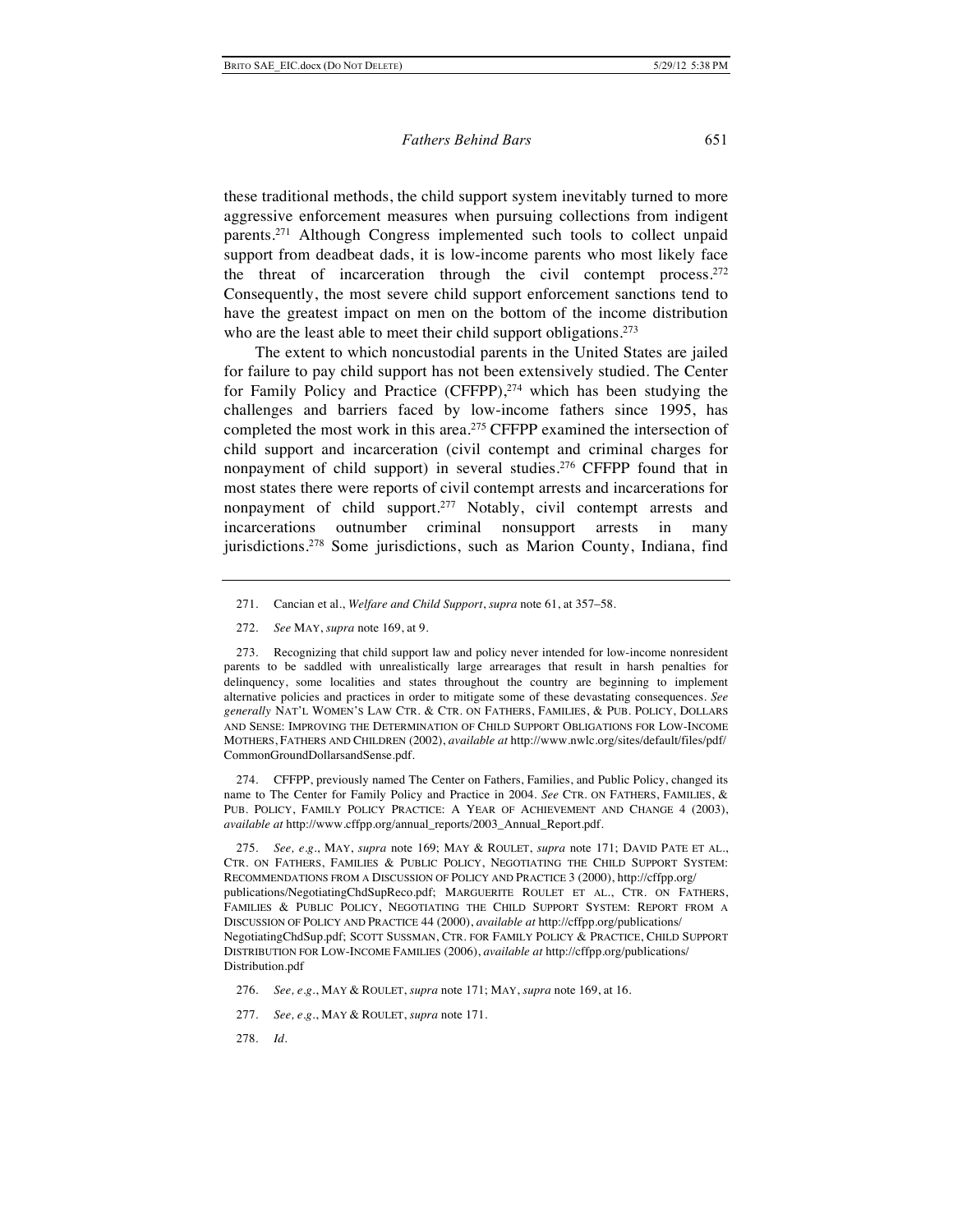civil enforcement more efficient than criminal enforcement.279 In that county, it is "reported that out of 80,000 to 100,000 open child support cases each year, about 3%, or 2,400 to 3,300, result in incarceration for nonpayment. Roughly 15–20 of these are criminal charges, and the rest are civil contempt."280 CFFPP's studies examining data at the local level in Wisconsin confirmed that the most aggressive child support enforcement policies tend to have the greatest impact on the poorest parents who are unable to pay.281 The study revealed that in Madison and Milwaukee there is a higher rate of arrests for nonpayment of child support for low-income minority parents than for other parents.282 This is the case even though in Wisconsin, as in other states, inability to pay is a defense to civil contempt.283 Other researchers have raised similar concerns about the demographics of delinquent parents incarcerated for failure to pay support.284

More recently, the Institute for Research on Poverty (IRP) commenced a study of child support and incarceration, focusing on Wisconsin's use of both civil contempt and criminal nonsupport enforcement tools.<sup>285</sup> The first report issued as part of this research project revealed that researchers' efforts to document the prevalence of incarceration for failure to pay child support in Wisconsin were unsuccessful.286 Child support agencies do not routinely report data on the use of arrest and incarceration as an enforcement tool.<sup>287</sup> In Wisconsin, existing case tracking systems, county child support offices, and other state agencies involved in child support enforcement do not systematically keep track of the extent to which the use of civil contempt

282. *Id*. The data in this study groups together felony, misdemeanor, and civil contempt proceedings for nonpayment of child support. *Id.*

283. *See* Balaam v. Balaam, 187 N.W.2d 867, 872 (Wis. 1971). In an earlier study, the Center for Family Policy and Practice researched the extent of civil and criminal jailings for nonpayment of child support in two counties in Wisconsin: Dane and Milwaukee. *See* MAY, *supra* note 169, at 7–8. The study reported that in Dane County "there were 2,899 bookings to jail for nonpayment of child support (felony, misdemeanor, and civil contempt) from January 2000 to August 2003." *Id*. at 8. The Milwaukee County data showed similar results. "From April 1999 to April 2001, over 6,200 people who were booked to the county jail had nonpayment of child support listed as one of their offenses." *Id.* The practice of incarcerating poor fathers who fail to pay court-ordered child support is not a recent phenomenon. In their 1984 study, Michele Hermann and Shannon Donahue documented the practice in Bernalillo County, New Mexico*. See generally* Hermann & Donahue, *supra* note 214.

- 284. *See* Patterson, *supra* note 14, at 95.
- 285. *See* COOK & NOYES, *supra* note 170, at 13–17.
- 286. *See id.*
- 287. *See* MAY & ROULET, *supra* note 171, at 11.

<sup>279.</sup> *See* MAY, *supra* note 169, at 9.

<sup>280.</sup> *Id.*

<sup>281.</sup> *Id*. at 7–8.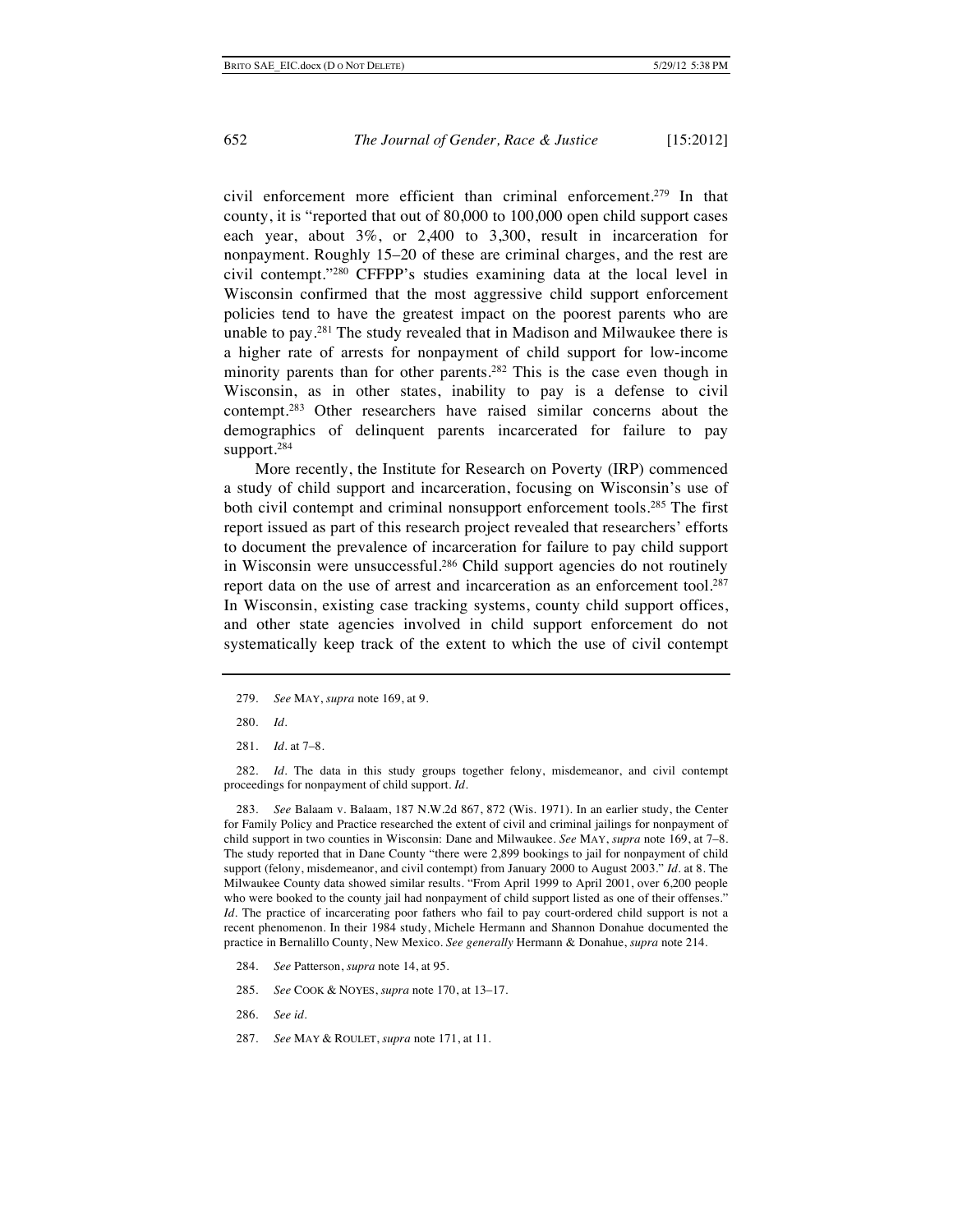processes result in incarceration of delinquent parents.288 Researchers' efforts to ascertain the information by examining sheriffs' offices' and House of Corrections' data sources were similarly unavailing.289 Further, although child support office personnel indicated to researchers that it would be fairly straightforward to determine figures for cases that they referred to district attorneys for criminal nonsupport charges, researchers encountered numerous challenges with the relevant data sources.<sup>290</sup> Consequently, IRP's exploration of available data sources regarding incarceration has not yet yielded information regarding either how often these enforcement tools result in the incarceration of delinquent parents or the demographic characteristics of the noncustodial parents most likely to be incarcerated.291

Although figures regarding prevalence were not forthcoming, IRP researchers examined the reported local practices associated with the use of civil contempt processes and criminal nonsupport charges as enforcement tools.292 They found that, although the counties actively employ civil contempt as an enforcement tool, $293$  whether doing so will lead to a finding of contempt varies tremendously both across and within counties in Wisconsin.294 Many factors are at play, including existing child support agency practices, individual caseworker discretion, differences in the predisposition of county courts and family court commissioners to find civil contempt, and differing law enforcement practices.295

County child support offices approach the use of civil contempt differently. One county treats contempt as a "last resort" measure to employ if other enforcement methods fail, while another county, which does not see civil contempt as the most severe method of encouraging compliance,

291. IRP's research project is ongoing, and a second report studying this phenomenon is expected. *Id.* at 3.

292. IRP conducted telephone interviews with representatives of local agencies involved in child support enforcement in five Wisconsin counties, including county child support agencies, county sheriffs' offices, the police departments of each county's largest city, county family courts, and county district attorney's offices. *Id*. at 6. The counties (cities) included in the study were Brown County (Green Bay), Dane County (Madison), Milwaukee County (Milwaukee), Racine County (Racine), and La Crosse County (La Crosse). *Id*.

293. Four of the five counties studied report that they actively use civil contempt, while one county, following staff reductions in 2006, indicated that it now concentrates on less-costly administrative remedies to secure compliance. *See id.* at 7–8.

294. COOK & NOYES, *supra* note 170, at 8–9.

295. *Id.* at 7–11.

<sup>288.</sup> *See* COOK & NOYES, *supra* note 170, at 15–16.

<sup>289.</sup> *Id.*

<sup>290.</sup> *Id.* at 14, 17. Specifically, because researchers discovered a significant and unexplained discrepancy in the data available from different sources, they declined to use those sources for their analysis. *Id.* at 17.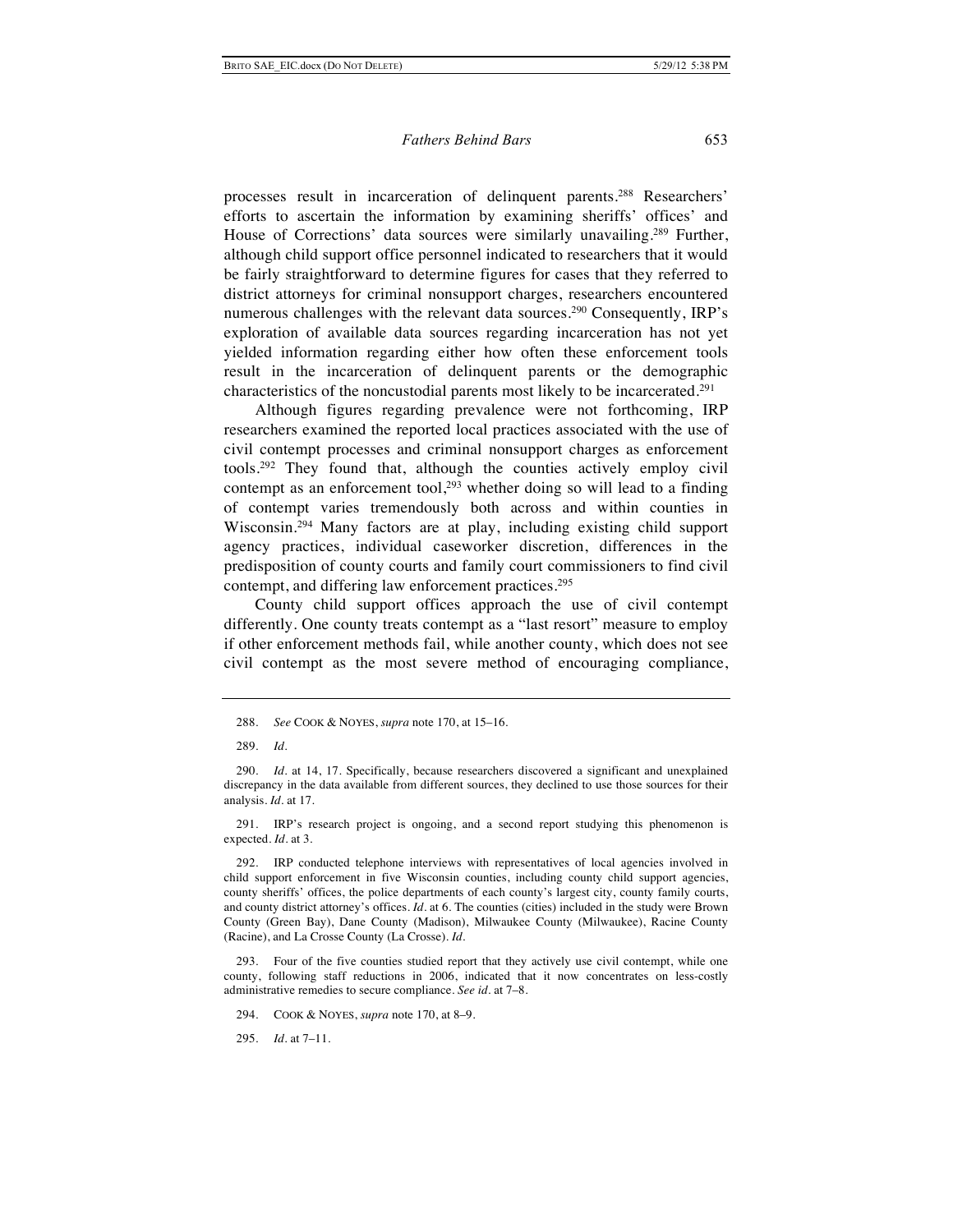utilizes it earlier in the enforcement process as a "wake-up call" to impress upon noncustodial parents the gravity of the situation.<sup>296</sup> Caseworker discretion figures prominently in the extent to which civil contempt is used, even in counties that employ written guidelines.<sup>297</sup> While caseworkers generally make case-by-case determinations after examining the individual circumstances of each case, personal preference influences whether an individual caseworker uses civil contempt.<sup>298</sup> Officials that researchers interviewed pointed out that "some [case]workers are more willing than others to invest the time to work with a delinquent payer prior to beginning civil contempt proceedings."299

Family court commissioners' approaches to civil contempt proceedings also factor into whether courts find obligors in contempt.300 Agency officials reported that some courts employ a higher burden of proof than others and that purge conditions vary.301 Judicial findings regarding whether the lack of payment is "willful" similarly result from case-by-case determinations by family court commissioners, who enjoy substantial judicial discretion in making such rulings.<sup>302</sup> Finally, with respect to law enforcement practices, the report found that some counties "proactively enforce[] [bench] warrants associated with child support," while in other counties, incarceration pursuant to a warrant takes place only when a delinquent obligor has "an interaction with law enforcement for some other reason."303

According to child support officials, they utilize criminal nonsupport charges as a child support enforcement tool much less frequently than civil contempt; in Wisconsin, however, empirical data regarding the prevalence of the use of this enforcement tool is lacking.<sup>304</sup> Representatives from prosecutor's offices in two counties (Dane and Racine) reported making

- 299. *See id.* at 9.
- 300. COOK & NOYES, *supra* note 170, at 9–10.

301. *Id.* at 9–11. In cases where a court reaches a finding of civil contempt, it may enter a remedial sanction and set a purge condition. *Id*. at 4. The court stays the remedial sanction to provide an obligor "with an opportunity to meet the purge condition." *Id*. Under a civil contempt order, an obligor "carries the keys of his prison in his own pocket" in that he can cure the contempt by complying with the order. *See* Gompers v. Bucks Stove & Range Co., 221 U.S. 418, 442 (1911) (internal citation omitted). If an obligor meets the purge condition, the court will not impose the remedial sanction. *See* COOK & NOYES, *supra* note 170. If they do not, the court may lift the stay and issue a bench warrant*. Id.*

- 302. COOK & NOYES, *supra* note 170, at 9–10.
- 303. *Id*. at 11.
- 304. *Id*. at 11–13.

<sup>296.</sup> *See id*. at 8–9.

<sup>297.</sup> *Id.* at 9.

<sup>298.</sup> *Id.*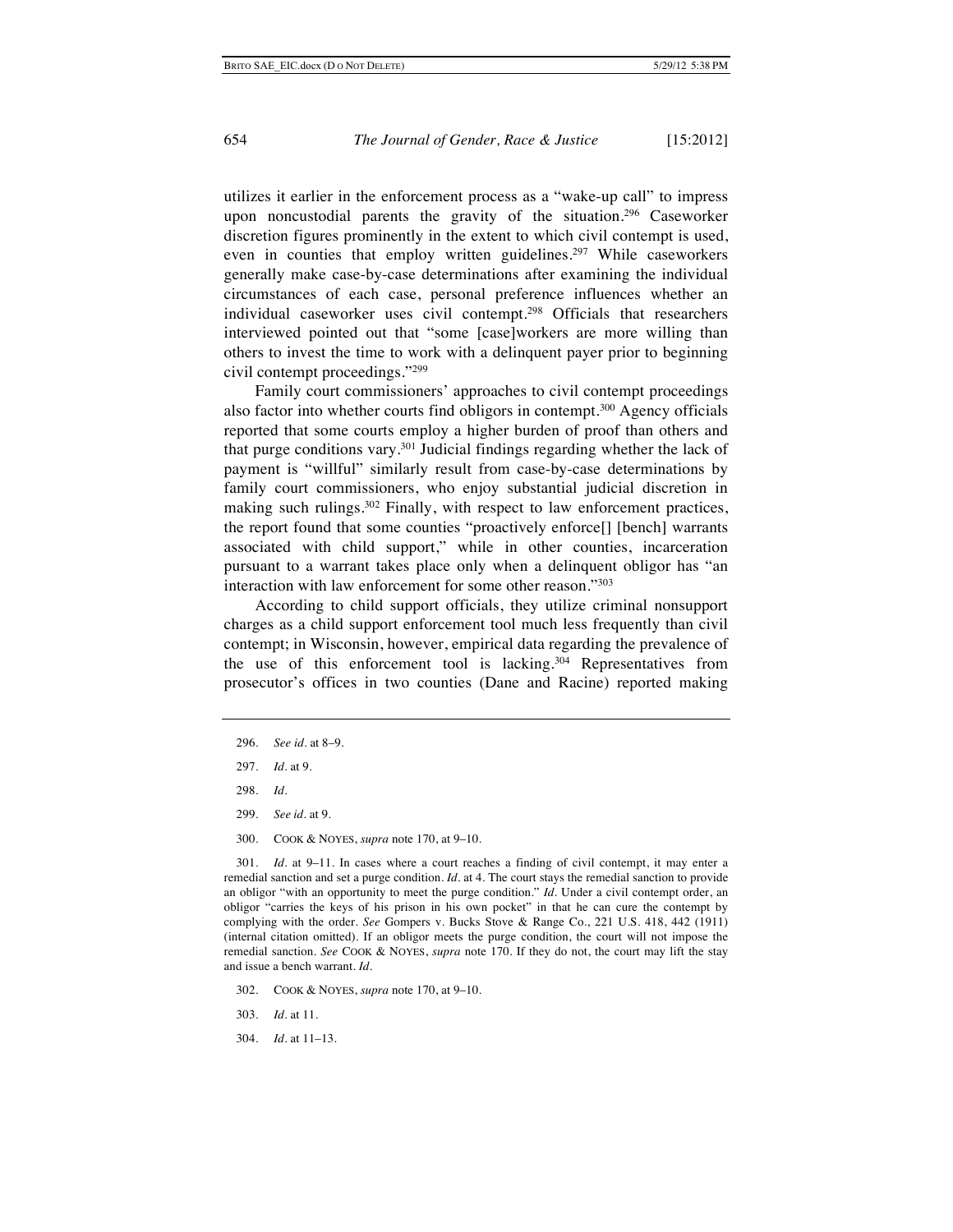referrals fewer than ten times per year, while representatives in Milwaukee County reported making seventy to one hundred referrals per year.<sup>305</sup> As with civil contempt, referral making varies from county to county within Wisconsin.306 Where the child support agency did not pursue criminal nonsupport, staff explained that they preferred civil contempt because it is more efficient and more likely to provoke compliance with a child support order.307 By contrast, counties that bring criminal nonsupport charges against delinquent payers tend to have more personnel and resources available for this purpose.<sup>308</sup>

## *D. Questioning the Efficacy of the Prevailing Approach*

The poorest noncustodial parents are the most likely to face incarceration for nonpayment through the civil contempt process, $309$  even though lawmakers enacted such harsh enforcement measures with deadbeat dads in mind.310 The accumulation of unrealistic and excessive child support debts results, in large part, from subjecting impoverished noncustodial parents to an "automatic and inescapable" child support system that has reimbursement of welfare benefits as its primary focus and far too often does not account for parents' inabilities to pay.311 The low-income noncustodial parent who lacks attorney representation experiences the child support system as a virtually unstoppable chain of events that inevitably leads to unfathomable levels of debt that he or she has no hope of ever paying off.312

While civil contempt for nonpayment is an efficient and justifiable tool for able-to-pay parents, when child support agencies apply this practice to all noncustodial parents regardless of their ability to pay, primarily poor parents end up in jail.<sup>313</sup> For a destitute person, civil contempt is an inappropriate remedy to secure payment of a child support obligation: the party cannot be

- 306. *Id.* at 11–13.
- 307. *Id.* at 11–12.
- 308. COOK & NOYES, *supra* note 170, at 12–13.
- 309. *See* Patterson, *supra* note 14.
- 310. *See supra* pp. 628–30.
- 311. *See* Legler, *The Impact of Welfare Reform*, *supra* note 18.

312. *Cf. In re* Gault, 387 U.S. 1, 36 (1967) A low-income noncustodial parent requires counsel "to make skilled inquiry into the facts, to insist upon the regularity of the proceedings, and to ascertain whether [the parent-debtor] has a defense." *Id.*

313. *See* MAY, *supra* note 169, at 9*.*

<sup>305.</sup> *Id.* at 12. Child support personnel from Brown and La Crosse counties reported, on the other hand, that they generally did not make referrals to law enforcement for criminal prosecution of nonpayment of child support. *Id*. at 11.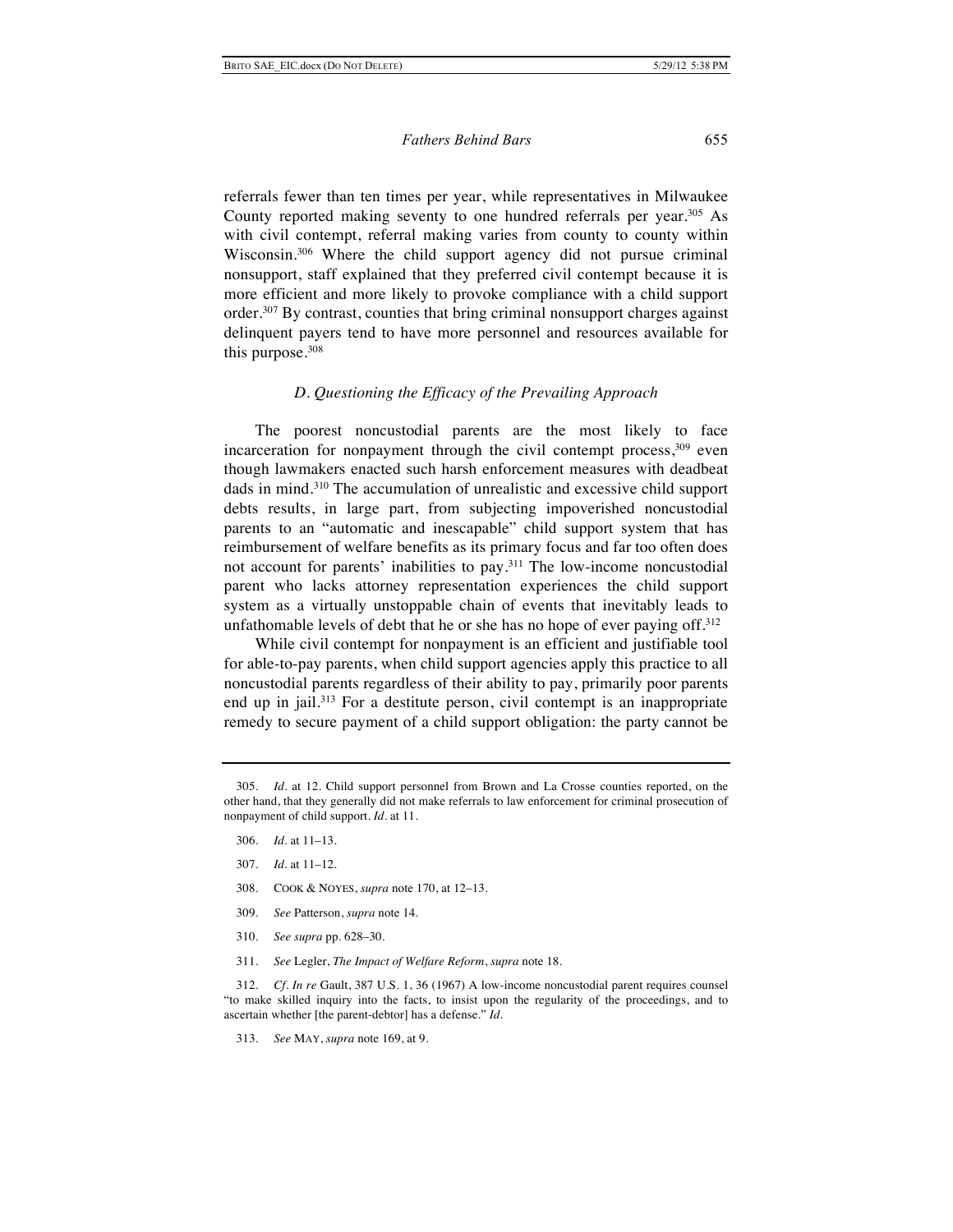coerced into paying child support that instant because they have no funds to pay it. Under such circumstances, incarcerating destitute child support debtors serves no purpose at all. Because the goal of civil contempt is to "coerce compliance with a court's order,"314 the justification for imprisonment is lost when compliance is impossible.

The goal of recouping welfare expenditures incentivizes states to aggressively pursue child support collections from the very poorest parents, rather than from middle- or upper-income parents, who do not have children in the welfare caseload.315 For these poor fathers, it is virtually inevitable that they will experience the full brunt of the child support enforcement system, including penalties, sanctions, and potentially even incarceration. Yet, even with the government's enhanced, automated, and stringent enforcement tools in operation, noncustodial parents still owe over \$110 billion to state child support systems as recoupment of welfare cash assistance provided to their children.<sup>316</sup> The staggering amount of child support arrears confirms that child support payments, standing alone, are insufficient to meet the needs of poor children.317 Given the dismal collection rate of arrears,<sup>318</sup> one must question the efficacy of the current child support system in achieving its stated goals of reducing child poverty and reimbursing the state for welfare expenditures.<sup>319</sup> Moreover, recent studies reveal that, in some circumstances, child support enforcement may hinder collections rather than enhance them.<sup>320</sup>

316. In its most recent data report, the OCSE reports that, while overall child support collections for fiscal year 2010 were \$26.6 billion, \$110 billion remains unpaid. ADMIN. FOR CHILDREN & FAMILIES, CHILD SUPPORT ENFORCEMENT FY 2010 PRELIMINARY REPORT, *supra* note 131. During 2010, only about \$7 billion of these arrearages was collected*. Id.*

- 317. *See supra* pp. 648–50.
- 318. *See supra* pp. 649–51.
- 319. *See* Hatcher, *supra* note 315, at 1048–54.

320. *See* Harry J. Holzer et al., *Declining Employment Among Young Black Less-Educated Men: The Role of Incarceration and Child Support*, 24 J. POL'Y ANALYSIS & MGMT. 329, 346–47 (2005). *See generally* Nepomnyaschy & Garfinkel, *supra* note 116, at 370 (finding that mothers in states with strong child support enforcement regimes may be worse off economically than mothers living in weak regimes because those "mothers living in strong enforcement regimes receive no

<sup>314.</sup> *See* Patterson, *supra* note 14, at 102–03.

<sup>315.</sup> *See* MAY, *supra* note 169, at 7–9*.* The state's interest in maximizing its revenue through pursuit of collections from poor fathers is also fueled by the federal government's incentive payment system. *See* Daniel L. Hatcher, *Child Support Harming Children: Subordinating the Best Interests of Children to the Fiscal Interests of the State*, 42 WAKE FOREST L. REV. 1029, 1050–51 (2007). Under this system, states have the potential to win financial awards based on their performance in several areas of child support enforcement. *Id.* Significantly, the program provides larger cash payments for child support collections from the states' welfare caseloads as compared to the non-welfare caseloads. *Id.* The proceeds from welfare cost recovery together with potential extra cash payments from the federal government create a powerful incentive for states to pursue collections from poor fathers, even when to do so is tantamount to trying to get blood from a turnip.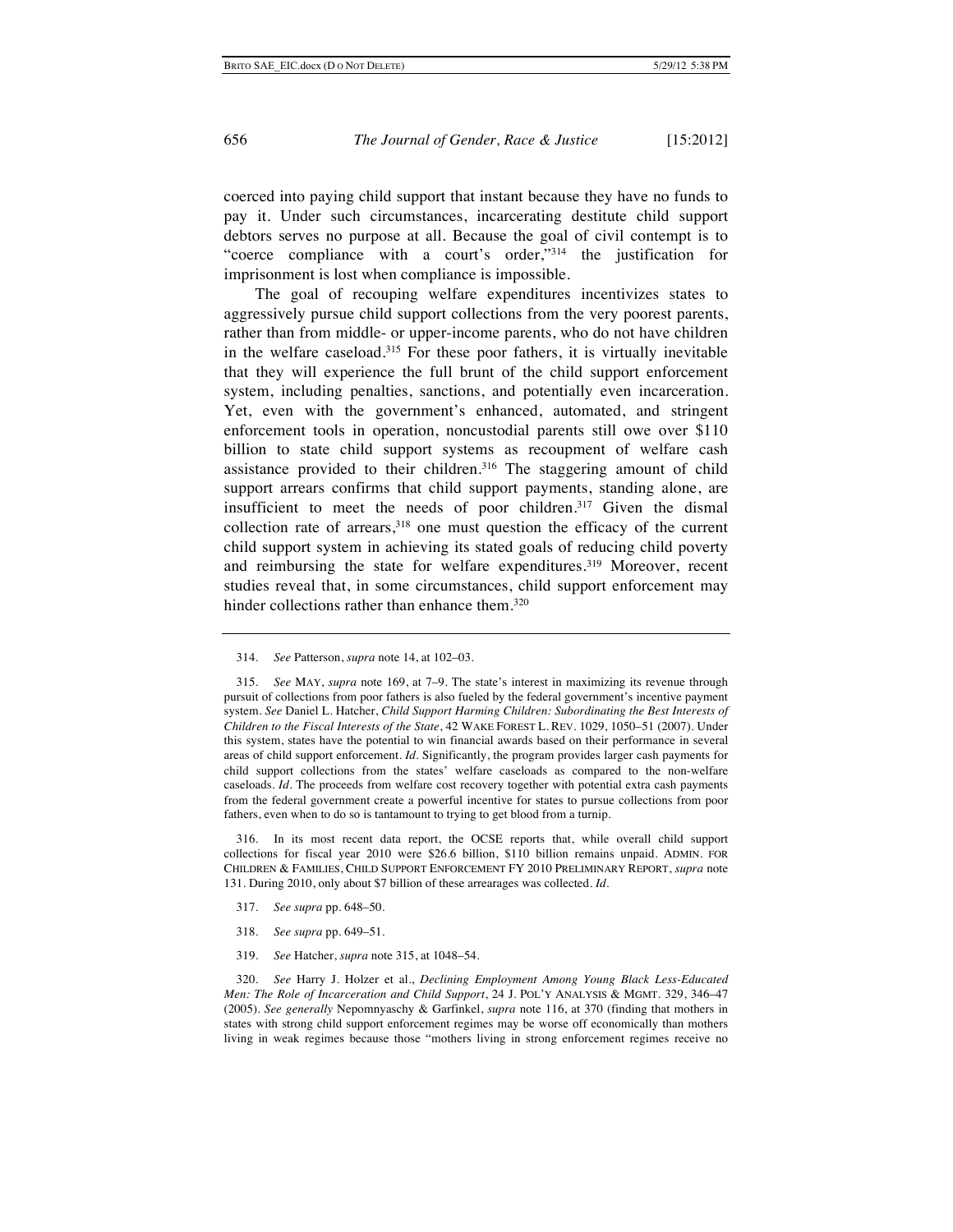For example, one recent empirical study determined that aggressive child support measures not only fail to lead to the collection of more support, but "mothers living under strong enforcement regimes may actually be worse off than those living in weak regimes."321 Researchers concluded that when child support agencies utilized formal enforcement measures against noncustodial fathers who voluntarily contributed informal cash and in-kind support to custodial mothers, the contributions ceased and tended not to be replaced by equivalent levels of formal cash support.322 Moreover, there is evidence that states' aggressive and relentless pursuit of child support pushes some poor noncustodial fathers of children receiving public benefits to seek genetic testing and disestablishment of paternity in order to be freed from the duty to pay child support.<sup>323</sup> The resulting unintended consequence is that some children become legally fatherless and lose the economic support and nurturing provided by their (non-biological) fathers.<sup>324</sup>

Another recent study focused on the impact of child support enforcement on the labor force behavior of young Black men and concluded that child support enforcement negatively affects labor force activity for this demographic group, especially those between the ages of twenty-five and thirty-four.325 As noted, for this population, child support orders are high relative to income (typically in the range of twenty to thirty-five percent of income).326 And when child support is combined with regular taxation, obligors can experience an effective tax rate as high as sixty to eighty percent.<sup>327</sup> When poor noncustodial fathers fail to pay support (as often happens), the enforcement mechanisms are triggered, and through wage garnishment, the child support system takes up to sixty-five percent of the

322. *Id.*

323. Jane Murphy, *Legal Images of Fatherhood: Welfare Reform, Child Support Enforcement, and Fatherless Children*, 81 NOTRE DAME L. REV. 325, 329 (2005).

324. *Id.*

327. *Id*.

more total cash support than those in weak regimes" and "strong enforcement is negatively associated with receipt of in-kind support").

<sup>321.</sup> *See* Nepomnyaschy & Garfinkel, *supra* note 116, at 370 (using the Fragile Families and Child Wellbeing Study's data set, which examined the total package of child support (formal courtorder cash payments, informal cash payments, and in-kind support) that mothers receive from their children's noncustodial fathers).

<sup>325.</sup> *See* Holzer et al., *supra* note 320, at 346. Further, the child support system is no more effective in its goal of reimbursing the state for welfare costs. *See* Murphy, *supra* note 323, at 370 (citing Laura Wheaton & Elaine Sorenson, *Reducing Welfare Costs and Dependency: How Much Bang for the Child Support Buck?*, 4 GEO. PUB. POL'Y REV. 23, 30, 34 (1998)). Because these fathers are themselves living in poverty, even under the best circumstances (i.e., full payment of their child support order) the total costs incurred by states for welfare payments, food stamps, and Medicaid would only be reduced by eight percent. *Id*.

<sup>326.</sup> *See* Holzer et al., *supra* note 320, at 235.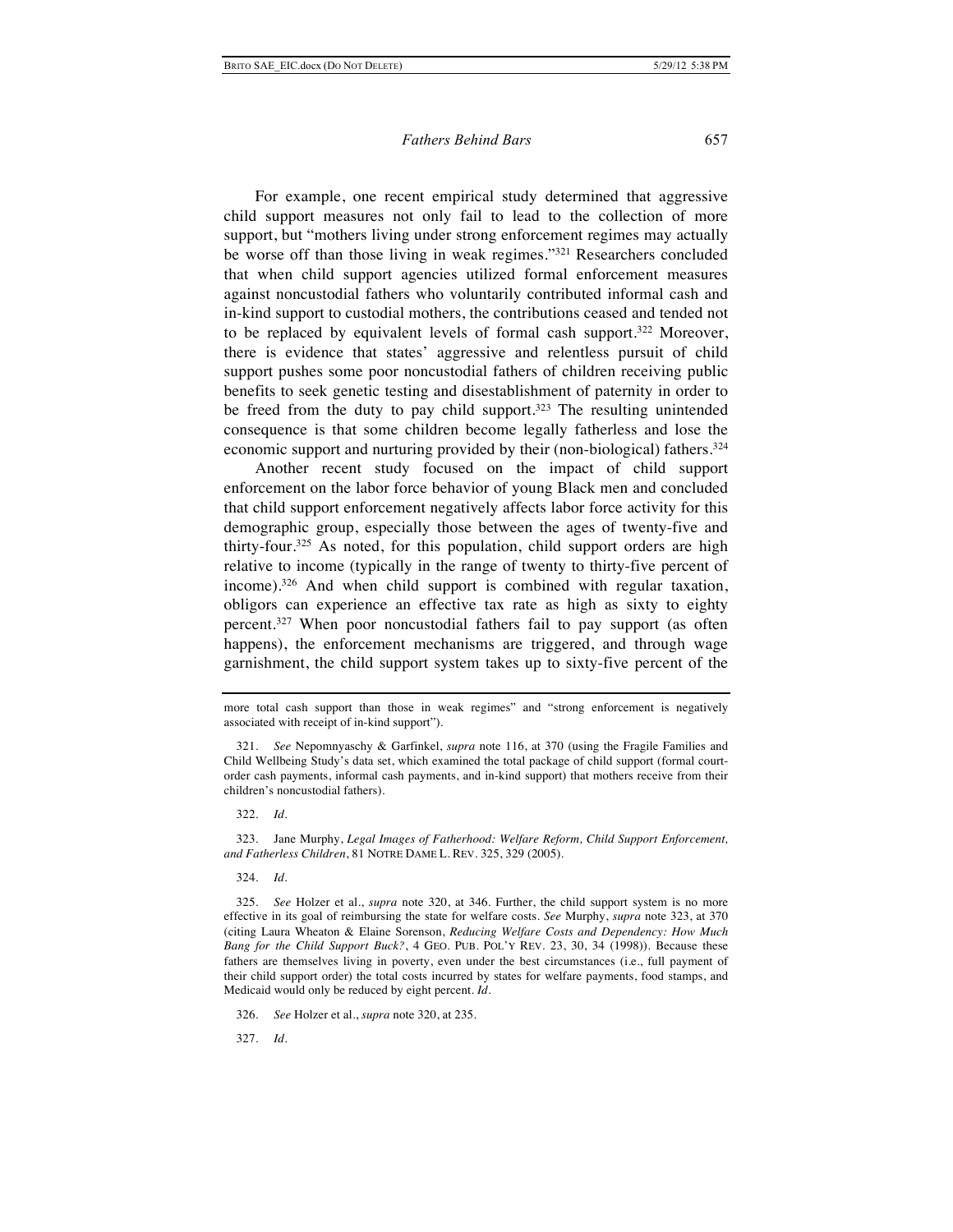parent's net income to satisfy the child support debt.<sup>328</sup>

Incarcerating indigent noncustodial fathers also undermines child support program goals. Most fundamentally, few obligors generate income while incarcerated,<sup>329</sup> and incarceration may negatively impact their employment prospects upon release.<sup>330</sup> It is well-documented that exoffenders have limited employment opportunities and that employers are much less likely to hire Black men with criminal records than they are to hire similarly situated White men.<sup>331</sup> A prison record not only erodes job opportunities because of employer aversion, it also disqualifies ex-offenders from some skilled and licensed occupations.332 And even when they do find work, noncustodial parents with criminal records earn significantly less than they did prior to their incarceration.333 Thus imprisonment further prevents noncustodial fathers from paying their required support.334

Moreover, both the practice of aggressive child support enforcement and the prospect of imprisonment for nonpayment push some indigent parents to participate in underground employment.335 In one qualitative study, low-income fathers who lack the financial means to pay their support orders "have said they faced the choice between generating income in the underground economy or being 'caught' by the child support enforcement

- 331. *See* Holzer et al., *supra* note 320, at 334.
- 332. *See* Western & Wildeman, *supra* note 215, at 230.

<sup>328.</sup> *Id*. (explaining that sixty-five percent of take-home pay "is the federal limit on wage garnishment for debt purposes"). Not surprisingly, since the 1990s child support orders have been regressive, with lower-income fathers being ordered to pay a much higher percentage of their income than higher-income fathers. *See* Garfinkel et al., *A Brief History of Child Support Policies in the United States*, *supra* note 60, at 23 (stating that low-income fathers are ordered to pay twentyeight percent of their income, while higher-income fathers are ordered to pay ten percent).

<sup>329.</sup> *See* Cammett, *supra* note 88, at 129 n.6 and accompanying text ("For instance, inmates in Massachusetts may earn as little as \$1 per day, and inmates in Colorado earn between  $25¢$  and \$2.50 per day.").

<sup>330.</sup> *See* Holzer et al., *supra* note 320, at 334. "Job seekers with a criminal record are offered half as many positions as those without criminal records, and African American applicants receive two-thirds fewer offers." ECON. MOBILITY PROJECT & PUB. SAFETY PERFORMANCE PROJECT, PEW CHARITABLE TRUST, *supra* note 215, at 22.

<sup>333.</sup> Following release, ex-offenders earn approximately forty percent less than what they earned prior to their incarceration*. Id.* at 240.

<sup>334.</sup> There are reported cases in which imprisonment caused contemnors to lose jobs from which wage withholding was providing or could have provided some level of support. *See, e.g.*, Sevier v. Turner, 742 F.2d 262, 265–66 (6th Cir. 1984); Wilson v. Holliday, 774 A.2d 1123, 1127 (Md. 2001).

<sup>335.</sup> UNWED FATHERS, THE UNDERGROUND ECONOMY, AND CHILD SUPPORT POLICY, FRAGILE FAMILIES RES. BRIEF (BENDHEIM-THOMAN CTR. FOR RESEARCH ON CHILD WELLBEING, PRINCETON UNIV. & SOC. INDICATORS SURVEY CTR., COLUMBIA UNIV.), Jan. 2001, at 2, *available at* http://www.fragilefamilies.princeton.edu/briefs/researchbrief3.pdf [hereinafter UNWED FATHERS, THE UNDERGROUND ECONOMY, AND CHILD SUPPORT POLICY].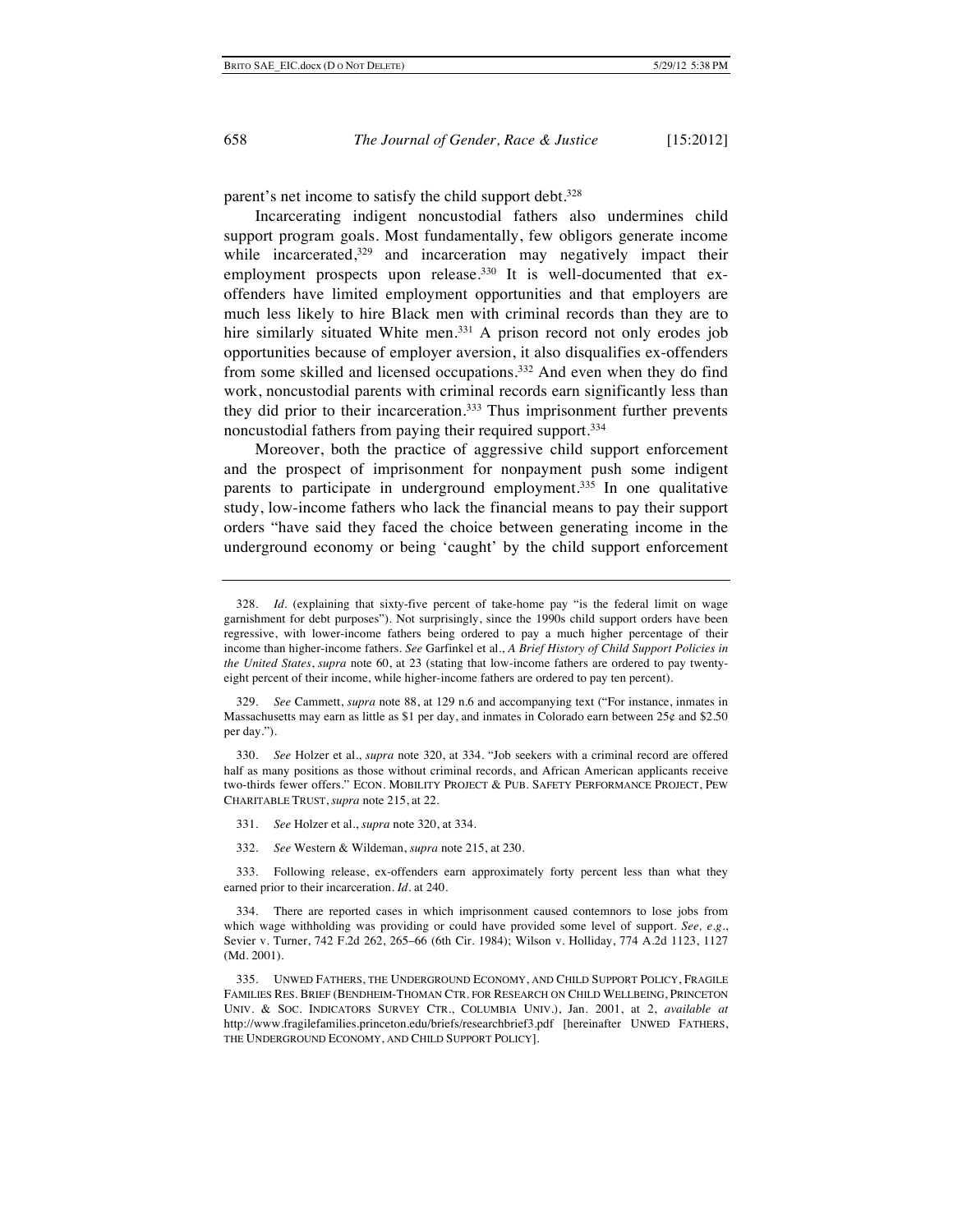and, possibly, imprisoned."336 Underground employment, which includes self-employment, off-the-books and under-the-table jobs, and illegal activities, such as selling drugs and selling stolen merchandise, provides earnings that are easily hidden from the child support system.<sup>337</sup> Fathers who engage in underground employment enjoy a greater degree of payment discretion because the automated and routine enforcement mechanisms are less effective for obligors who work outside the formal employment sector.<sup>338</sup> Incarceration for nonpayment can have similar effects, driving poor fathers into the underground economy, thereby reducing the amount of income available to children through child support payments and undermining the intended purpose of stronger enforcement.<sup>339</sup>

## IV. RETHINKING THE CHILD SUPPORT SYSTEM'S APPROACH TO LOW-INCOME FATHERS

Addressing the problems identified earlier in this Article entails a rethinking of the child support system's approach to low-income fathers and their families. Because many difficulties are linked to states' practices of privileging welfare cost recoupment over the economic well-being of poor children,340 the goal of providing economic support to poor children must be paramount. A stronger focus on children's economic needs invites reconsideration of many existing practices, such as the amount of child support paid by noncustodial parents that the state will "pass through" to families receiving welfare benefits rather than retain for reimbursement purposes; the requirement that welfare applicants assign their rights to collect past-due child support to states; and states' efforts to collect, from noncustodial fathers, Medicaid costs associated with a nonmarital birth.<sup>341</sup>

A state's interest in recouping welfare expenditures is in tension with the goal of improving the economic well-being of children living in poverty. As noted, custodial parents receiving TANF are required to assign their rights to collect child support to states as reimbursement for welfare benefits.342 Because most states use the entire monthly support payment to

- 339. Waller & Plotnick, *supra* note 9, at 105–06.
- 340. *See* Hatcher, *supra* note 315, at 1048–51.
- 341. *See* Cancian et al., *Child Support*, *supra* note 101, at 154–55.
- 342. *See* CROWLEY, *supra* note 110, at 42.

<sup>336.</sup> Waller & Plotnick, *supra* note 9, at 106.

<sup>337.</sup> *See* Pate, *An Ethnographic Inquiry*, *supra* note 188, at 59–62; UNWED FATHERS, THE UNDERGROUND ECONOMY, AND CHILD SUPPORT POLICY, *supra* note 335, at 2.

<sup>338.</sup> Judi Bartfeld & Daniel R. Meyer, *Child Support Compliance Among Discretionary and Nondiscretionary Obligors*, 77 SOC. SERV. REV. 347, 364–65 (2003).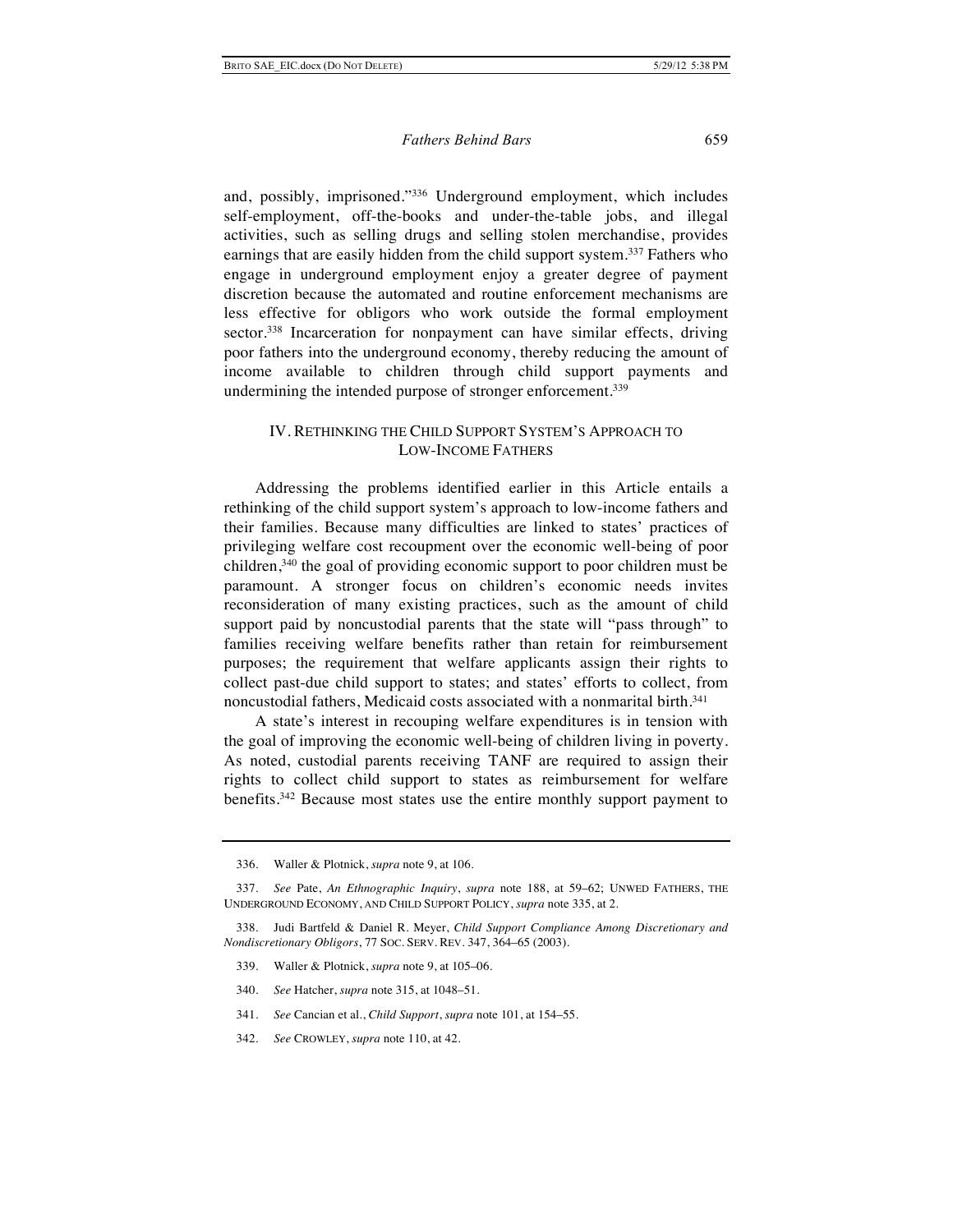recoup welfare expenditures, the child support collected does not enhance the family's living standard.<sup>343</sup> About one-third of states pass through fifty dollars of collected child support to children's families.<sup>344</sup> "In 2004, states collected approximately \$635 million in child support on behalf of TANF families and distributed about 27 percent of it to TANF families, keeping the rest to reimburse the federal and state governments for welfare costs."345 States could give families on welfare all the child support they collect through the assignment process.<sup>346</sup> Doing so would remove many more families from poverty.<sup>347</sup> Even fathers who later reunite with their families are not shielded from state efforts to collect child support.<sup>348</sup> In these cases, the child welfare system pursues child support from low-income fathers residing with their children in intact families, thus reducing the economic resources available to the families and privileging recoupment of state welfare expenditures.<sup>349</sup>

Although reform in this area would likely lead to reduction in reimbursement revenue for the child support enforcement system,<sup>350</sup> reform may nonetheless have a positive fiscal impact on poor families. Child support payments would inure to the economic benefit of disadvantaged children rather than states. While such a move might not be politically popular across the board because of its potential to reduce state revenue,351

See ADMIN. FOR CHILDREN & FAMILIES, FY 2008 ANNUAL REPORT TO CONGRESS (2008), *available at* http://www.acf.hhs.gov/programs/cse/pubs/2011/reports/fy2008\_annual\_report/.

347. WHEATON & SORENSEN, *supra* note 345, at 2. Some scholars have called for reexamination of federal child support policy because of its overall failure to reduce child poverty. *See, e.g.*, Murphy, *supra* note 323, at 352 ("[T]he ever-increasing resources devoted to collect child support from low-income fathers have no direct impact on the financial well-being of children on welfare.").

348. *See* TURETSKY, REALISTIC CHILD SUPPORT POLICIES, *supra* note 84, at 9; Hatcher, *supra*  note 315, at 1057–63 (describing *Harvey v. Marshall*, 884 A.2d 1171, 1176–77 & n.4 (Md. 2005), a case in which the noncustodial father gained custody of his four children and the state continued to pursue ten thousand dollars in arrearages that accumulated prior to the change in custody).

- 349. *See* Hatcher, *supra* note 315, at 1060–63.
- 350. *See* WHEATON & SORENSEN, *supra* note 345, at 6.

351. Any focus on cost recovery would need to account for the fact that reduction in state child support revenue would likely be matched by administrative and other cost savings. *See id.* For example, when Wisconsin conducted an experiment to determine the impact of a full pass through and disregard of child support, research findings showed positive impacts on several measures. *See* DANIEL R. MEYER & MARIA CANCIAN ET AL., INST. FOR RESEARCH ON POVERTY, W-2 CHILD SUPPORT DEMONSTRATION EVALUATION PHASE 2: FINAL REPORT 42–58 (July 2003),

<sup>343.</sup> Waller & Plotnick, *supra* note 9, at 91.

<sup>344.</sup> *Id*.

<sup>345.</sup> LAURA WHEATON & ELAINE SORENSEN, THE URBAN INST., THE POTENTIAL IMPACT OF INCREASING CHILD SUPPORT PAYMENTS TO TANF FAMILIES 1 (Dec. 2008), *available at* http://www .urban.org/UploadedPDF/411595\_child\_support.pdf.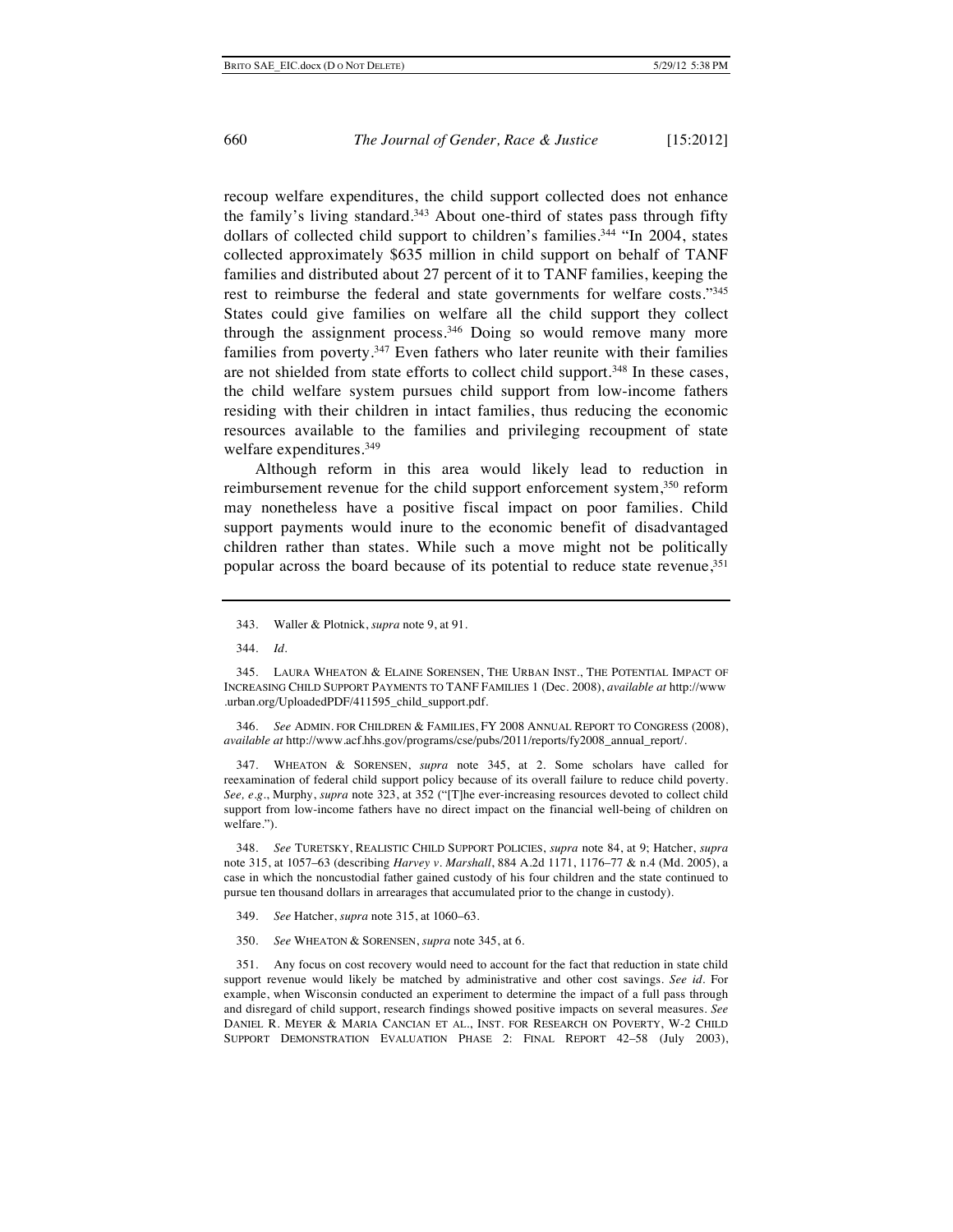some have argued convincingly that it is unreasonable to expect the child support system to self-finance its operations.<sup>352</sup>

With this enhanced commitment to children's economic needs in mind, Part IV presents a multi-pronged alternative scheme for child support that falls into three distinct areas: corrections, investments, and shared responsibility. First, it proposes a system of corrections (or reforms) to the child support system that makes the financial obligations imposed on disadvantaged fathers more realistically reflect individual fathers' income potential. Second, significant government investment in effective capacity building strategies is needed so that disadvantaged fathers are better able to meet their child support responsibilities. At a minimum, progress should be made on both these fronts in order to address the economic needs of poor children and their families.

There are no guarantees, however, and implementing the first two prongs of this proposal may not succeed in achieving the goal of maximizing private support for poor children. The systemic barriers to securing employment that disadvantaged fathers (and mothers) experience are longstanding, intractable, and hard to surmount.<sup>353</sup> The experiences of singlemother households that have left the TANF-caseload (i.e., welfare leavers) demonstrate the tremendous difficulty and fragility of even modest upward mobility from the lowest rungs of the socioeconomic ladder.<sup>354</sup> Even more

352. *See* Cancian et al., *Child Support*, *supra* note 101, at 155. "Enforcing policy and law with regard to parents' obligations to their children is a general social responsibility and should be funded from general revenues, not by diverting money meant for children." *Id.*

353. *See* Danziger & Seefeldt, *supra* note 126, at 76–80.

http://www.irp.wisc.edu/research/childsup/csde/publications/phase2/phase2-final.pdf. In the study, the Wisconsin Child Support Demonstration Evaluation included an evaluation in which participants were randomly assigned to either an experimental or a control group. *Id*. at 4–5. Those in the experimental group received the full amount of current support paid on their behalf, and nothing was disregarded, or ignored, in calculating the mother's welfare benefits*. Id.* Those in the control group received a portion of the support (the first fifty dollars per month or forty-one percent of the child support amount, whichever was greater) while they received W-2 cash benefits, with this same amount disregarded. *Id.* Those who received W-2 services, but no cash benefits received the full amount paid, regardless of experimental-group status. *Id.* The evaluation found that that the new policy (i.e., the full pass through of child support received) increased the amount of support mothers received, increased fathers' likelihood of paying child support, and increased paternity establishment, but did not cost the government more than the partial pass through and disregard policy. *Id*. at 68–72.

<sup>354.</sup> One study examining the economic status of former TANF recipients reported on cohorts of individuals who left welfare in three different time periods. *See* MARIA CANCIAN ET AL., INST. FOR RESOURCE ON POVERTY, THE EMPLOYMENT, EARNINGS, AND INCOME OF SINGLE MOTHERS IN WISCONSIN WHO LEFT CASH ASSISTANCE: COMPARISON AMONG THREE COHORTS, SPECIAL REPORT NO. 85, at 2–3 (2003), *available at* http://www.ssc.wisc.edu/irpweb/publications/sr/pdfs/sr 85.pdf. Although "four-fifths of leavers were employed at some point in the first year after exit . . . 20 percent of leavers return[ed] to cash benefits within the first several months and . . . receiving Food Stamps is fairly common in the first year." *Id.* at 40. Also, the post-TANF poverty rates for these cohorts of leavers were very high (sixty-three, seventy-two, and seventy-three percent). *Id.*; *see*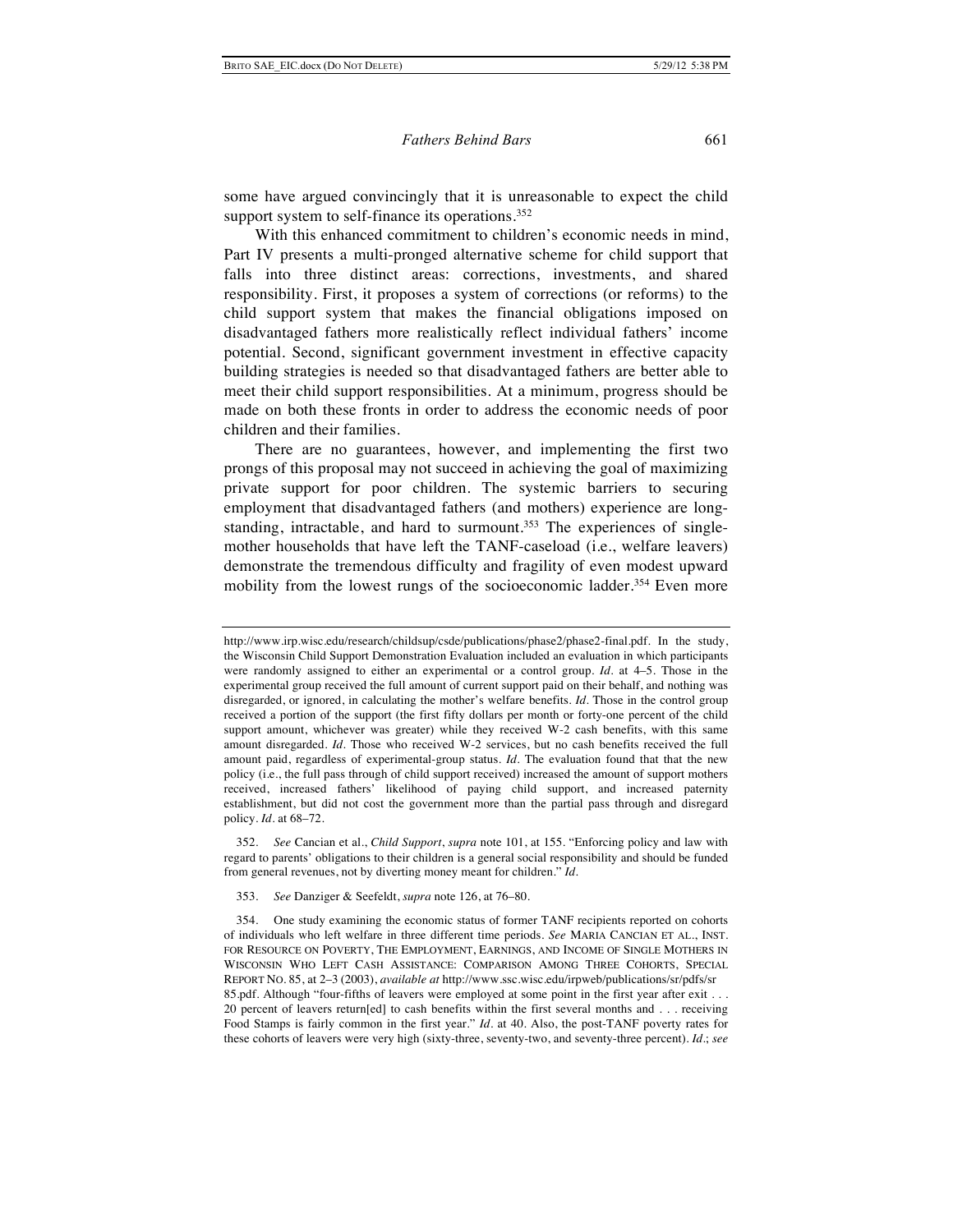sobering are the consistent findings from decades of research involving disadvantaged men that confirm that, after completing a transitional (subsidized) job program, these men do not generally locate unsubsidized employment that pays a higher salary.<sup>355</sup> Simply put, long-term gains in employment and earnings have been elusive for this population, and they are especially vulnerable to losing ground during economic downturns.356 Consequently, a more robust public–private sharing of financial responsibility for poor children ought to be a part of any reform. Private support of poor children thus would be complemented by, rather than substituted for, public support.

The time to reform the child support system is long overdue. The reforms envisioned can be characterized more as a series of corrections, an attempt to redress the harmful, unintended consequences of prior reforms that swung too far in the direction of punishing so-called "deadbeat dads." The prior reforms failed to take account of the appropriateness and potential impact of such harsh measures on disadvantaged fathers and their families and did so at the expense of accomplishing child support program goals. Indeed, there is growing recognition that, as applied to low-income parents, the child support system is not functioning effectively because collections are low, arrearages are excessively large, and poor children remain in poverty.357 The Commissioner of the OCSE acknowledges that, for disadvantaged populations, the "growing body of research suggests that reduced orders and debt balances can improve employment and child support outcomes."<sup>358</sup> The proposed reforms are thus directed primarily at setting realistic child support orders at the outset and implementing mechanisms to forgive (or compromise) existing onerous and un-payable child support debts.

The elimination or reduction of large child support debts is an important first step. There is growing acknowledgement in the field that, as a practical

358. *See id.*

.

*also* MARIA CANCIAN ET AL., INST. FOR RESEARCH ON POVERTY, BEFORE AND AFTER TANF: THE ECONOMIC WELL-BEING OF WOMEN LEAVING WELFARE, SPECIAL REPORT 77, at 1–3 (2000), *available at* http://www.ssc.wisc.edu/irpweb/publications/sr/pdfs/sr77.pdf; Pamela Loprest, *How Are Families Who Left Welfare Doing Over Time? A Comparison of Two Cohorts of Welfare Leavers*, FED. RES. BANK N.Y. ECON. POL'Y REV. 10–17 (2001), *available at* http://newyorkfed.org/research/ epr/01v07n2/0109lopr.pdf;

<sup>355.</sup> *See* Mincy et al., *Income Support Policies for Low-Income Men and Noncustodial Fathers*, *supra* note 102, at 255.

<sup>356.</sup> Women leaving welfare earn, on average, only seven to eight dollars per hour. *See TANF Hearing*, *supra* note 101, at 5. TANF rules that emphasize work, over education and training, require that recipients accept the first available job, even if the salary keeps the family below the poverty line. *Id.*

<sup>357.</sup> *See* TURETSKY, COMMISSIONER'S VOICE, *supra* note 265, at 2.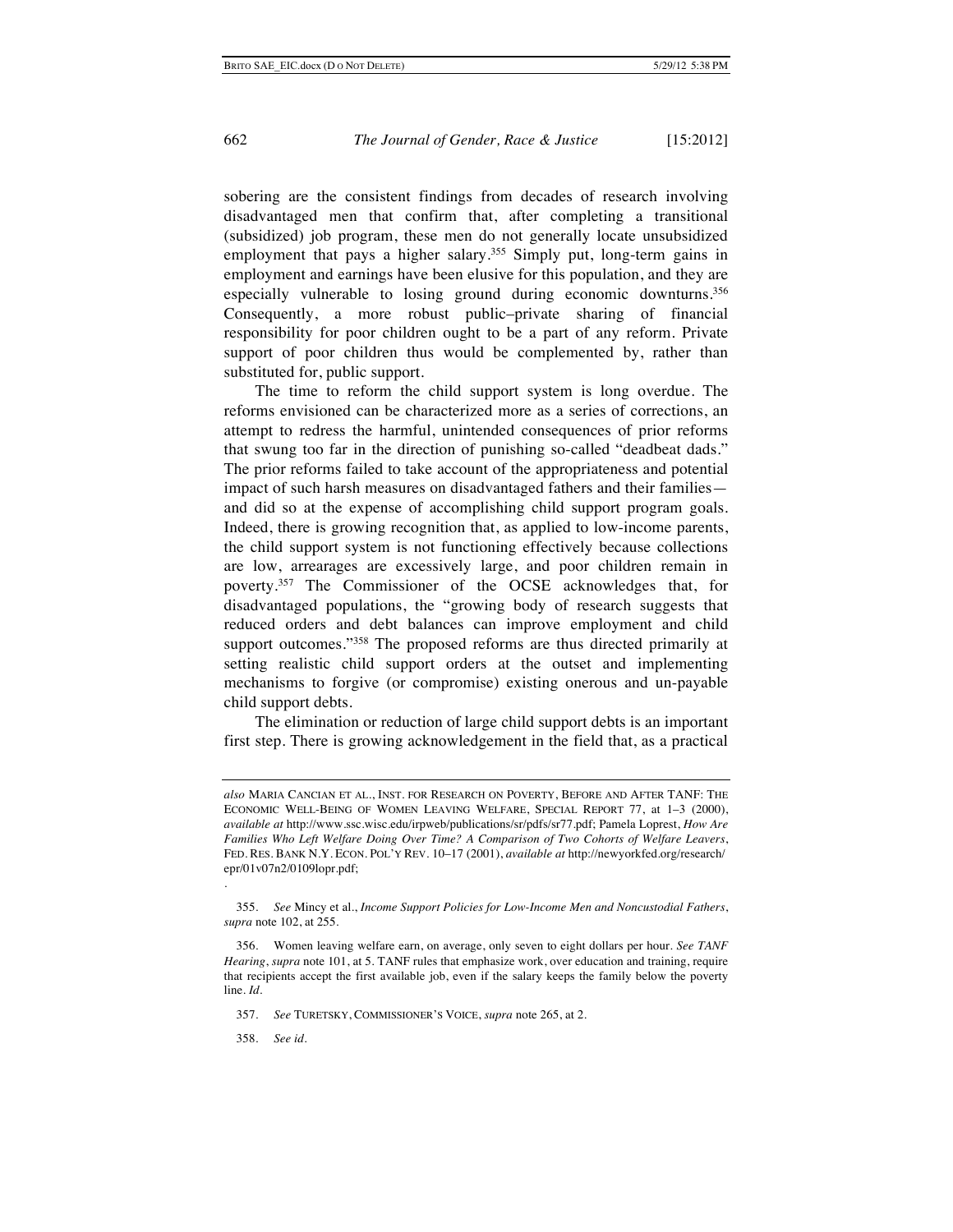matter, low-income fathers will never be able to pay the enormous child support debts they have accumulated and that, as a consequence, the very existence of the debt can discourage some fathers from even trying to repay it.359 Indeed, "the federal Office of Child Support Enforcement recently reissued a policy statement clearly stating that states have the authority to compromise unpaid welfare arrears owed to the government."360 The federal government permits states to compromise child support arrearages when the debt is owed to the state.<sup>361</sup> Some state and localities are taking a close look at the large arrearages that have built up for low-income fathers.362 The methods used to manage uncollectible arrears include amnesty (debt forgiveness) programs for arrearages owed to states and the automatic suspension of orders when fathers are in jail or participating in job programs.363 So far, however, movement on this front has been piecemeal, and a more systematic and comprehensive effort is needed.364

Furthermore, there is growing recognition that the arrearage problem is best handled through prevention.<sup>365</sup> States are thus reconsidering the practice

361. *See* Heinrich et al., *supra* note 359, at 757–58. The federal government also permits states to forgive child support arrears owed to custodial parents, so long as custodial parents agree. *Id.*

362. *See* SORENSEN ET AL., *supra* note 203, at 10–12.

363. *Id*. Amnesty programs vary with regard to how much debt they forgive and the conditions that child support obligors must satisfy in order for a particular state to eliminate arrearages. *See* CROWLEY, *supra* note 110, at 189–90. In Iowa's Satisfaction Support Program, for example, the percentage of past-due debt that the Program forgives depends on how long an obligor satisfies current support obligations. *Id.* at 188. Successful payments for anywhere from six to twenty-four months will result in debt forgiveness of anywhere from fifteen to eighty percent. *Id.* Maryland and Minnesota, on the other hand, require noncustodial parents to complete a fatherhood program in order to have their past due support excused*. Id.* at 188–89.

364. *See* JACQUELINE BOGGESS, CTR. FOR FAMILY POLICY & PRACTICE, LOW INCOME FATHERS AND CHILD SUPPORT DEBT: A PRIMER FOR FINANCIAL LITERACY AND FATHERHOOD SERVICE PROVIDERS 13 (2010), *available at* http://www.cffpp.org/publications/Child%20Support% 20Debt%202011.pdf; *see also* KARIN MARTINSON, THE URBAN INST., SERVING NONCUSTODIAL PARENTS THROUGH WELFARE-TO-WORK GRANTS: LABOR MARKET CHARACTERISTICS, EMPLOYMENT BARRIERS, AND SERVICE STRATEGIES 1–4 (Oct. 1, 1998), http://www.urban.org/ UploadedPDF/408092.pdf.

<sup>359.</sup> *See* Carolyn Heinrich et al., *Reducing Child Support Debt and Its Consequences: Can Forgiveness Benefit All?*, 30 J. POL'Y ANALYSIS MGMT. 755, 757 (2011) (reviewing research demonstrating how the large child support debt of low-income noncustodial parents accrues, the likelihood that their arrears will continue to grow over time, and the near impossibility that the debt will ever be collectible).

<sup>360.</sup> *See* TURETSKY, REALISTIC CHILD SUPPORT POLICIES, *supra* note 84, at 9 (citing PIQ-89- 02, ADMIN. FOR CHILDREN & FAMILIES (1989) (on file with author); PIQ-99-03, ADMIN. FOR CHILDREN & FAMILIES (1999), http://www.acf.hhs.gov/programs/cse/pol/PIQ/1999/piq-9903.htm*.*

<sup>365.</sup> *See* Letter from the Office of Child Support Enforcement, to All State and Tribal IV-D Directors (May 30, 2007), *available at* http://www.acf.hhs.gov/programs/cse/pol/DCL/2007/dcl-07- 17.htm ("PAID: Project to Avoid Increasing Delinquencies, an initiative emphasizing activities that will increase the collection of current support and prevent and reduce arrears.").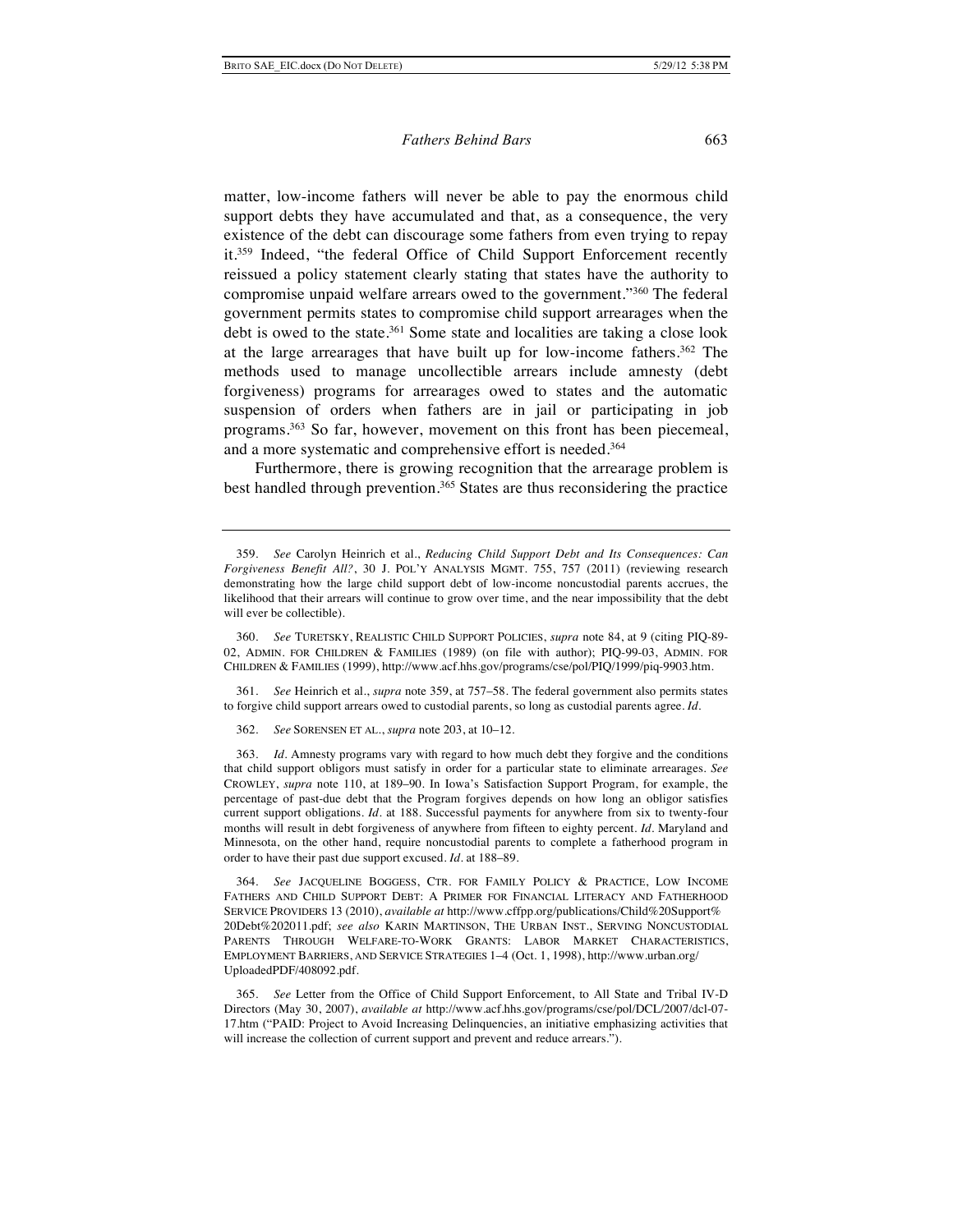of routinely imputing income, setting large retroactive orders based on welfare debt and other costs that bear no relationship to fathers' abilities to pay, and keeping orders current by implementing procedures to facilitate prompt review and adjustment of orders when appropriate.<sup>366</sup> As with arrearages, additional efforts must be made in order to have a meaningful impact.

First, it is essential that the federal OCSE mandate (and state child support agencies implement) realistic and appropriate child support policies in cases involving low- and no-income noncustodial parents. This approach will, in part, require that child support personnel, at both the order setting and enforcement phase, assess the noncustodial parent's ability and willingness to pay. Determining ability to pay will necessarily require an individualized, fact-based determination that takes into account a number of relevant factors. The assessment would consider such factors as the obligor's past work history, job skills, level of education, criminal record (if any), physical and mental health, and past efforts to secure employment or job training. A track record of compliance with child support obligations would also be relevant when evaluating willingness to pay. Assessment of willingness to pay should also consider the existence (or lack thereof) of employment opportunities in the obligor's community for job seekers with similar qualifications and characteristics. Such inquiries would no doubt provide the child support system (and individual caseworkers) with a better understanding of low-income fathers' economic predicaments and the efforts they resort to in order to survive economically. As noted previously, many low-income nonpaying fathers exhibit multiple barriers to steady employment.<sup>367</sup> An assumption that all nonpaying fathers are deadbeats is inequitable and unjust, especially in light of the current recession and historically high unemployment rate, particularly for low-skilled workers.<sup>368</sup>

Another area of proposed reform emphasizes capacity building to enhance poor noncustodial parents' labor market prospects so that they are better able to meet their economic duties to their children.<sup>369</sup> The federal government now urges state child support programs to examine the underlying reasons fathers are not paying child support and to provide jobrelated support and services to poor fathers to help them meet their support

<sup>366.</sup> FED. OFFICE OF CHILD SUPPORT ENFORCEMENT, ADMIN. FOR CHILDREN & FAMILIES, PROJECT TO AVOID INCREASING DELINQUENCIES 2–6, 8–9 (2008), *available at* www.acf.hhs.gov/ programs/cse/pol/DCL/2007/dcl-07-17a.pdf.

<sup>367.</sup> *See supra* pp. 647–49.

<sup>368.</sup> *See* Mincy et al., *Income Support Policies for Low-Income Men and Noncustodial Fathers*, *supra* note 102, at 253 ("It seems merciless to insist on full compliance with child support during the longest recession in the postwar period, especially while forgiving debts accumulated on Wall Street and Main Street.").

<sup>369.</sup> *See* TURETSKY, COMMISSIONER'S VOICE, *supra* note 265, at 2.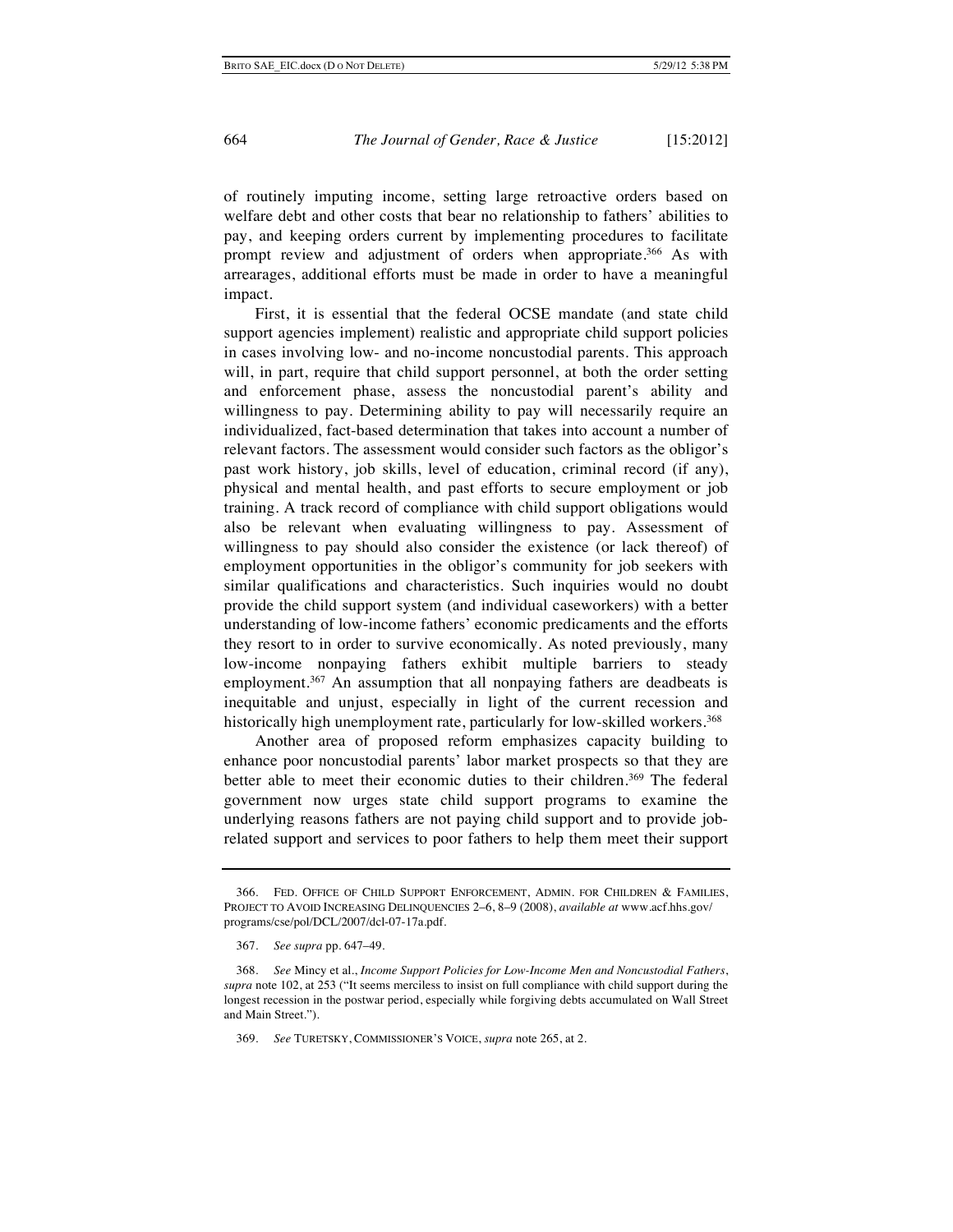obligations.370 There is widespread understanding that many low-income fathers who want to pay support are unable to simply because of obstacles to full participation in the labor market.<sup>371</sup> Just as in the case of disadvantaged custodial mothers, similarly situated poor noncustodial fathers need a workfocused state safety net that helps to enable them to work and pay child support.<sup>372</sup> Government assistance and social programs today are almost universally either predicated on participation in the formal labor market or restricted to low-income children and their custodial parents;<sup>373</sup> because disadvantaged men are only tenuously attached to the labor market and tend to be noncustodial parents, they are ineligible for most income security programs.374 Thus, child support enforcement efforts must be coupled with measures designed to improve the employment prospects and overall financial security of poor fathers.375 Research showing a strong correlation between child support compliance and ability to pay supports this approach.376 Also, steady employment in the formal labor market enhances the efficacy of the enforcement system, which largely relies on routine and automated systems to target parents through their connections to the formal

<sup>370.</sup> *See id.* Adequate funding is vital for such programs. *See* Mincy et al., *Income Support Policies for Low-Income Men and Noncustodial Fathers*, *supra* note 102, at 256. Currently, because of lack of funding, most states do not provide employment related services to noncustodial parents who are behind on their child support payments. *See id.* States that previously made such services available ceased doing so after 2001, when the federal government eliminated its funding for the Welfare-to-Work program. *Id.*

<sup>371.</sup> *See* Virginia Knox et al., *Policies That Strengthen Fatherhood and Family Relationships: What Do We Know and What Do We Need To Know?*, 635 ANNALS AM. ACAD. POL. & SOC. SCI. 216, 232 (2011).

<sup>372.</sup> *See* MARTINSON, *supra* note 364, at 8 (reporting that there are few programs providing employment and training to noncustodial fathers, especially when compared to the number and size of programs serving custodial parents).

<sup>373.</sup> *See* JILL GROBLEWSKI, CTR. FOR FAMILY POLICY & PRACTICE, COMPREHENSIVE ADVOCACY FOR LOW-INCOME AFRICAN-AMERICAN MEN AND THEIR COMMUNITIES 12–13 (2010), *available at* http://cffpp.org/publications/Comp\_advocacy.pdf.

<sup>374.</sup> "[T]he only income support program generally available to help younger single men is the Supplemental Nutrition Assistance Program (SNAP) or food stamps." Timothy M. Smeeding et al., *Young Disadvantaged Men: Fathers, Families, Poverty, and Policy*, 635 ANNALS AM. ACAD. POL. & SOC. SCI. 6, 13 (2011); *see also* GROBLEWSKI, *supra* note 373 ("[SNAP] stands out as an exception [because] [i]t is one government social protection provided to able-bodied adults who do not have legally recognized custody of a child.").

<sup>375.</sup> There is considerable evidence that even if the child support system were effective in securing payments from poor fathers, the amounts would not be sufficient to lift their children out of poverty. *See* Jane Waldfogel, *The Role of Family Policies in Antipoverty Policy*, *in* CHANGING POVERTY, CHANGING POLICIES 242, 253–54 (Maria Cancian & Sheldon Danziger eds., 2009). No matter how aggressive and relentless the enforcement efforts, the reality is that these poor fathers have limited and unstable incomes. *Id.*

<sup>376.</sup> *See* Bartfeld & Meyer, *supra* note 338, at 349.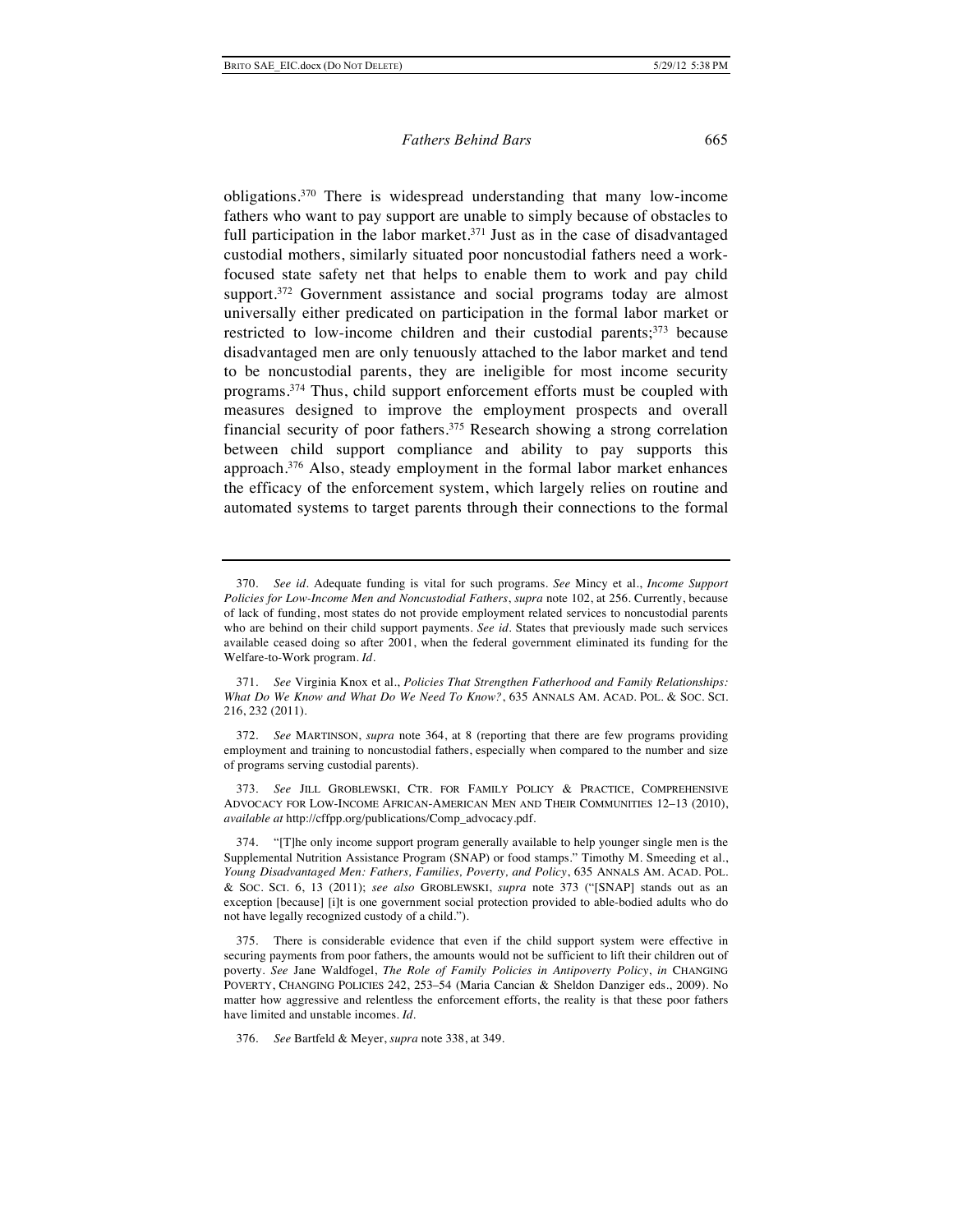employment system.377

This approach is reflected in President Obama's agenda for strengthening families, the Fatherhood, Marriage and Family Innovation Fund.378 The proposal, included in the administration's fiscal year 2011 budget proposal, would establish a new \$500 million fund to provide grants to states to conduct and evaluate "comprehensive responsible fatherhood initiatives" and "comprehensive demonstrations to improve child and family outcomes in low-income families with serious barriers to selfsufficiency."<sup>379</sup> While state- and local-level pilot programs providing comprehensive employment and other supportive services to low-income noncustodial parents exist,<sup>380</sup> the Obama Administration's Fatherhood, Marriage and Family Innovation Fund would be the first such federal program. 381

The advantages of providing services to low-income fathers to assist them in their efforts to find and retain stable employment far outweigh resulting negative impacts to the child support system. Some might argue that the costs of the additional employment-related services would be prohibitive.382 Certainly, the child support system's functions will expand significantly. Its core duties, which today focus primarily on establishing and enforcing child support orders,<sup>383</sup> would also include services designed to aid noncustodial parents in finding work and meeting their support obligations. Child support agencies or service providers in local communities would provide services in areas such as job readiness, job training, and job placement. Under this system, more caseworker time and attention would be expended assessing a low-income parent's ability and

379. *Id.*

380. For example, in 2006, the New York legislature enacted the Strengthening Families Through Stronger Fathers Initiative, which, among other things, funded a three-year pilot program to provide employment services to low-income noncustodial parents. *See* TESS TANNEHILL ET AL., THE URBAN INST., STRENGTHENING FAMILIES THROUGH STRONGER FATHERS INITIATIVE: PROCESS EVALUATION REPORT 2–4 (2009), *available at* http://www.urban.org/UploadedPDF/1001412 stronger-fathers-initiative.pdf.

See JACQUELINE BOGGESS, CTR. FOR FAMILY POLICY & PRACTICE, THE PRESIDENT'S FATHERHOOD, MARRIAGE, AND FAMILY INNOVATION FUND 1–2 (2010), *available at* http://cffpp. org/publications/Innov\_fund.pdf.

382. Such opposition would likely stem from an overall lack of public support for unmarried fathers. For several decades, this group has not benefited from public income support programs. *See* Smeeding et al., *supra* note 374.

383. *See* Legler, *The Impact of Welfare Reform*, *supra* note 18, at 46–55.

<sup>377.</sup> *Id*. at 364–65.

<sup>378.</sup> ADMIN. FOR YOUTH & FAMILIES, OFFICE OF CHILD SUPPORT ENFORCEMENT, U.S. DEP'T OF HEALTH AND HUMAN SERVS., THE FATHERHOOD, MARRIAGE AND FAMILY INNOVATION FUND (2010), *previously available at* http://www.acf.hhs.gov/programs/cse/pubs/2010/Innovation\_Fund\_ One Pager.html (last visited July 28, 2010) (on file with author).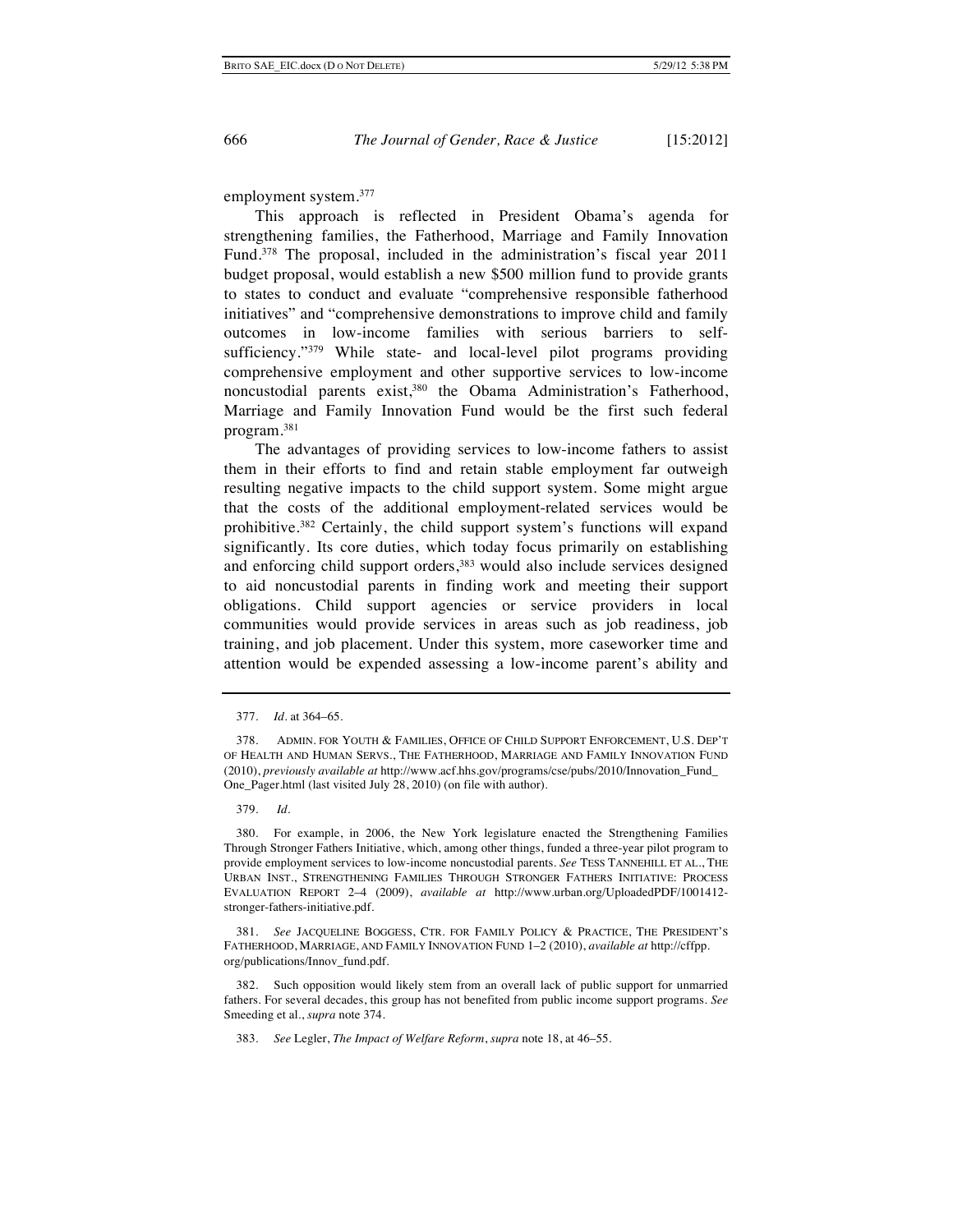willingness to provide support. Conducting fact-based inquiries of all relevant information on a case-by-case basis is likely to be more time consuming and labor intensive than the current automated enforcement system, which is largely reliant on mass case processing.<sup>384</sup> Because mass case processing is accomplished through computerized and automated systems, it relies less on the efforts of individual child support agency staff.385 By contrast, when a child-support staff member determines a noncustodial father's job readiness (or the package of services to eliminate barriers to employment), he or she will likely conduct a structured interview with the individual and possibly also utilize a range of specialized tools and assessment measures.386

This approach will be more equitable and cost effective as well (with potential fiscal gains to states from a reduction in unwarranted civil incarcerations offsetting any additional costs associated with individualized determinations).387 Michael Turner, for example, was incarcerated on numerous occasions for nonpayment of support, even though he was unemployed and lacked the ability to satisfy his debt.<sup>388</sup> Some of Turner's jail sentences lasted for as long as a year.<sup>389</sup> Not only did jailing him not succeed in coercing compliance with his child support order,<sup>390</sup> it also imposed significant costs on the State of South Carolina.391 In light of the fact that thirteen to sixteen percent of South Carolina's jail population is comprised of child support obligors imprisoned for civil contempt,<sup>392</sup> ample savings would be realized by ceasing the current practice of jailing poor parents who are unable to pay child support. Although empirical information regarding the national scope of this phenomenon is limited, $393$  and the

388. *See* Brief for Petitioner, *supra* note 1.

389. *Id.*

390. *Id.*

392. *See supra* note 12 and accompanying text.

<sup>384.</sup> *See* Legler, *The Coming Revolution in Child Support Policy*, *supra* note 70, at 543–50 (describing how child support reform provisions in PRWORA mandate the use of mass case processing and reduce the need for agency staff to handle cases on an individual basis).

<sup>385.</sup> *Id.*

<sup>386.</sup> *See* Danziger & Seefeldt, *supra* note 126, at 80.

<sup>387.</sup> Representatives of local agencies involved in child support enforcement in Wisconsin report that they do not typically consider the cost effectiveness of utilizing civil contempt processes and criminal nonsupport charges. *See* COOK & NOYES, *supra* note 170, at 18. Yet, these enforcement measures demand considerable investment of agency resources. *Id.*

<sup>391.</sup> *See* S.C. DEP'T OF CORR., FREQUENTLY ASKED QUESTIONS (FAQS), http://www.doc.sc.gov/faqs.jsp (last visited Feb. 13, 2012). In South Carolina, the yearly operational costs per inmate were \$14,409 (or \$39.48 per day) during the 2006 fiscal year. *Id*.

<sup>393.</sup> *See* Patterson, *supra* note 14, at 117.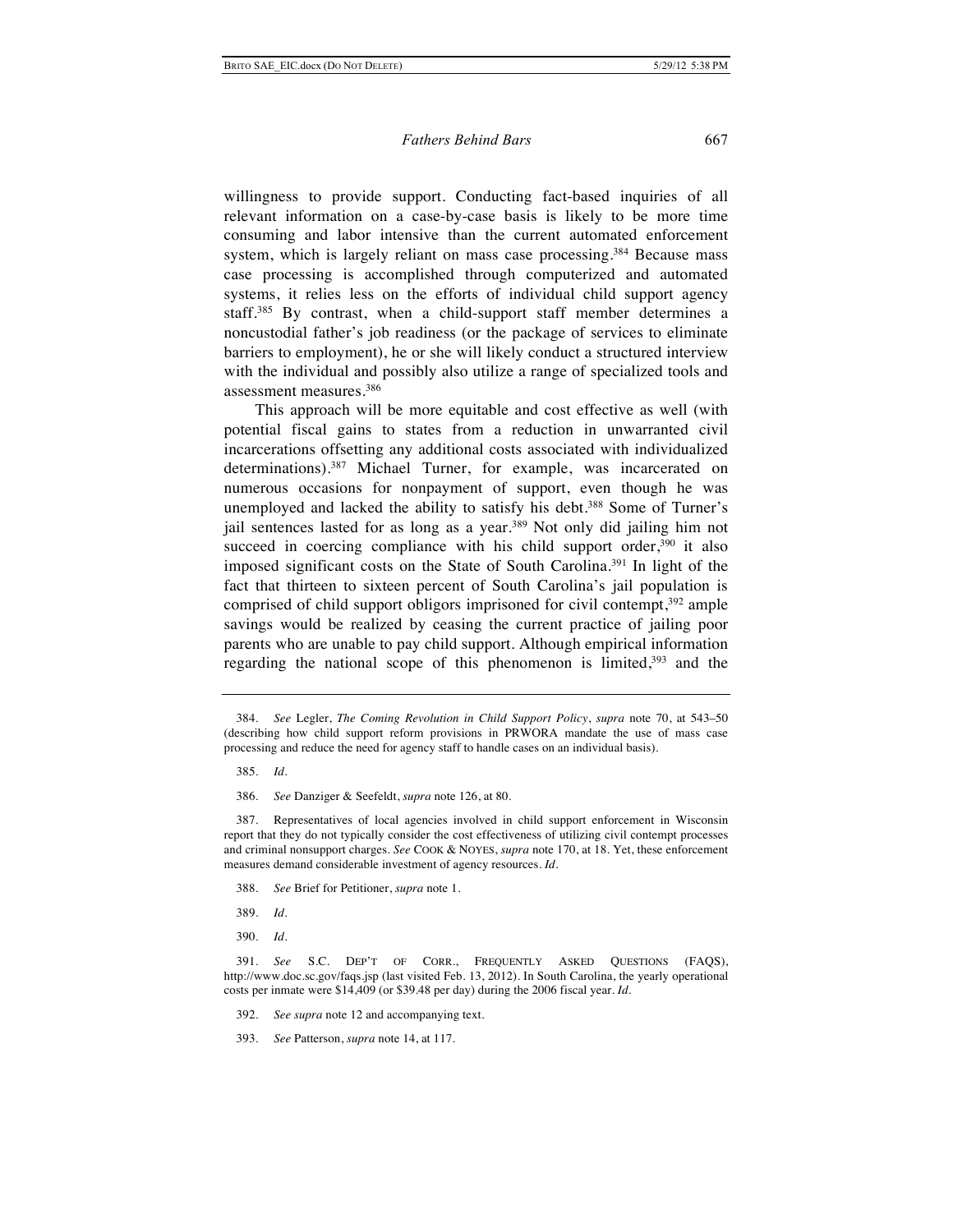limitations of existing data sources have presented challenges for researchers seeking to generate such empirical information,<sup>394</sup> reports confirm that across the United States a significant number of noncustodial fathers are jailed for nonpayment of child support.<sup>395</sup> The cost of incarcerating delinquent parents, however, is not likely to be a significant factor that influences child support agencies' enforcement decisions, given that those costs, which are shared with the states' judicial and criminal justice systems, are partly externalized.396 Nonetheless, the considerable costs incurred to incarcerate Turner (and similarly situated poor fathers) did not result in increased child support payments for his children.<sup>397</sup> Savings from reducing civil incarceration rates could be redirected to provide employment-related services to indigent child support obligors, a practice that has a far greater chance of leading to paid employment and ultimately compliance with support orders.<sup>398</sup>

Although policies emphasizing jobs (rather than jail) for poor fathers are necessary, there is strong reason to be skeptical regarding the likely efficacy (and sufficiency) of such measures. The current presidential administration has encouraged state and local child support offices to shift their emphasis in enforcement proceedings from an overreliance on punitive measures to capacity building efforts.399 Policymakers at both the federal and state levels recognize that there is a convincing body of evidence showing that the potential contribution of poor noncustodial fathers to the improved economic well-being of their children is seriously constrained and falls far short of their child support orders' amounts.400 Unfortunately, however, this new thinking has not yet transformed how child support systems operate nationwide. For the most part, the systemic and automated practices that contributed to Turner's multiple imprisonments remain the status quo.<sup>401</sup>

Successful implementation of this new system requires the acceptance and support of large bureaucratic institutions and other individual actors in the child support field. Yet, institutional resistance to reform is strong

- 398. *See supra* pp. 650–51.
- 399. *See supra* notes 377–81 and accompanying text.
- 400. *Id.*
- 401. *See infra* pp. 672–73.

<sup>394.</sup> *See* COOK & NOYES, *supra* note 170, at 13–18.

<sup>395.</sup> *See* Patterson, *supra* note 14, at 117.

<sup>396.</sup> *See* COOK & NOYES, *supra* note 170, at 18.

<sup>397.</sup> Brief for Petitioner, *supra* note 1, at 8–15 (describing how Turner's child support payments were made through other child support enforcement mechanisms, including wage withholding, interception of federal and state tax refunds, and interception of disability benefits).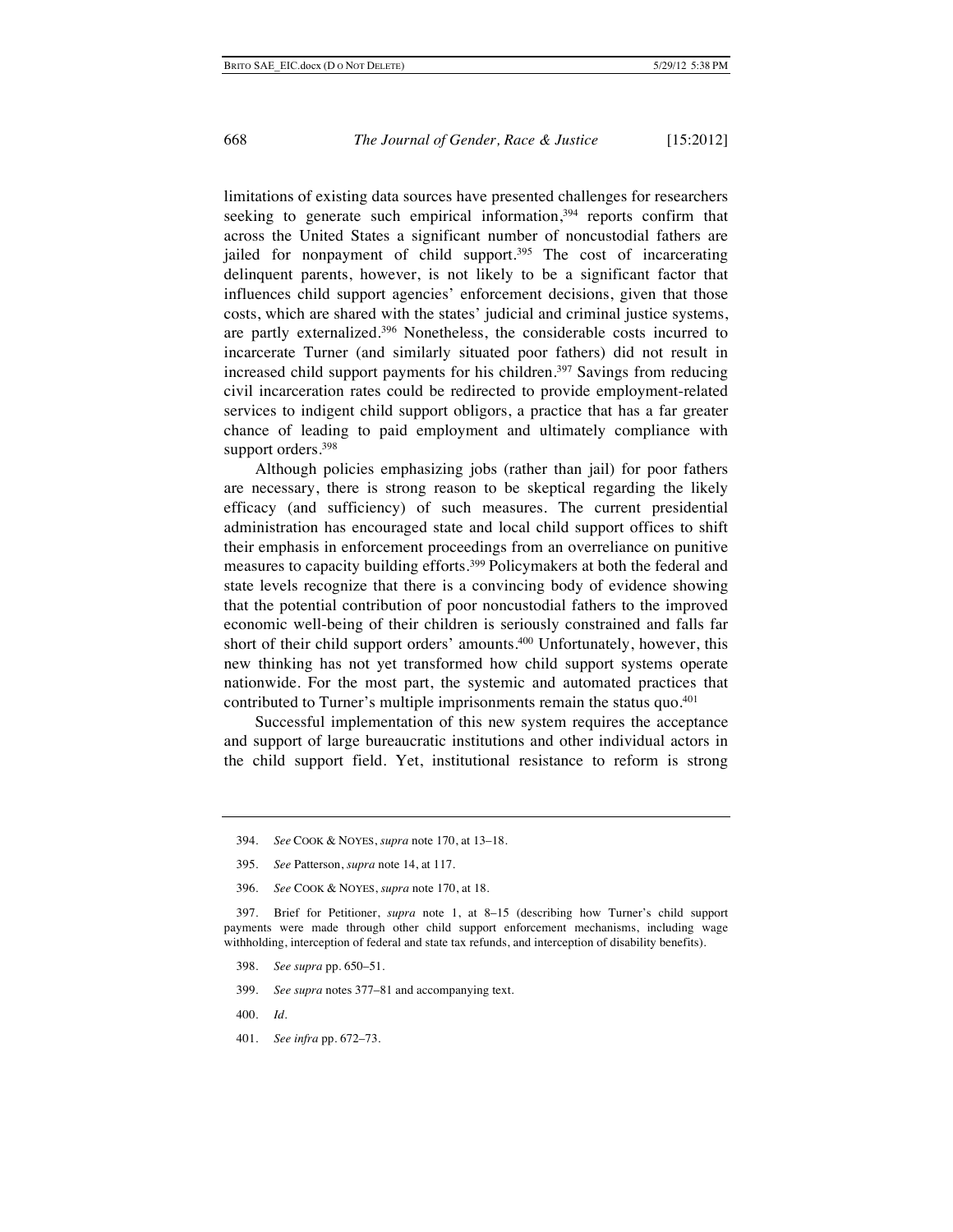(particularly at the local and individual levels).402 Change will likely be slow because perceptions and basic attitudes also need to be changed.403 The myth of the deadbeat dad poses a considerable obstacle to implementing change. For example, even during the current economic downturn, which has been described by many as "the Great Recession,"404 child support officials and courts persist in the practice of setting minimum orders and imputing income to fathers who lack jobs.<sup>405</sup> A recent study by the Institute for Research on Poverty reported on the effect of the recession on child support operations in five Wisconsin counties.406 The five counties included in the study represent a range of population sizes, and researchers selected them for inclusion in the study because they had high unemployment rates that rose sharply in 2009.407 The study examined how child support and court staff set original orders when the noncustodial parent was unemployed.408 It also assessed whether, in response to the recession, child support agencies and courts changed their practices.409

The study determined that, despite recession and high unemployment rates in these counties, there has not been a significant change in the practice

404. *See* Michael Elsby et al., *The Labor Market in the Great Recession*, Brookings Panel on Economic Activity 2 (2010), www.brookings.edu/~/media/Files/Programs/ES/BPEA/2010\_spring bpea\_papers/2010a\_bpea\_eslby.pdf.

405. *See infra* pp. 672–73; *see also* Yoonsook Ha et al., *supra* note 210.

406. *See* THOMAS KAPLAN, INST. FOR RESEARCH ON POVERTY, CHILD SUPPORT IN A RECESSION: A REPORT ON INTERVIEWS WITH CHILD SUPPORT STAFF AND COURT COMMISSIONERS IN FIVE COUNTIES 1 (June 2010), *available at* http://www.irp.wisc.edu/research/childsup/cspolicy/ pdfs/2009-11/T8a2009Kaplan.pdf.

407. *Id*.

408. *Id.*

409. *Id.*

<sup>402.</sup> *See, e.g.*, Heinrich et al., *supra* note 359, at 772 (observing that child support agency staff in one Wisconsin county were not receptive to implementing a debt forgiveness program).

<sup>403.</sup> Fathers report that experiences with courts, child support agencies, and their frontline workers have been unpleasant. *See* MARGUERITE ROULET, CTR. ON FATHERS, FAMILIES, & PUBLIC POLICY, NEGOTIATING THE CHILD SUPPORT SYSTEM: A REPORT FROM A DISCUSSION OF POLICY AND PRACTICE 9–11, 14–22 (2000), *available at* http://cffpp.org/publications/NegotiatingChdSup. pdf. They speak of being treated by judges and local administrators in a dismissive and intimidating manner; their experiences are confirmed by the caseworkers who provide services to them. *Id.* Even custodial mothers sense that agency staff have a negative attitude toward noncustodial fathers. *See* PATE, WELFARE AND CHILD SUPPORT POLICY KNOWLEDGE, *supra* note 188, at 31. In a research focus group, a mother described a conversation with child support staff as follows: "[if] you try to let them know that the father helps you out with the child and all that, they get mad at you." Distrust runs deep as well. In a study evaluating outcomes in a child support debt forgiveness pilot program, researchers learned, in focus groups with noncustodial fathers participating in the program, that the men were afraid to respond to the letter inviting them to participate in the program. *See* Heinrich, et al., *supra* note 359, at 771. The men suspected that the letter was a ruse designed to lure them into a "child support sting operation" and that, if they responded, they might be jailed because they were delinquent on their payments. *Id.*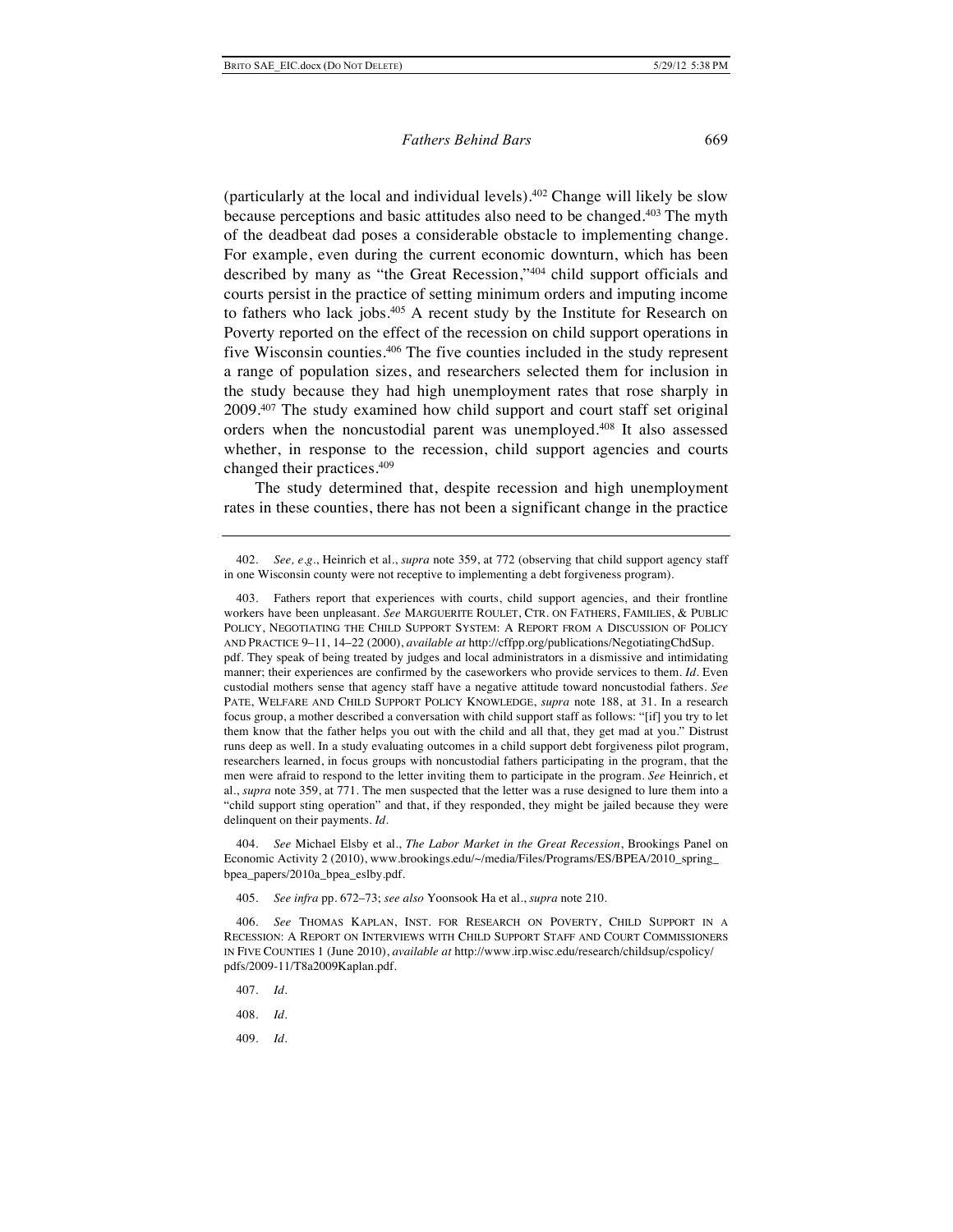of setting initial orders in cases involving unemployed noncustodial parents who have no income from unemployment insurance.<sup>410</sup> "Courts in the counties are generally reluctant to order no cash payment, even when the obligor clearly has no means to make the payment, because the courts want to reinforce the seriousness of a parent's financial obligation to his children."411 In establishing child support orders, the most common approach continues to be the establishment of an order based on imputed income (either based on the minimum wage or the prior work history of the parent) and requiring immediate payment of child support.<sup>412</sup> Some counties impose a work search requirement along with the support order, and so long as the father satisfies the requirement to seek work, child support officials will refrain from filing a motion for contempt if there is nonpayment of the support order. $413$  Child support staff declining to pursue the harshest enforcement measures in response to nonpayment of support demonstrates an understanding and recognition of the economic difficulties experienced by noncustodial parents.414 However, because courts continue to set initial orders at an imputed amount that bears no relationship to unemployed parents' actual earnings,<sup>415</sup> parents in these counties continue to accumulate arrearages.

In a time of shrinking government budgets, it is unlikely that there will be widespread public support for making significant monetary investments in programs targeting disadvantaged fathers.<sup>416</sup> For decades this population has been left behind and very few government services are available to poor noncustodial fathers.417 By contrast, Congress passed and implemented welfare reforms in the mid-1990s, during a period when the U.S. economy was experiencing tremendous growth and state budgets could more easily

- 414. *Id*. at 11.
- 415. *Id.* at 3–6.

417. *See* Smeeding et al., *supra* note 374 and accompanying text.

<sup>410.</sup> *Id.* at 3–4.

<sup>411.</sup> *Id.* at 4.

<sup>412.</sup> KAPLAN, *supra* note 406, at 5. In imputed income cases, child support personnel and family court commissioners in all five counties reported that they lowered the hours of expected employment to thirty or thirty-five hours per week. *Id.* at 6.

<sup>413.</sup> *Id.* at 4. Some counties have been more responsive to obligors' precarious economic predicaments. *Id.* Rather than setting orders and requiring immediate payment of child support, these counties often postpone cash payments for a month or two to provide obligors an opportunity to find paid employment. *Id.* at 5.

<sup>416.</sup> In three recent public opinion surveys, the Pew Center for the People and the Press found that a majority of Americans are opposed to increased spending on the poor and needy. *See* D'Vera Cohn, *Adding Context to the Census Bureau's Income and Poverty Report*, PEW SOCIAL & DEMOGRAPHIC TRENDS (Sept. 12, 2011), *available at* http://www.pewsocialtrends.org/2011/09/12/ adding-context-to-the-census-bureaus-income-and-poverty-report/.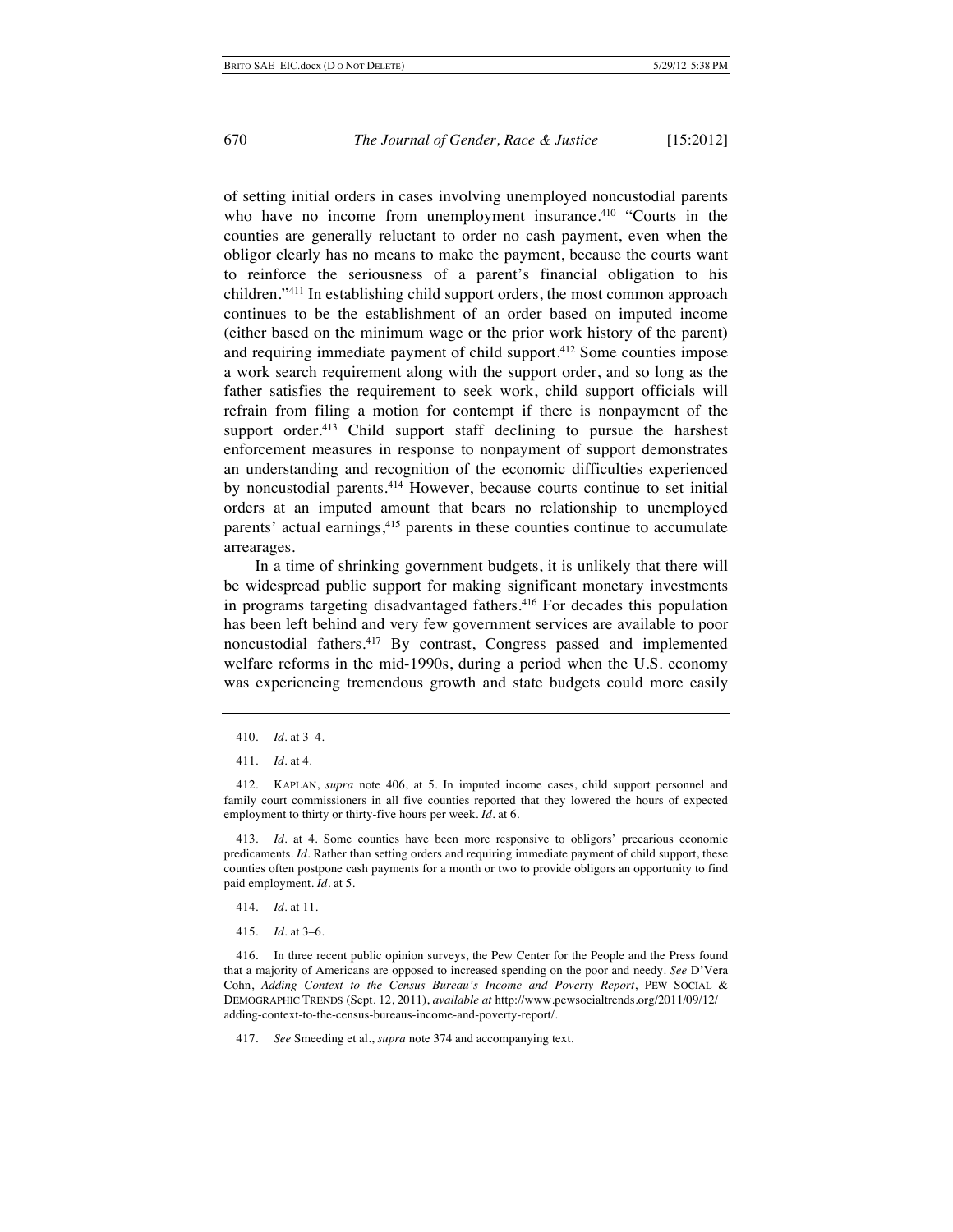absorb the additional expenses associated with providing job-related services and other necessary supports to welfare recipients.<sup>418</sup> A shift in the child support context toward securing jobs for noncustodial fathers who are delinquent in their child support payments will likely be less feasible as a practical matter and less acceptable as a political matter.

Thus, in addition to addressing the problems posed by institutional resistance to reform, efforts to improve low-income fathers' job prospects must not fail to take account of several systemic factors hindering possible success in the labor market, namely pervasive racial discrimination in employment, the difficulty that former inmates have in securing employment, and the current dismal economic climate, which has made jobs scarce and eroded upward mobility.<sup>419</sup> Even though the recession in the United States officially ended over two years ago, the recovery has been sluggish and the unemployment crisis persists.420 As of November 2011, the national unemployment rate was 8.6 percent.<sup>421</sup> The Great Recession has hit Black workers particularly hard.422 During 2010, the unemployment rate among Black workers was two to nearly three times greater than that of White workers in some states.<sup>423</sup> For example, unemployment among Black workers in Mississippi peaked at twenty percent in the first quarter of 2010, a rate that was more than three times the six percent rate of White

420. *See* Editorial, *Waiting for Recovery*, N.Y. TIMES, Jan. 6, 2012, http://www.nytimes.com/ 2012/01/07/opinion/waiting-for-recovery.html.

See The Employment Situation - November 2011, BUREAU OF LABOR STATISTICS, U.S. DEP'T LABOR 5 (2011), http://www.bls.gov/news.release/pdf/empsit.pdf. The Bureau of Labor Statistics later revised that figure to 8.7%. *Id.*

<sup>418.</sup> *See* Thomas L. Gais et al*.*, *Implementation of the Personal Responsibility Act of 1996*, *in* THE NEW WORLD OF WELFARE 35, 36 (Rebecca M. Blank & Ron Haskins eds., 2001). The lessons learned from the history of welfare reform can be instructive as welfare reform similarly focused on the implementation of work related goals and services directed toward low-income populations. *See id*.

<sup>419.</sup> *See generally* GREGORY ACS, DOWNWARD MOBILITY FROM THE MIDDLE CLASS: WAKING UP FROM THE AMERICAN DREAM, PEW CHARITABLE TRUSTS ECONOMIC MOBILITY PROJECT 8–20 (2011), *available at* http://www.economicmobility.org/assets/pdfs/MiddleClassReport.pdf (empirical study examining downward and upward economic mobility among various demographic groups and describing factors that correlate with outcomes); JANE L. COLLINS & VICTORIA MAYER, BOTH HANDS TIED: WELFARE REFORM AND THE RACE TO THE BOTTOM OF THE LOW-WAGE LABOR MARKET 1–20 (2010) (empirical ethnographic research study examining labor market and welfare receipt experiences of low-wage working mothers in Wisconsin in the time period following enactment of PRWORA); KATHERINE S. NEWMAN, CHUTES AND LADDERS: NAVIGATING THE LOW-WAGE LABOR MARKET 1–4, 84–116 (2006) (empirical ethnographic research study tracking Black and Latino low-wage workers in Harlem over a ten-year period and describing paths that provided upward mobility for some study participants).

<sup>422.</sup> *See Black Unemployment Two to Nearly Three Times Higher Than White Unemployment in Some Southern States*, POL'Y BRIEFING (Ctr. for Family Policy and Practice, Madison, Wis.), July 2011, at 3, *available at* http://www.cffpp.org/publications/PB\_July\_2011.pdf.

<sup>423.</sup> *Id.*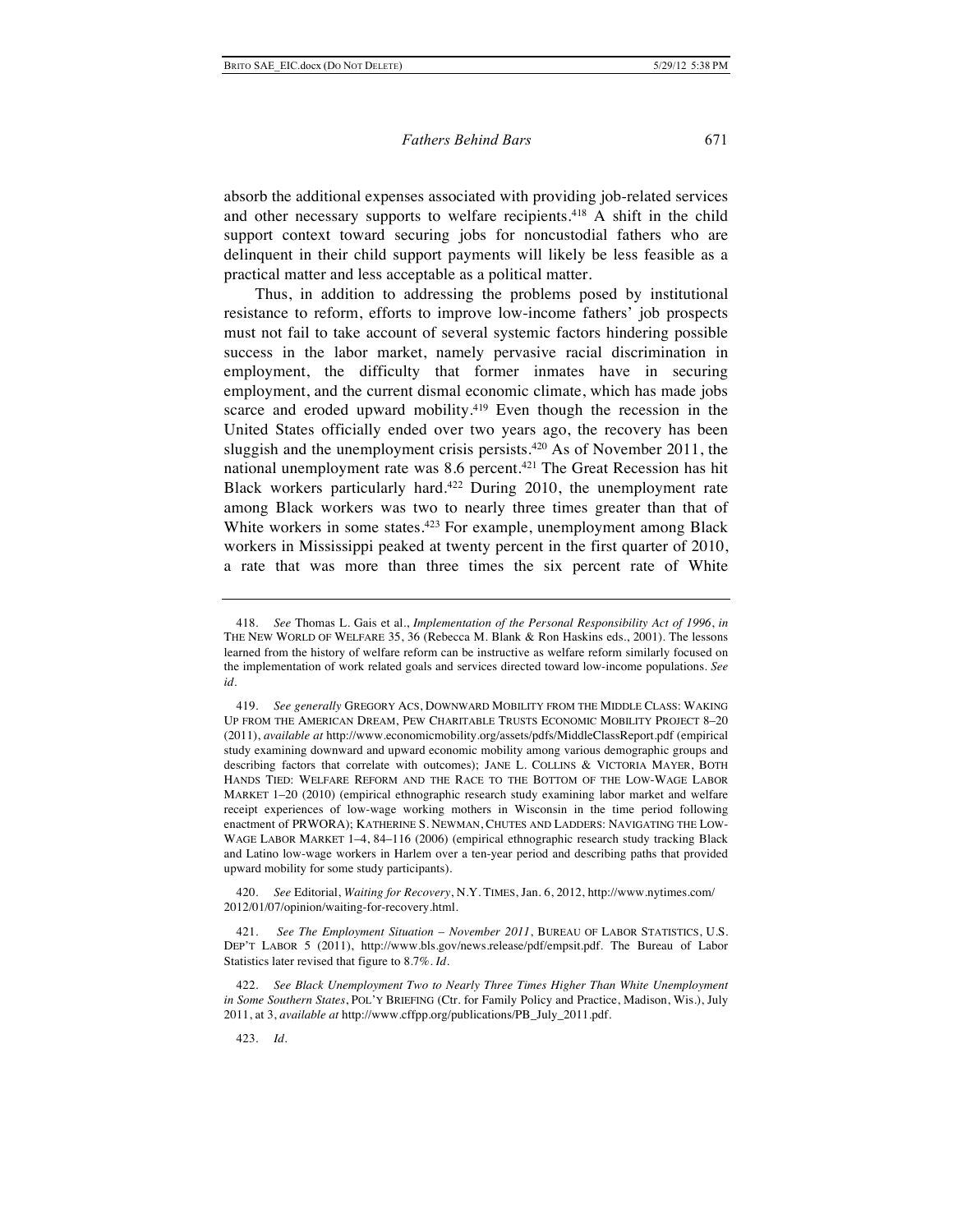workers.424 The employment and labor force participation for less-educated Black men between the ages of sixteen and thirty-four has been on a steady decline over the last two decades, continuing even through the strong economic years of the 1990s.<sup>425</sup> Studies examining the decline attribute most of it to the negative impact that past incarceration and strict child support enforcement has on the labor force participation of young Black men.<sup>426</sup> Notably, the period of declining employment coincides with the growth in incarceration rates and reforms to strengthen child support enforcement, both of which disproportionately impacted young Black men.427 As of 2002, the incarceration rate for Black men was five percent, and for young Black men it was twelve percent; additionally, approximately twenty-two percent of all Black men were ex-offenders.428

The difficulties catalogued above challenge the normative ideal: financial responsibilities to and for poor children can be privatized without undue material hardship.<sup>429</sup> Although child support has a role to play in the universe of programs for poor children, reconsideration of its prominence in family policy is warranted. In cases of serious social and economic disadvantage, even full and timely child support payments are unlikely to lift children out of poverty.<sup>430</sup> Given that reality, policymakers need to examine alternative models that would provide needy children with a more stable public source of resources to ensure their economic security. In particular, it is time to reconsider the utility of assured child support benefits as a safety net in poor families. A child support benefit system<sup>431</sup> that both enforces the

427. Young Black men are more likely than other men to be (or have been) incarcerated and to be noncustodial fathers. *Id.* at 333–34.

428. *Id.* at 334. "[O]ne fourth of less-educated Black women aged 16–24 and one-half of those aged 25–34 are custodial mothers of children with a father living elsewhere; these rates are much higher than for any other demographic group and suggest that a high percentage of young Black men are noncustodial fathers." *Id.*

429. *See* Garrison, *supra* note 234, at 17–24, 31 (explaining the limits of government child support policy, which has failed to alleviate child poverty, and arguing that "[p]olicymakers simply must accept the fact that child support policy cannot substitute for an antipoverty program").

430. *See* Carbone, *supra* note 47, at 22–25; Garrison, *supra* note 234, at 31–32.

431. Other academics, most notably Professor Irwin Garfinkel, have proposed the development of a child support assurance system. *See, e.g.*, Irwin Garkinkel, *The Limits of Private Child Support and the Role of an Assured Benefit*, *in* CHILD SUPPORT: THE NEXT FRONTIER, *supra* note 18. According to Professor Garfinkel, a child support assurance system

has three components: (1) child support awards are set by a legislated formula based on a percentage of the nonresident parent's income; (2) payments are deducted from the absent parent's earnings, just like Social Security deductions; and (3) the government

<sup>424.</sup> *Id.*

<sup>425.</sup> *See* Holzer et al., *supra* note 320, at 330–33.

<sup>426.</sup> *See, e.g.*, *id.* at 343–47.